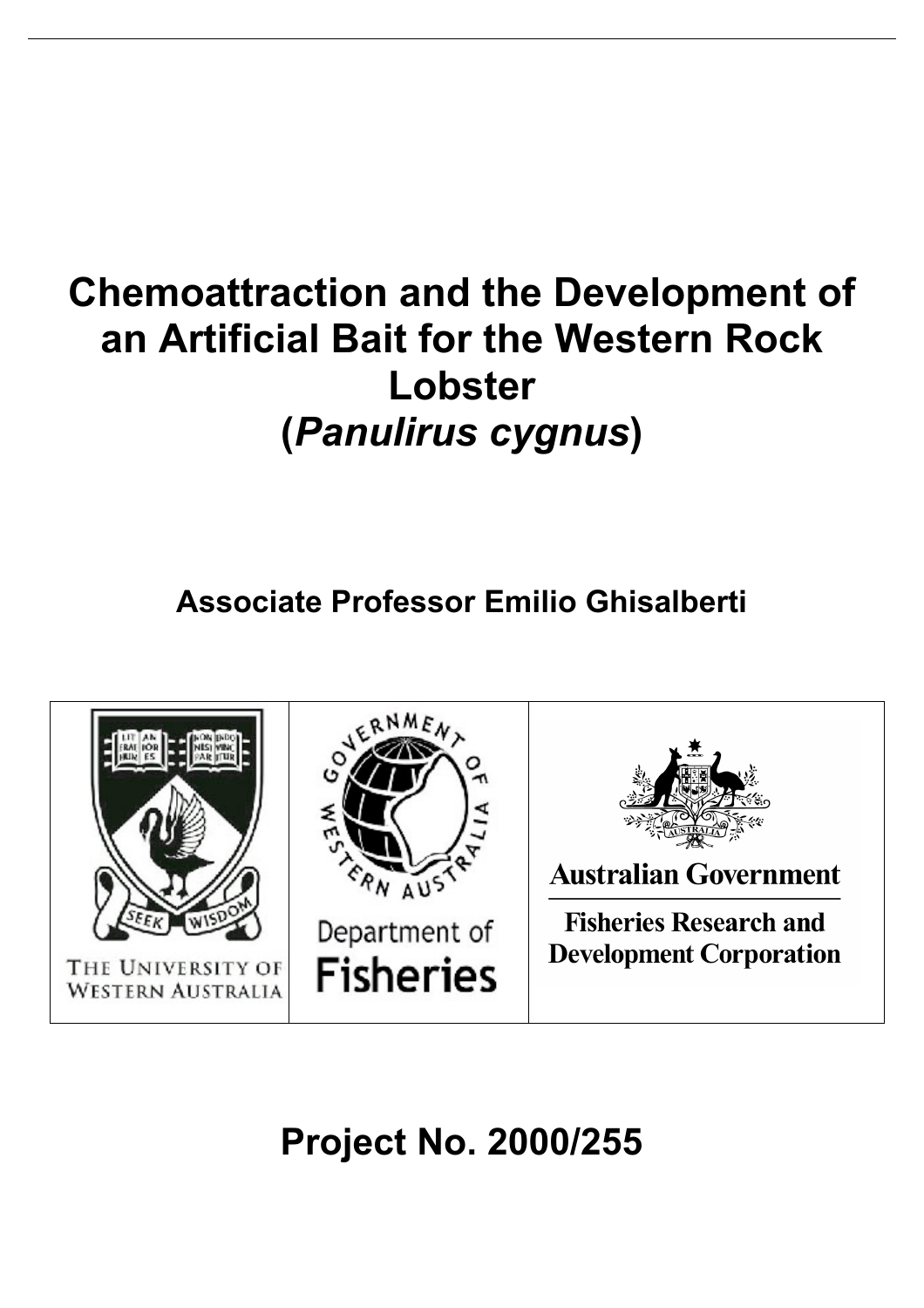Fisheries Research and Development Corporation Report FRDC Project No. 2000/255

## **Chemoattraction and the development of an artificial bait for the western rock lobster (***Panulirus cygnus***)**

## **Principal Investigator: Associate Professor Emilio Ghisalberti**

Department of Chemistry The University of Western Australia 35 Stirling Highway Crawley, Western Australia 6009

#### **Dr. Chris Chubb Dr. Ja-On Park**

Department of Fisheries Research Division Department of Chemistry WA Marine Research Laboratories The University of Western Australia<br>P.O. Box 20. North Beach 35 Stirling Highway, Crawley P.O. Box 20, North Beach 35 Stirling Highway, Crawley<br>Western Australia 6020 Vestern Australia 6009

#### **Dr. Lionel Glendenning**

Department of Fisheries Research Division WA Marine Research Laboratories P.O. Box 20, North Beach Western Australia 6020

Western Australia 6009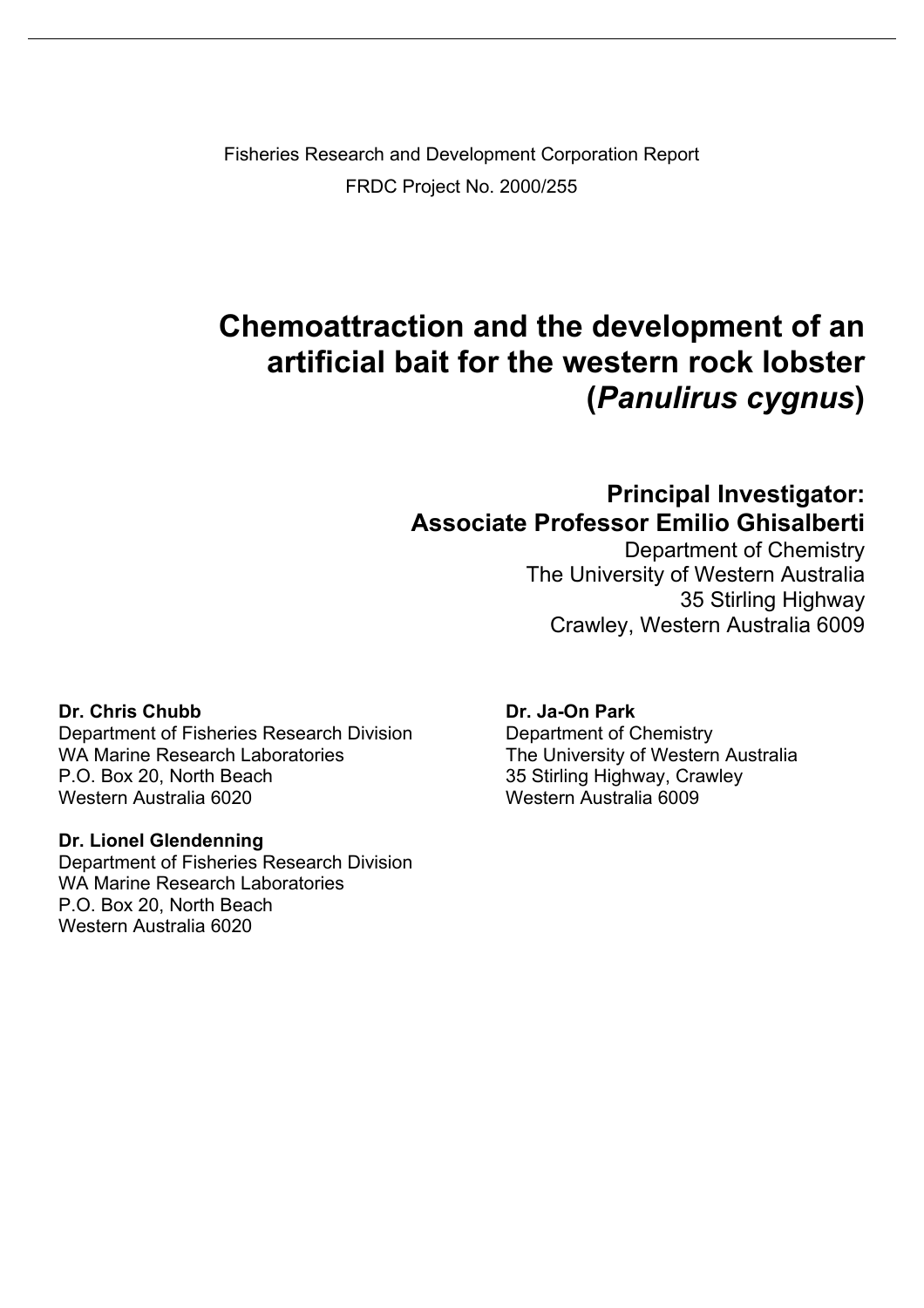Copyright Fisheries Research and Development Corporation, The University of Western Australia and Department of Fisheries, Western Australia 2004.

This work is copyright. Except as permitted under the Copyright Act 1968 (Cth), no part of this publication may be reproduced by any process, electronic or otherwise, without the specific written permission of the copyright owners. Neither may information be stored electronically in any form whatsoever without such permission.

The Fisheries Research and Development Corporation plans, invests in and manages fisheries research and development throughout Australia. It is a federal statutory authority jointly funded by the Australian government and the fishing industry.

Ghisalberti, E. L., Chubb, C., Park, J.-O. and Glendenning, L.. 2004.

Chemoattraction and the development of an artificial bait for the western rock lobster (*Panulirus cygnus*)

ISBN 0-646-43190-0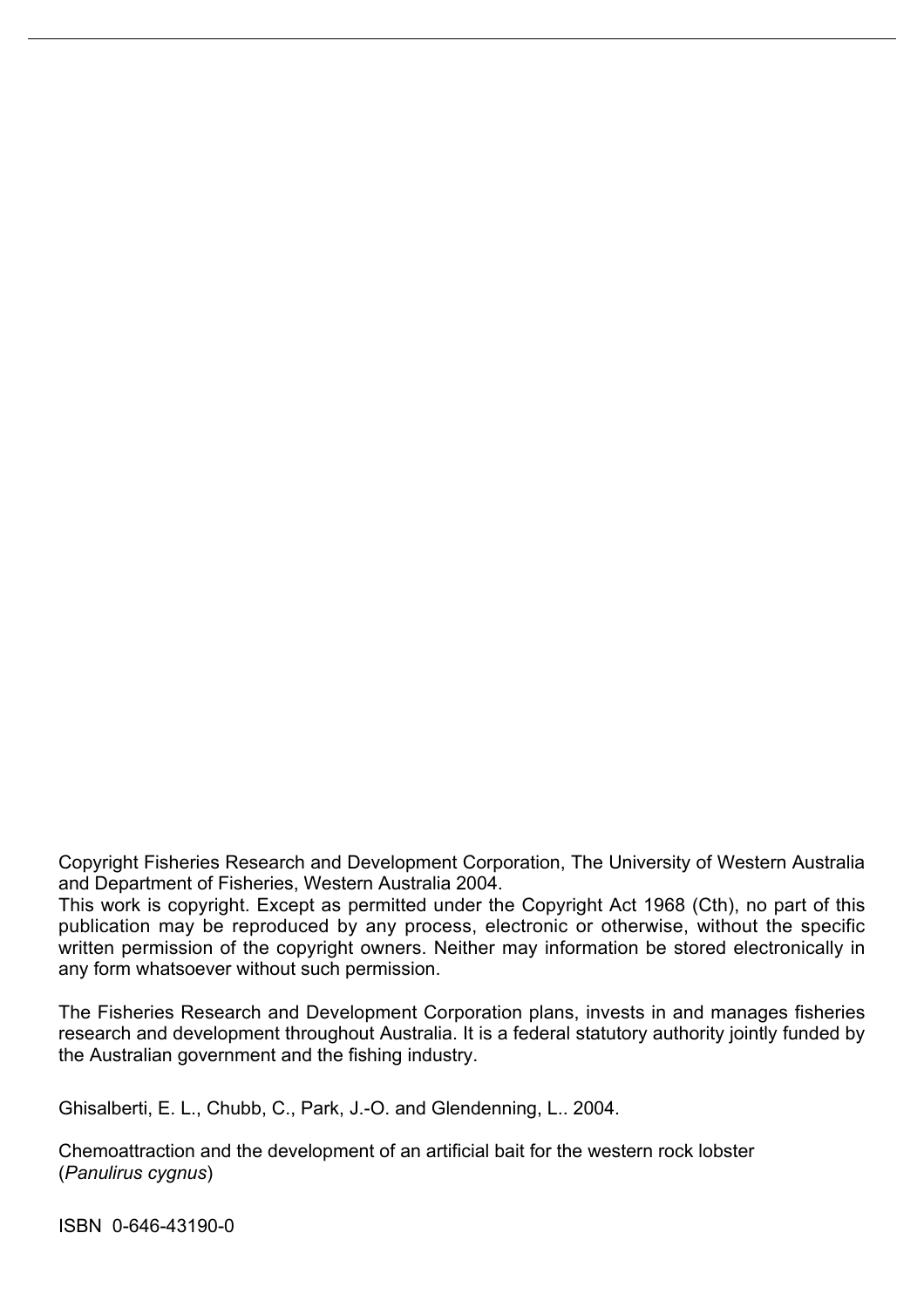## **Table of Contents**

| Experiment 1. Response of western rock lobsters to various commercial baits16       |  |
|-------------------------------------------------------------------------------------|--|
|                                                                                     |  |
|                                                                                     |  |
|                                                                                     |  |
| Experiment 2. Study of chemoattractant effects of different extracts from abalone19 |  |
|                                                                                     |  |
|                                                                                     |  |
|                                                                                     |  |
| Experiment 3. Effect of individual compounds on western rock lobsters 27            |  |
|                                                                                     |  |
|                                                                                     |  |
|                                                                                     |  |
| Experiment 4. Combinatorial effect of compounds on western rock lobsters 31         |  |
|                                                                                     |  |
|                                                                                     |  |
|                                                                                     |  |
| Experiment 5. Effects of canola and fish oil on western rock lobsters 33            |  |
|                                                                                     |  |
|                                                                                     |  |
|                                                                                     |  |
|                                                                                     |  |
|                                                                                     |  |
|                                                                                     |  |
|                                                                                     |  |
|                                                                                     |  |
|                                                                                     |  |
|                                                                                     |  |
|                                                                                     |  |
|                                                                                     |  |
|                                                                                     |  |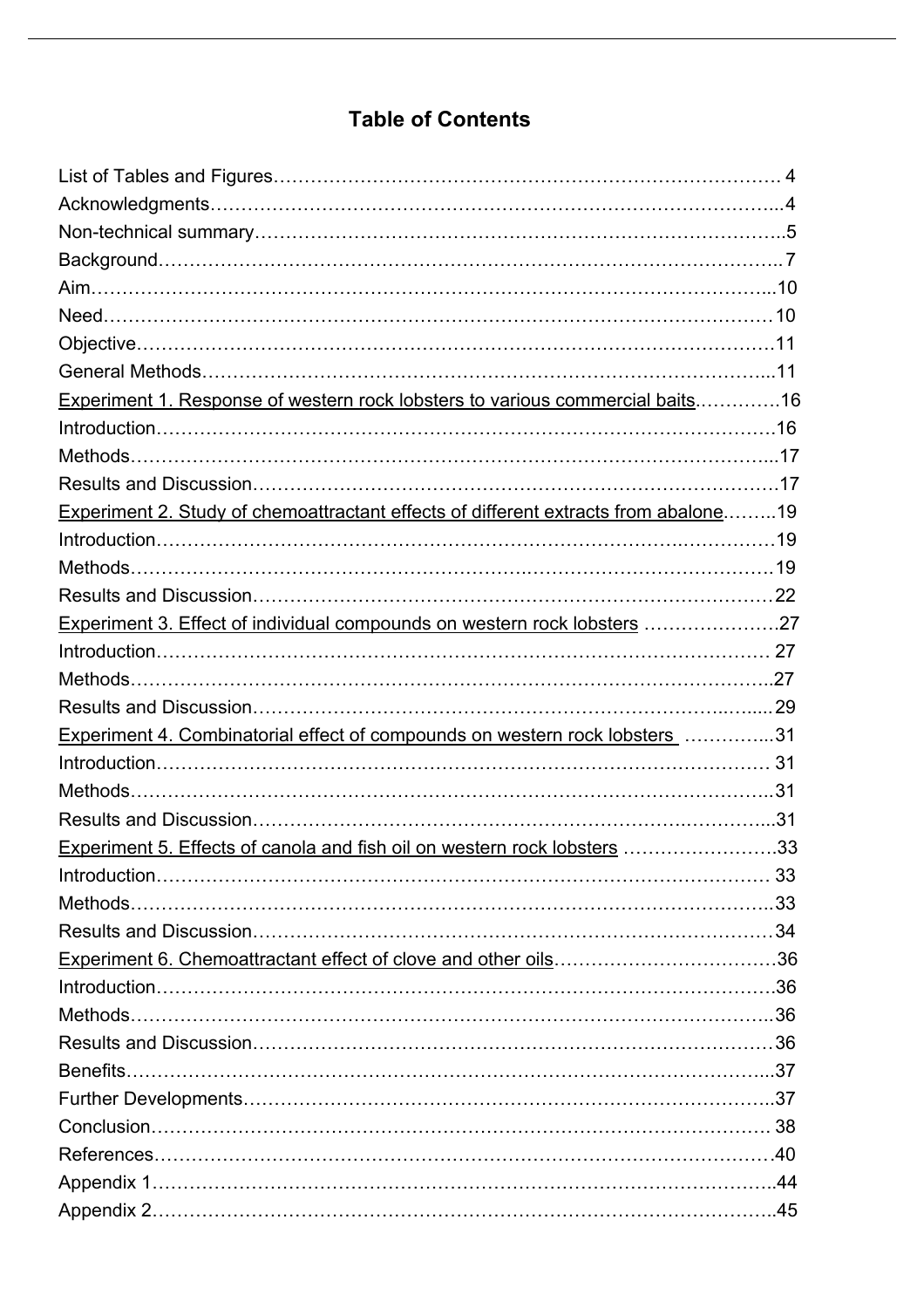## **List of Tables and Figures**

| Table 2. Example of logbook entry recording information about lobsters used 13       |  |
|--------------------------------------------------------------------------------------|--|
|                                                                                      |  |
| Table 4. Activities of individual and mixed fractions of AMSE to lobsters22          |  |
| Table 5. Chemoactivity of abalone muscle and fractions from aqueous leachate23       |  |
|                                                                                      |  |
| Table 7. Compounds tested in the experiment and previously reported activity towards |  |
|                                                                                      |  |
|                                                                                      |  |

| Fig. 1. Diagram of the aquaria used for the single animal assay system12       |  |
|--------------------------------------------------------------------------------|--|
|                                                                                |  |
|                                                                                |  |
|                                                                                |  |
|                                                                                |  |
|                                                                                |  |
|                                                                                |  |
|                                                                                |  |
|                                                                                |  |
| Fig. 10. Chemoactivity of AMSE compared to the synthetic mixture               |  |
|                                                                                |  |
| Fig. 11. Effect of canola oil amendment on the activity of AMSE-EE34           |  |
| Fig. 12. Effect of fish oil amendment on the activity of the synthetic mixture |  |
|                                                                                |  |
|                                                                                |  |

#### **Acknowledgments:**

The authors wish to thank those involved in this project both from the University of Western Australia and WA Marine Research Laboratory. Special thanks go to Mr. Ivan Lightbody for helping in the construction of aquariums set-ups and their maintenance, Mr. Eric Barker for organising the supply large number of lobsters and baits for bioassay, Mr. Grant Leady for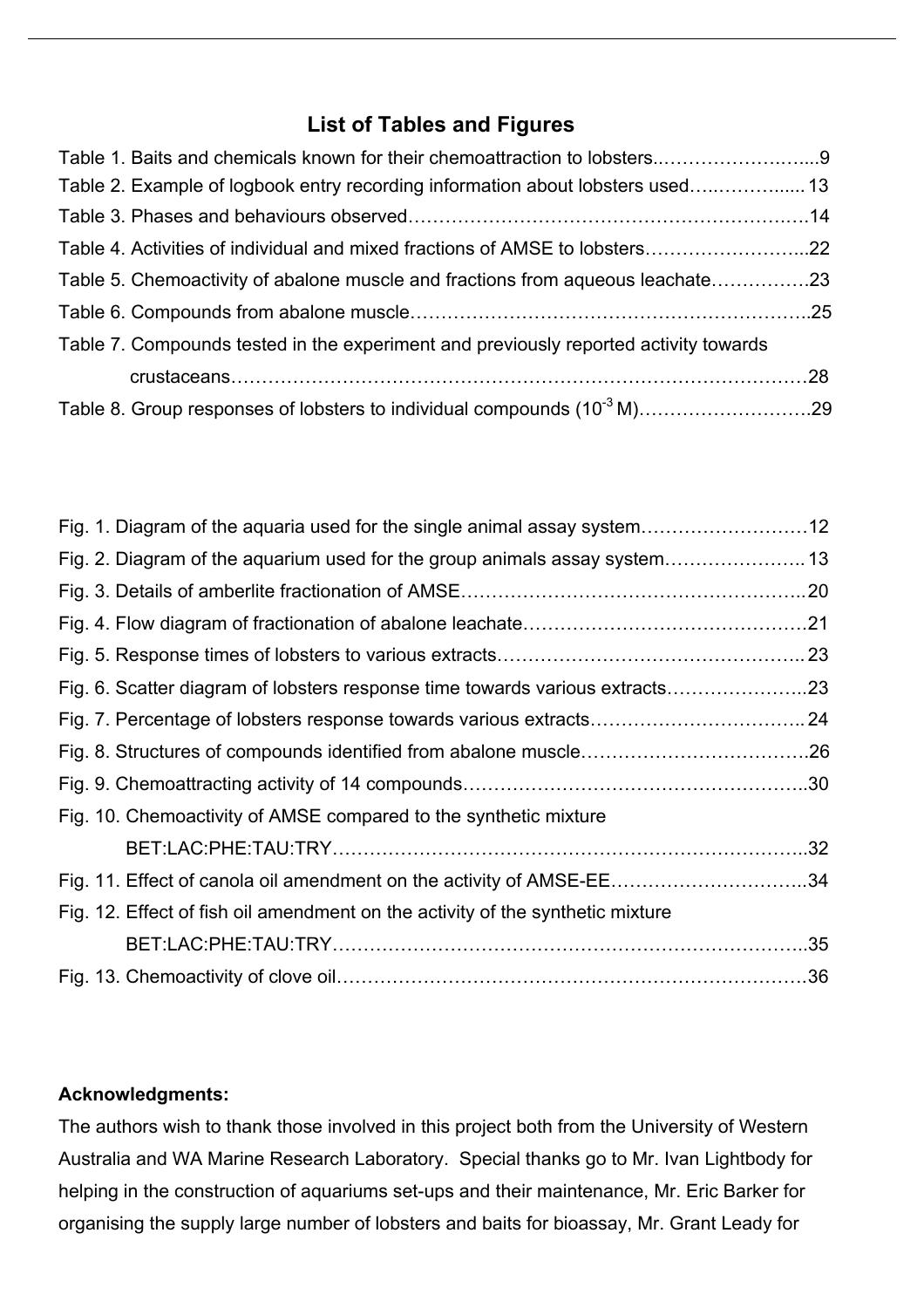## **2000/255 Chemoattraction and the development of an artificial bait for the western rock lobster (***Panulirus cygnus***)**

# **ADDRESS:** Department of Chemistry

**PRINCIPAL INVESTIGATOR:** Associate Professor Emilio Ghisalberti The University of Western Australia 35 Stirling Highway Crawley, Western Australia 6009 E-mail: elg@chem.uwa.edu.au Telephone: (08) 9380-3174

## **OBJECTIVES:**

- 1. To contribute to the development of an efficient and cost-effective artificial bait for western rock lobsters within the context of an understanding of chemical communication within the species and the response of lobsters to external chemical stimuli.
- 2. To undertake and collate the results of searches of the recent scientific and patent literature in relation to the development of artificial bait for the western rock lobster.
- 3. To isolate and identify attractant compounds present in normal commercial rock lobsters bait.
- 4. To formulate and conduct trials to test the efficacy of identified attractants for western rock lobsters.

## **NON TECHNICAL SUMMARY:**

## **OUTCOMES ACHIEVED TO DATE**

A bioassay to measure the effect of different compounds on the western rock lobster has been developed. Using this, it has been possible to compare the relative attractant ability of some commercial baits. Abalone was the most effective bait. Chemical analysis has allowed the identification of some of the compounds contributing to the attractant activity of abalone. Of these, pyruvic acid, proline, taurine betaine and ATP appear to be the most active. Preliminary tests on mixtures containing some of these compounds revealed one that stimulated locomotion of the lobster as rapidly as abalone, but less efficiently. Overall, the results indicate that the development of effective artificial baits can now be monitored systematically.

The western rock lobster fishery is the largest single-species fishery in Australia and is worth approximately A\$ 370 million/annum. The catch has varied between 8,000 and 14,500 tonnes.

Lobsters and crabs have been caught with baited pots for centuries. Traditionally, for the western rock lobster the bait has consisted of waste fish or parts of fish, such as herring, salmon head, and the discarded parts of animal carcasses, e.g. cattle hide and hocks. From both an economic and an ecological perspective, the development of suitable artificial baits is desirable. Throughout the years, many attempts have been made to produce an effective artificial bait for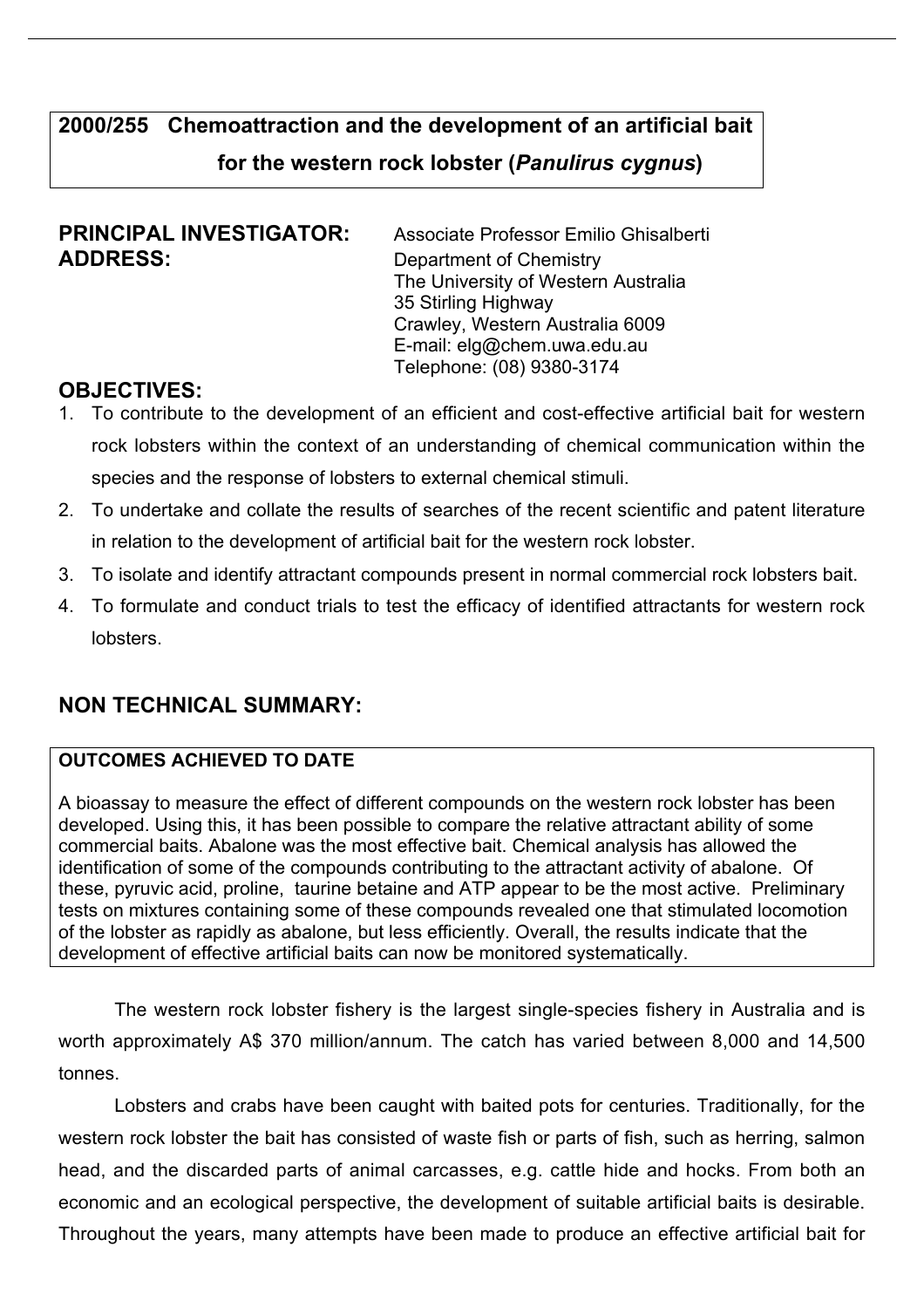(chemical signals) to identify and orient towards potential prey, but the nature of these compounds has not been determined.

In the present study, attempts have been made to identify the number and type of such compounds. A successful outcome would identify a compound, or mixture of compounds, that could be incorporated into a slow release matrix to provide an efficient artificial bait. Other desirable characteristics include low cost of preparation, long shelf-life and specificity of action.

The approach taken in this study was to identify which of the recognised baits showed the most potent activity in attracting lobsters. To determine this, a reliable assay to measure the relative attractant activity of different baits was developed, and significant information on the physiological and behavioural aspects of lobster detection of food was obtained.

From the experiments undertaken, it became clear that abalone was the most effective bait for lobsters. A detailed analysis of a leachate from abalone muscle showed that it also had chemoattractant activity and that it contained a mixture of amino acids and other small molecular weight compounds, most of which are common in tissues of aquatic animals. Of these, pyruvic acid, proline and taurine betaine hydrochloride were found to be the most active and were considered to be good candidates for inclusion into a mixture that might be the prototype of an artificial bait.

A number of mixtures containing different combinations of the compounds with chemoattractant activity were also tested. None of the synthetic mixtures tested showed the level of attractant ability of either abalone or the leachate from it. It is interesting to note that a mixture containing glycine betaine, lactic acid, phenylalanine, taurine and tryptophan induced locomotion more quickly than the abalone leachate, but with a lower percentage response.

The inability to mimic the chemoattractant ability of abalone muscle to lobsters is not unexpected given the limited number of tests conducted. There are a number of possible explanations to rationalise this. The simplest is that the selection of compounds chosen is incomplete and/or does not contain the appropriate relative ratio of compounds. In the present work, attempts have also been made to determine the effect of different oils on the chemoattractant activity of artificial mixtures. While there were some indications of a positive effect, these were not consistent enough to warrant further studies. On the other hand, the noneugenol portion of clove oil is worthwhile investigating as the basis for an attractant.

All the objectives have been addressed and have been achieved to a greater or lesser extent. The major factors limiting the number of positive outcomes were the labour-intensive nature of the bioassay, the number of animals required to obtain reasonable statistics, and the chemical complexity of the leachates from commercial baits.

In conclusion, it appears that the development of an efficient bait for the rock lobster

requires more information on the sensitivity and specificity of the appropriate chemoreceptors.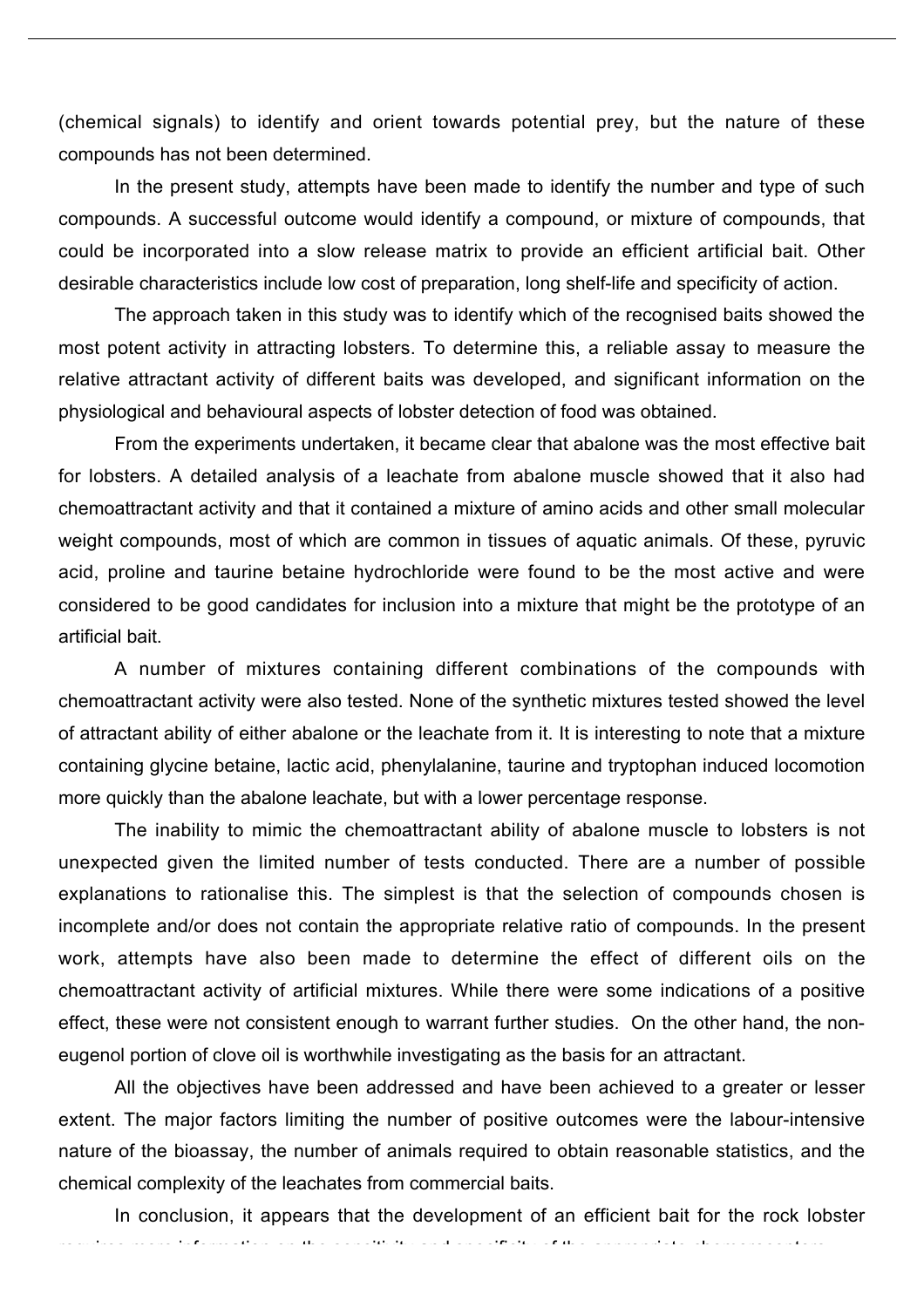#### **Background:**

#### *Current status of commercial bait for lobster fishery*

The western rock lobster fishery is the largest single-species fishery in Australia and is worth an ~ A\$ 370 million/annum. The catch has varied between 8,000 and 14,500 tonnes per year. The 1999/2000 season produced a record catch of 14,500 tonnes. This fishery operates between Shark Bay and Cape Leeuwin spreading up to 60 km off the coast. The western rock lobster fishery is based upon lobsters of both sexes entering baited traps (pots). Traditionally, the bait has consisted of waste fish or parts of fish, such as herring, salmon head, and the discarded parts of animal carcasses, e.g. cattle hide and hocks. A total ban on the use of hide bait in both recreational and commercial rock lobster fisheries came into force in the 2001/2002 season. Since the supply of local fish used by the industry has decreased, the western rock lobster fishery is heavily dependent on imported fish baits which comprise 65 to 70% of bait used and are mainly from New Zealand, the Netherlands and Scotland. The total quantity of bait used in the commercial fishery is estimated to be about 15,000 tonnes at a cost of A\$ 20 million for the 2001/2002 season. Although the risk of introducing an exotic disease from the importation of frozen fish used for bait in Western Australia is virtually non-existent (Jones and Gibson, 1997), one cannot discount the possibility of a disease risk associated with the importation of frozen fish baits. The reliance upon imported fish may be problematical for the rock lobster industry if a change in Australian quarantine policy were to restrict supply. In addition, significant quantities of recreational fin fish species are used as bait in the rock lobster fishery, leading to environmental concern with the high exploitation rate on these stocks.

#### *Requirement for effective bait in lobster fishery*

Although lobsters and crabs have been caught with baited pots for centuries, progress on the chemical basis of food detection and the development of reliable baits has been slow. Use of artificial bait for lobster pots is an attractive alternative for lobster fishermen because of the high cost and limited shelf life of fresh natural bait. Throughout the years, many attempts have been made to produce an effective artificial bait for the western rock lobster (Appendix 2). Generally speaking, these attempts have been unsuccessful. There is, however, a need to develop a costeffective and safe alternative bait to the fish/animal material. Such bait should have a long storage life, be pathogen-free and water stable. Ideally, it should remain effective in the water for the whole period between pot-pulls (1-2 days or more) and be selective in attracting lobsters. In spite of the complexity of the marine environment, lobsters and other aquatic animals can recognise certain chemicals that guide them towards potential prey. A search for the components of an effective artificial bait should start with an animal food preferred by (attractant to) the lobster.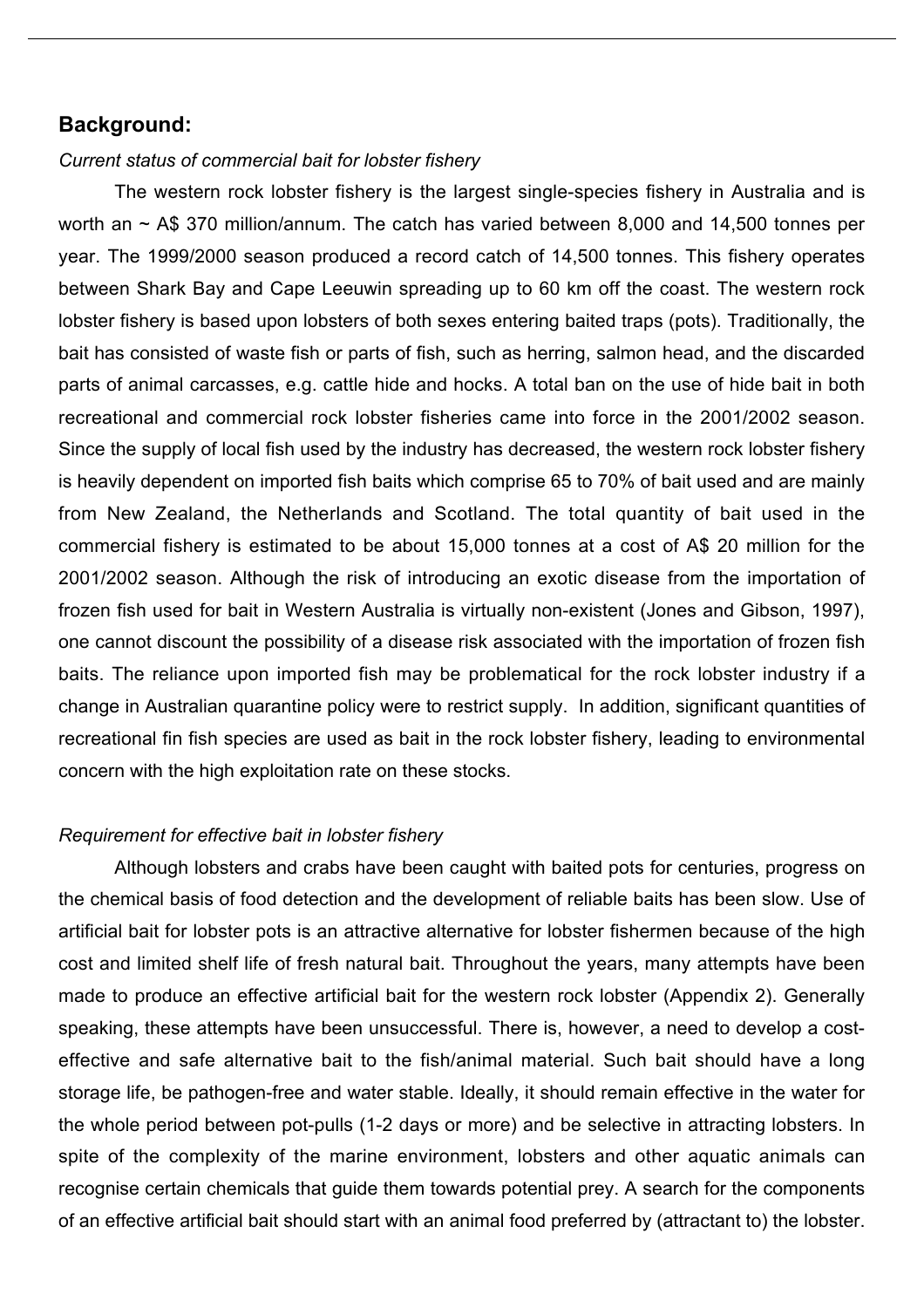all baits is related to the rate of diffusion of attractant chemicals from the insoluble materials into the surrounding environment. The most important factors influencing the effectiveness of the artificial baits are the choice of matrix and the rate of diffusion of the mixture into the environment. A slow and continuous diffusion rate, mimicking the breakdown of fresh tissue, is optimal (Lee and Meyers, 1997). Daniel and Bayer (1987) have tested the leaching rate of different bait types including fresh, frozen and salted herring over 45 h. They found different leaching rate among the baits for the first 12 h, but after this all types of baits had similar low leaching rates. The efficacy of a bait also diminishes as tissues decompose and bacterial degradation may give rise to products which have lower or no attractant activity (Trott, 1999; McLeese,1973; 1974).

#### *Research on the chemoattractants of crustaceans*

Despite of the chemical complexity of aquatic environments, decapod crustaceans, such as lobsters, crayfishes and crabs, utilise water-borne chemical signals to detect potential prey, to escape predators and to locate mates (Ryan, 1966; Rittschof, 1992). In recent years, much has been learnt on how crustaceans locate sources of odour and on the role of multiple sensory appendages (Grasso and Basil, 2002). Considerable information is now available on the many types of biological responses to chemical stimuli (Zimmer-Faust and Butman, 2000) that are postulated to play a role in mediating the various stages from initial detection or orientation to sustained feeding. The exterior surface of crustaceans is covered by a diversity of sensory hairs with chemosensory and/or mechanosensory properties. Chemoreceptor cells are mainly located on the flagella of the antennules, the dactyls of the pereiopods and the mandibles. Although there is disagreement on the distribution of these chemoreceptors, it seems clear that there are at least two types. The first are highly specific distance chemoreceptors approximating a sense of smell, and a second are contact chemoreceptors that control food handling and ingestion (taste).

One of the behaviours activated in lobsters by water-borne chemical stimuli is 'antennule flicking'. This is a stereotypical activity that involves movement of antennules in a rapid downward (and then upward) movement and is followed by wiping the antennules through the maxillipeds, the feeding appendages located near the mouth (Lee and Meyers, 1997). During flicking, the boundary layer surrounding the antennule narrows, shortening the distance between the sensor and the ambient fluid (Grasso and Basil, 2002). It is interesting to note that a much more compound specific behaviour has been observed as a response to glutamate (Barbato and Daniel, 1997). Lobsters with two antennules also can determine the direction of the smell by comparing the difference in concentrations between the two antennules. Their food-finding ability includes detection, identification and discrimination of natural food odours above natural background levels, and finally locomotion toward the food sources (Zhou and Rebach, 1999).

Chemoreception is an important component of search behaviour and food detection in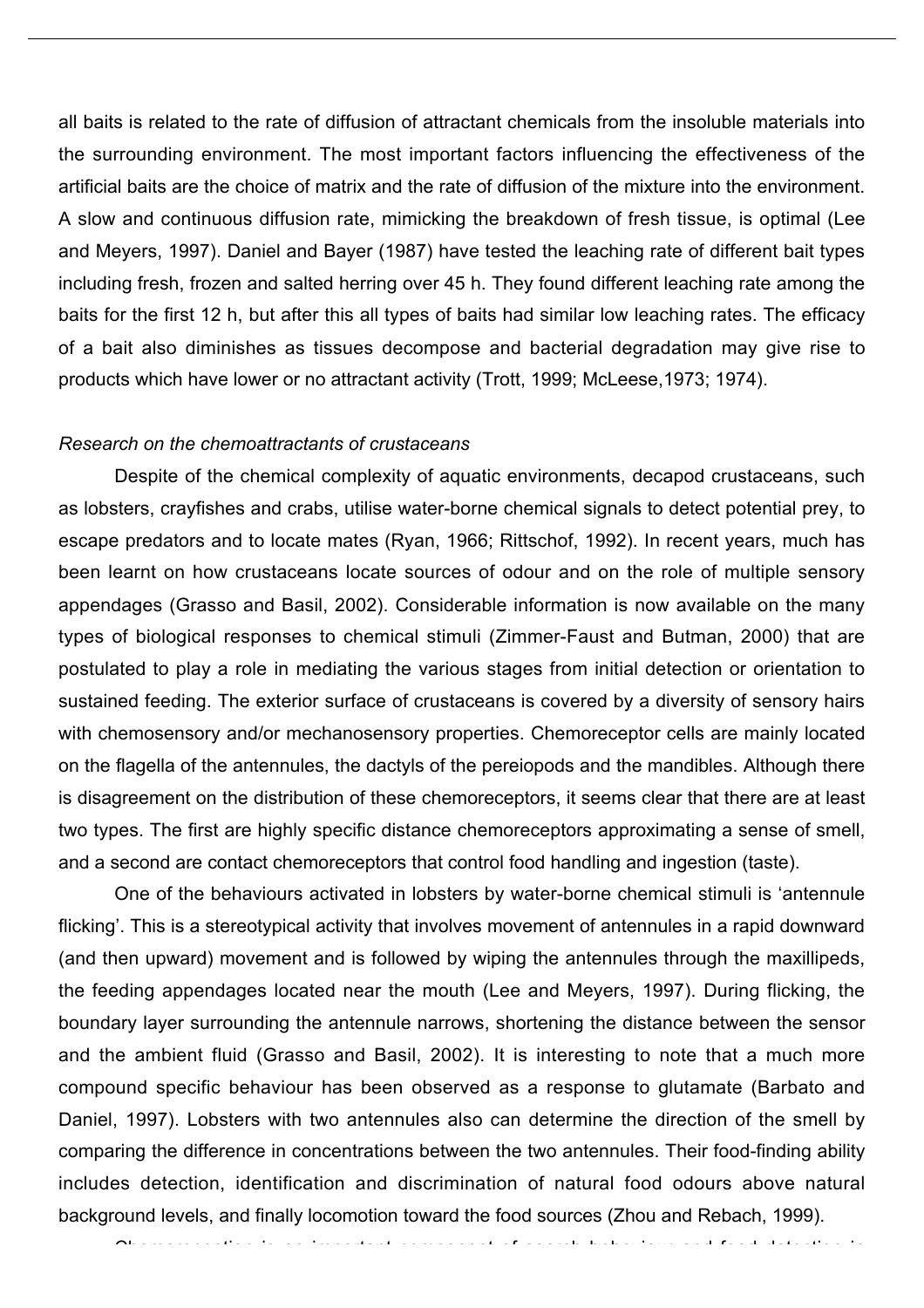chemoattraction or feeding stimulation of lobsters including the genus of spiny lobsters *Panulirus* (Lee and Meyers, 1997; Coman *et al.*, 1996). Most studies have concentrated on amino acids, such as glutamine, glycine, alanine, arginine, the sulphonic analogue of glycine, taurine, glycine betaine, and even ATP as chemoattractants (Table 1). Chemoreception is a concentrationoriented behaviour, and some chemicals can act as attractants at low concentrations, but as repellents at high concentrations. Synergistic interactions of chemoattractants have also been observed for crustaceans (Shelton and Mackie, 1971; Mackie, 1973; Coman *et al.*, 1996).

It is important to note that, in addition to chemical attractants, lobsters are also attracted by conspecific odours (Nevitt *et al*., 1995; Nevitt *et al*., 2000). These serve not only as general aggregation cues, but may also communicate chemical information between individuals.

| Compound or bait     | <b>Stimulus</b> | <b>Species</b> | Reference                         |
|----------------------|-----------------|----------------|-----------------------------------|
| Abalone              | Attractant      | P. interruptus | Zimmer-Faust and Case, 1982, 1983 |
| Crab, mullet, oyster | Incitant        | P. argus       | Daniel and Derby, 1988            |
| and shrimp           |                 |                | Fine-Levy and Derby, 1991         |
| Glycine              | Attractant      | P. interruptus | Zimmer-Faust, 1991                |
| <b>Taurine</b>       | Incitant        | P. argus       | Olson et al., 1992, 1995          |
| <b>AMP</b>           | Incitant        | P. argus       | Olson et al., 1992, 1995          |
| <b>ATP</b>           | Attractant      | P. interruptus | Zimmer-Faust, 1993                |
| Ammonia              | Repellent       | P. argus       | Zimmer-Faust, 1987                |

Table 1. Baits and chemicals known for their chemoattraction to spiny lobsters.

#### *Biology and research on the Western Rock lobster (Panulirus cygnus)*

*P. cygnus*, one of eight species of rock lobsters found off the Western Australia coast, is endemic to the south-west coast of Western Australia, occurring along the continental shelf from North West Cape to Cape Leeuwin (George *et al.*, 1979). These lobsters detect foods by the many different types of sensory hairs (setae) that project through the exoskeleton on the antennae, antennules, mouthparts and last segments (dactyls) of the walking legs. The antennules, each with hundreds of thousands of receptor cells, are thought to be responsible for reception at low concentration and so would be useful for sensing food at a distance. The receptors of the legs and mouthparts are responsive only to higher concentrations and respond when closer to the food source, determining the exact nature and quality of the food encountered and selecting precisely which food items to eat.

In their diet and foraging activity, they are 'opportunistic', searching for a wide variety of small live prey and scavenging dead remains when opportunities arise (Joll and Phillips, 1984).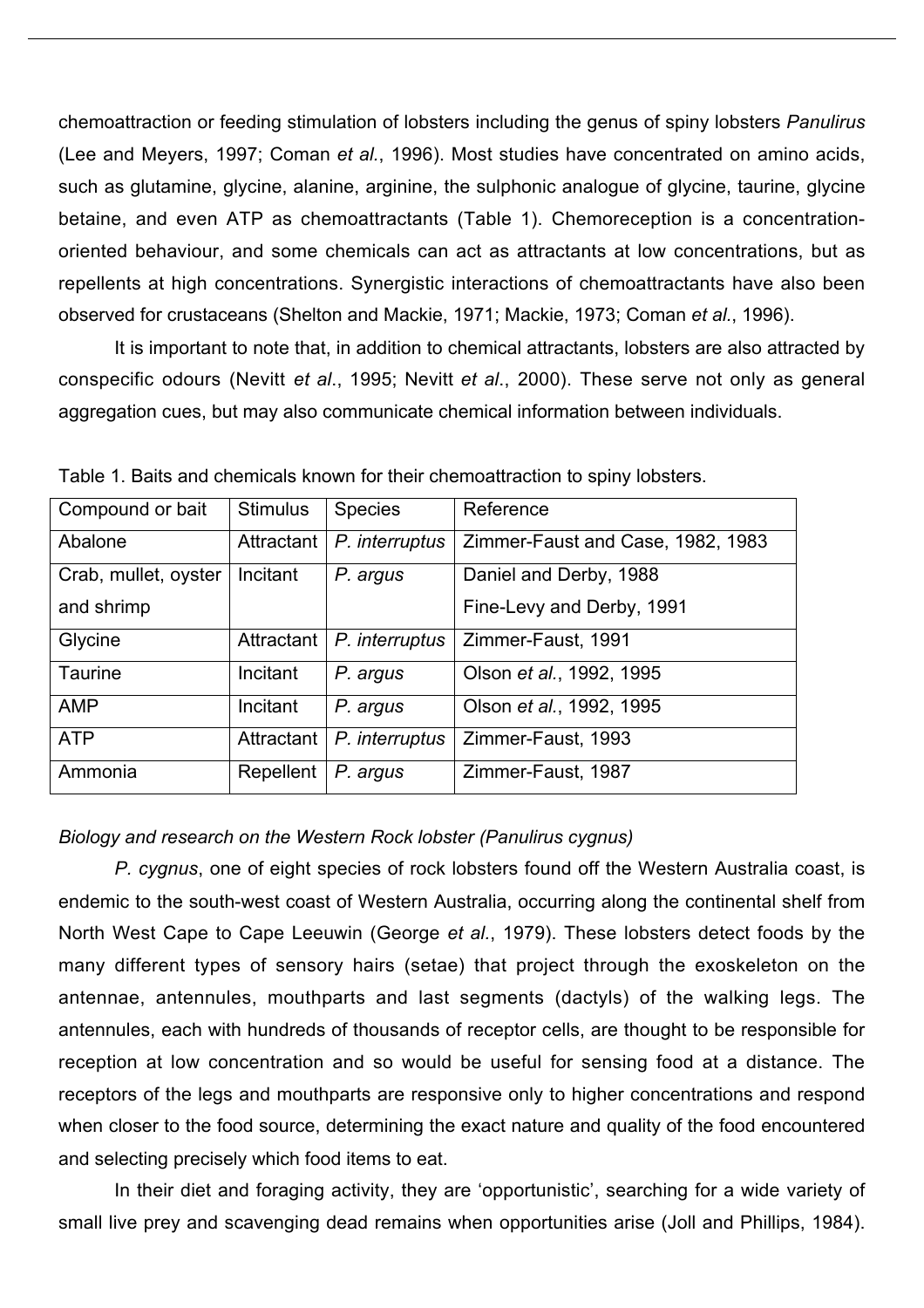declines during the night and increases just before dawn. There is minimal activity immediately after dawn, and little during the day (Jernakoff, 1987). The first and second legs are used to search and probe the top centimetre of the sediment of the seagrass beds or the reef surface where an abundance of small animals live. Slow-moving or sedentary bottom-dwelling invertebrates such as worms, small molluscs and crustaceans are selected. The strong crushing jaws of the mandibles are capable of gnawing into the hard shells of most molluscs and worm tubes.

Little information is available on the chemoattraction of western rock lobster. However, a previous study by Dr. Kagi, Curtin University (unpublished data) presented some preliminary information on the response of lobsters to small molecular weight acids and amino acids. Other FRDC projects (such as 96/337, 99/372) have also carried out trial-and-error based tests with cheap proteins containing fish and animal offal. One of these studies (FRDC 99/372; Caputi *et al.*, 1999) indicated that the catch rates for undersize, legal size and combined rock lobsters, for all of the artificial baits alone, were significantly lower (26%) than the catch rates for the two control baits of fish alone and the fish plus cowhide bait. This strongly suggests that the attractant bait was the fish, not the artificial baits. Hence the artificial baits do not appear suitable as stand alone baits without further development.

#### **Aim**

This project proposed further study for the development of artificial bait through a study of the fundamental chemistry and biochemistry of bait attractiveness in rock lobsters. This included identification of the attractive and stimulatory components of food.

#### **Need:**

The need for artificial baits for the western rock lobsters industry is increasing. Western rock lobsters fisheries consumed 15,000 tonnes of frozen imported baits worth almost A\$ 20 million in the 2000/2001 season. This constitutes about 70% of the rock lobster bait market and, thus, the industry is very vulnerable to quarantine policy changes which might restrict bait supply from overseas. Unlike frozen bait that requires high maintenance, artificial bait with long shelf life would contribute considerable benefits to the operation of the lobster industry. Furthermore, a total ban on the use of hide bait in both recreational and commercial rock lobster fisheries has placed more pressure on the development of an artificial bait. It is now clear that a range of compounds act as feeding attractant to marine crustaceans and it is likely that this applies to the western rock lobsters. Identification of these substances could lead to the application of this information in lobster fisheries across Australia and in other countries. In addition, a cost effective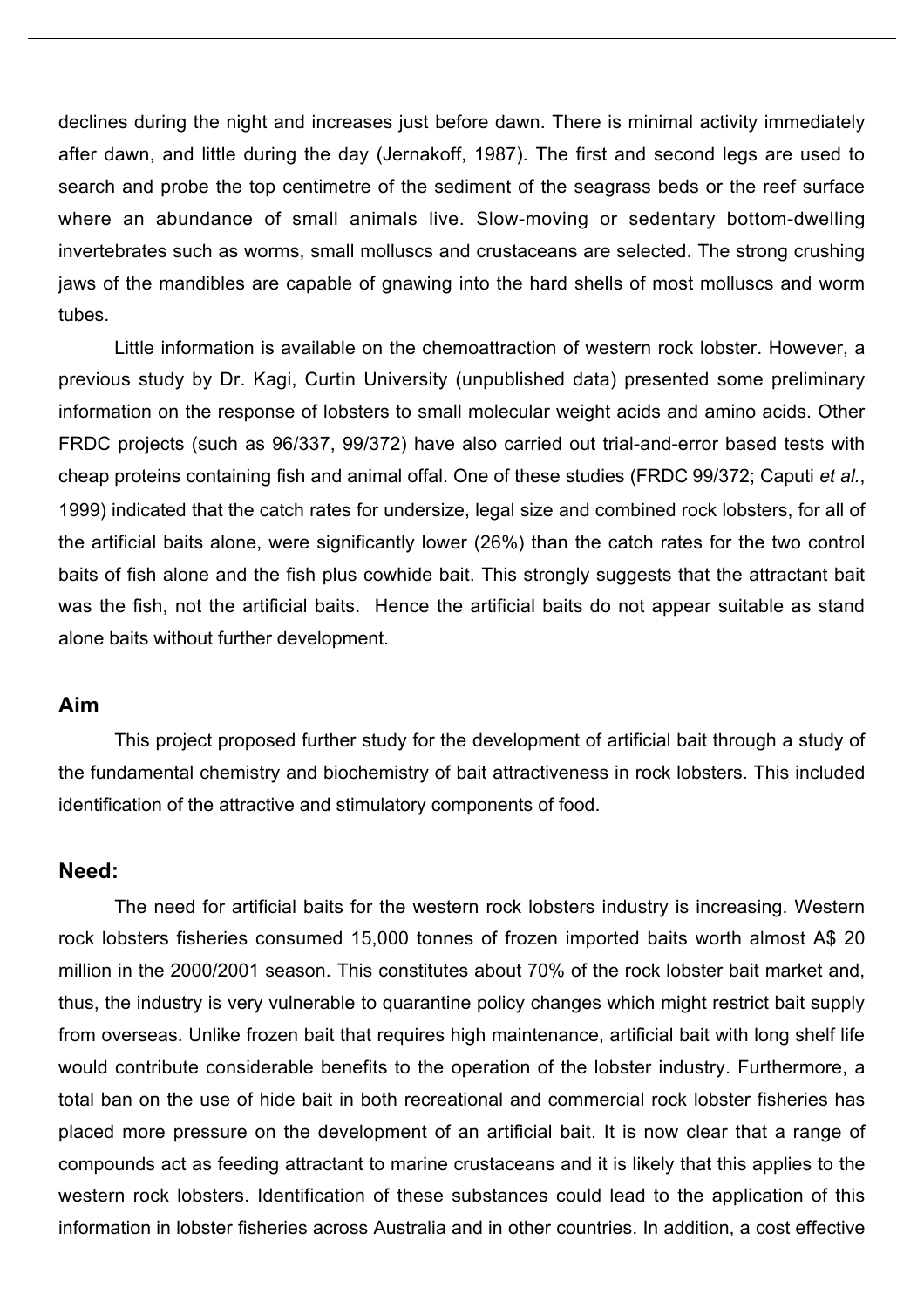## **Objectives:**

- To contribute to the development of an efficient and cost-effective artificial bait for western rock lobsters within the context of an understanding of chemical communication within the species and the response of lobsters to external chemical stimuli.
- To undertake and collate the results of searches of the recent scientific and patent literature in relation to the development of artificial bait for the western rock lobster.
- To isolate and identify attractant compounds present in normal commercial rock lobsters bait.
- To formulate and conduct trials to test the efficacy of identified attractants for western rock lobsters.

### **General Methods**

All the experiments were carried out in the aquarium facilities at the Western Australia Marine Research laboratory in North Beach, WA. The basic methods used for the experiments in relation to aquarium set-up and animals used are described below.

#### *1. Experimental aquaria*

To assess the chemoactivities of test samples, two systems were assembled: a single animal assay system and an animal group assay system.

The aquarium for the single animal assay system was a modification of that used by Mackie and Shelton (1972). The test apparatus consisted of a series of 7 troughs (Fig. 1B), each 115 cm long, fabricated from plastic pipe, 25 cm diameter and with wall thickness of 0.7 mm (Fig. 1A) filled with filtered seawater (*ca*. 40 L) with a constant water flow (*ca*. 800 ml/min). A section 110 cm long and 18 cm wide was cut from the top of the pipe, leaving a section 7 cm long at the outlet end to serve as a shelter for the lobster. The troughs were enclosed with black plastic film to block outside light. Light was provided by 40W red bulbs in the middle of the troughs situated 50 cm above the water level. Plastic mesh was glued on the bottom of the trough to provide a rough surface for lobsters to grip or walk. One lobster was placed in each aquarium to acclimatise for 24 hours prior to carrying out the experiment.

The aquarium for the group animals assay system was already available at the Marine Research laboratories (Fig. 2). The test apparatus was divided into two sections. Each section, 100 cm long and 25 cm wide, was filled with filtered seawater (*ca.* 120 L) with constant water flow (*ca.* 1000 ml/min).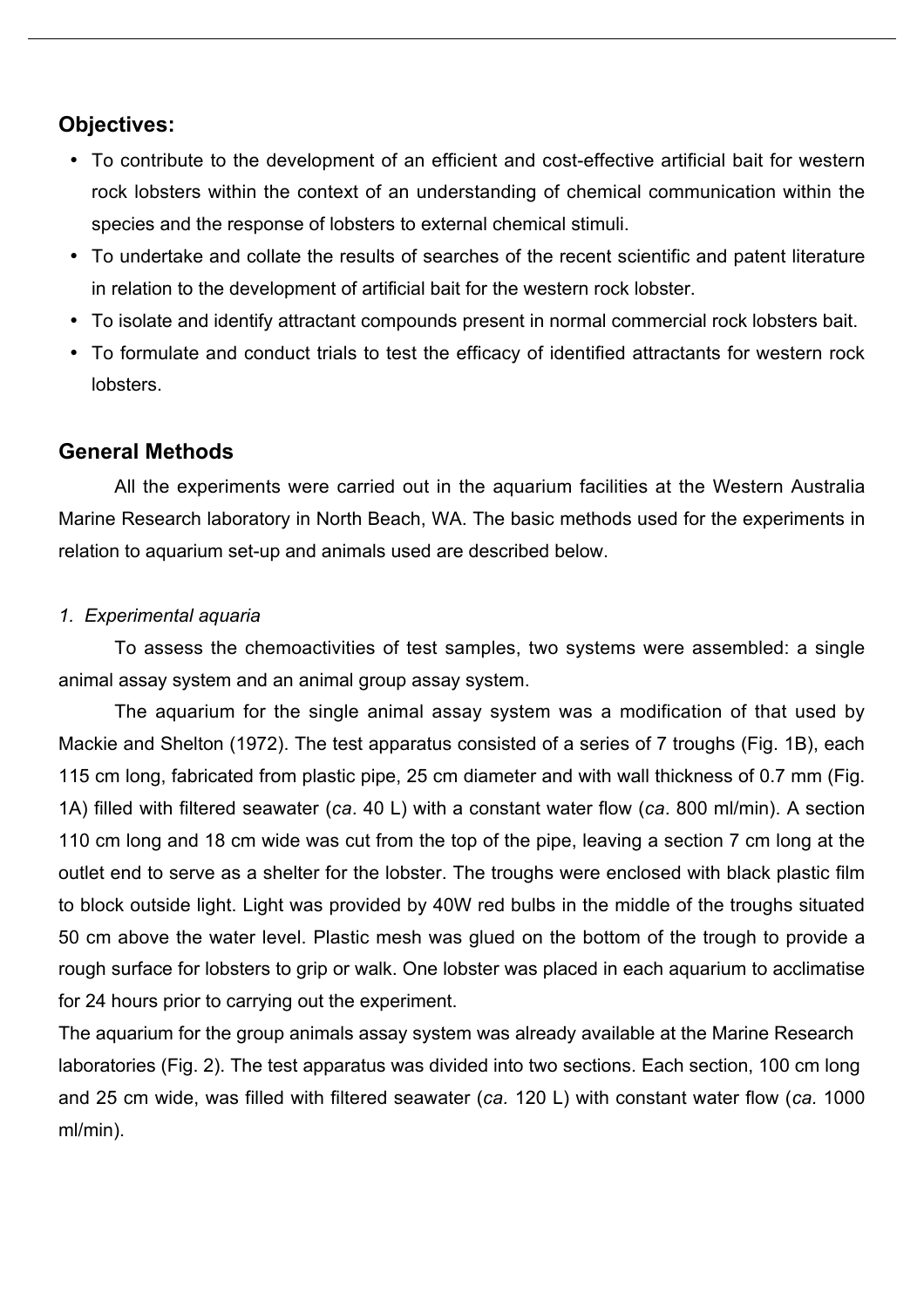

Fig. 1. Diagram of the aquaria used for the single animal assay system.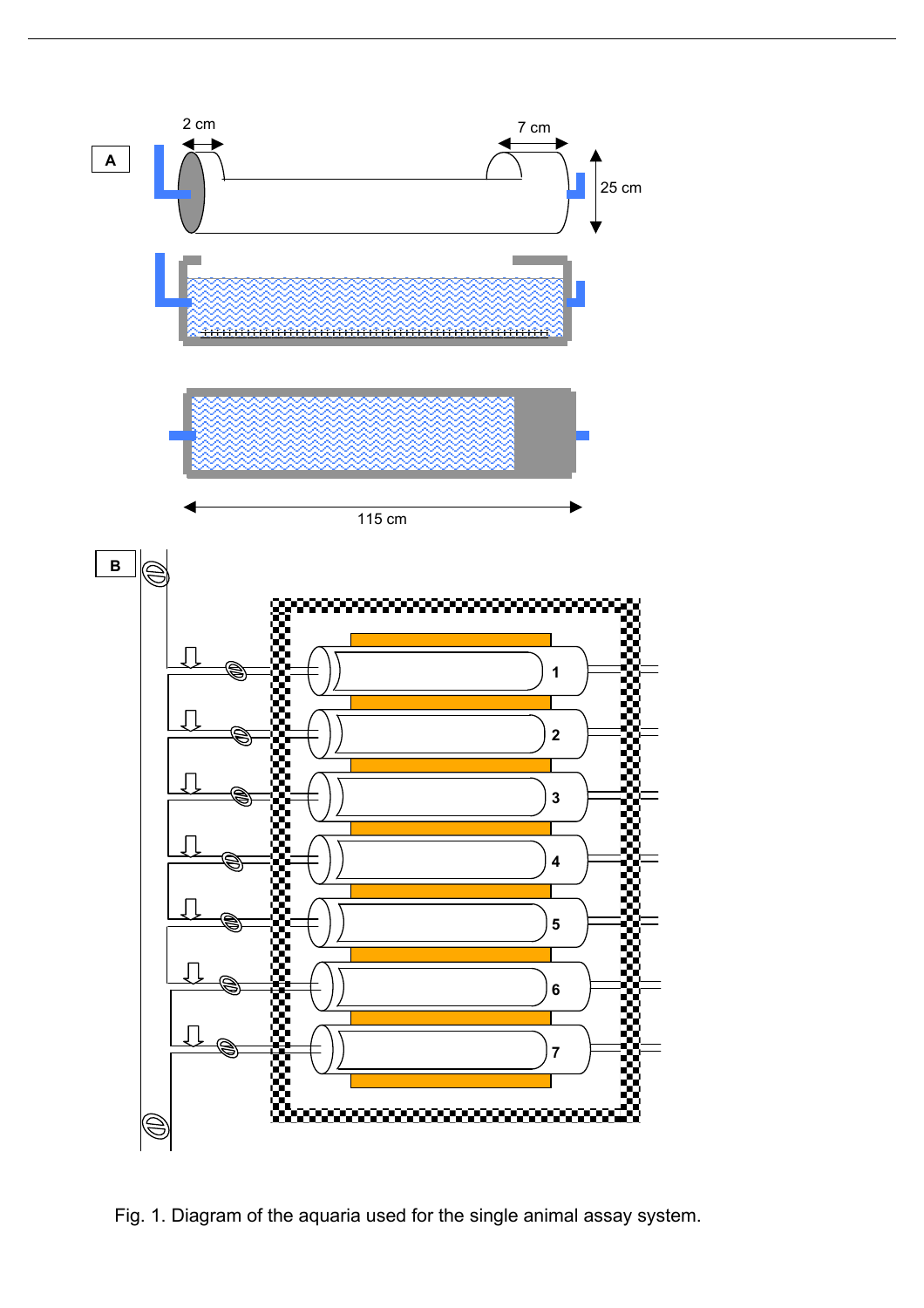



#### *2. Western rock lobster, Panulirus cygnus*

Lobsters caught locally were tagged with individual numbers after measuring their size, sex and any damage occurred on their body (examples of tagging is shown in Table 2) and were maintained in the holding tank for two weeks prior to each experiment. The animals were all below legal size; carapace length ranging between 71 mm and 75 mm. Lobsters were held in the seawater aquarium with constant flow and ambient temperature and fed on mussel every second day. All lobsters tested were held without food for 3-5 days prior to each experiment. To minimise learned behaviour effects, the same lobsters were used for three experiments not involving the same test sample or compound. Their response towards baits was dependent on the stage of their moulting cycles. To overcome this problem, 'chemically active' lobsters were selected following an initial test run.

|  |  | Table 2. Example of logbook entry recording information about lobsters used. |  |
|--|--|------------------------------------------------------------------------------|--|
|  |  |                                                                              |  |

| Tag  | <b>Size</b>         | <b>Sex</b> | Damage $\left(\text{old}\right)^{\#}$ |     | Damage (new) $#$ |     |       |
|------|---------------------|------------|---------------------------------------|-----|------------------|-----|-------|
| No.  | $(C L. mm)$ $(M/F)$ |            | antenna                               | leg | antenna          | leg | Note* |
| Y001 |                     |            |                                       |     |                  |     |       |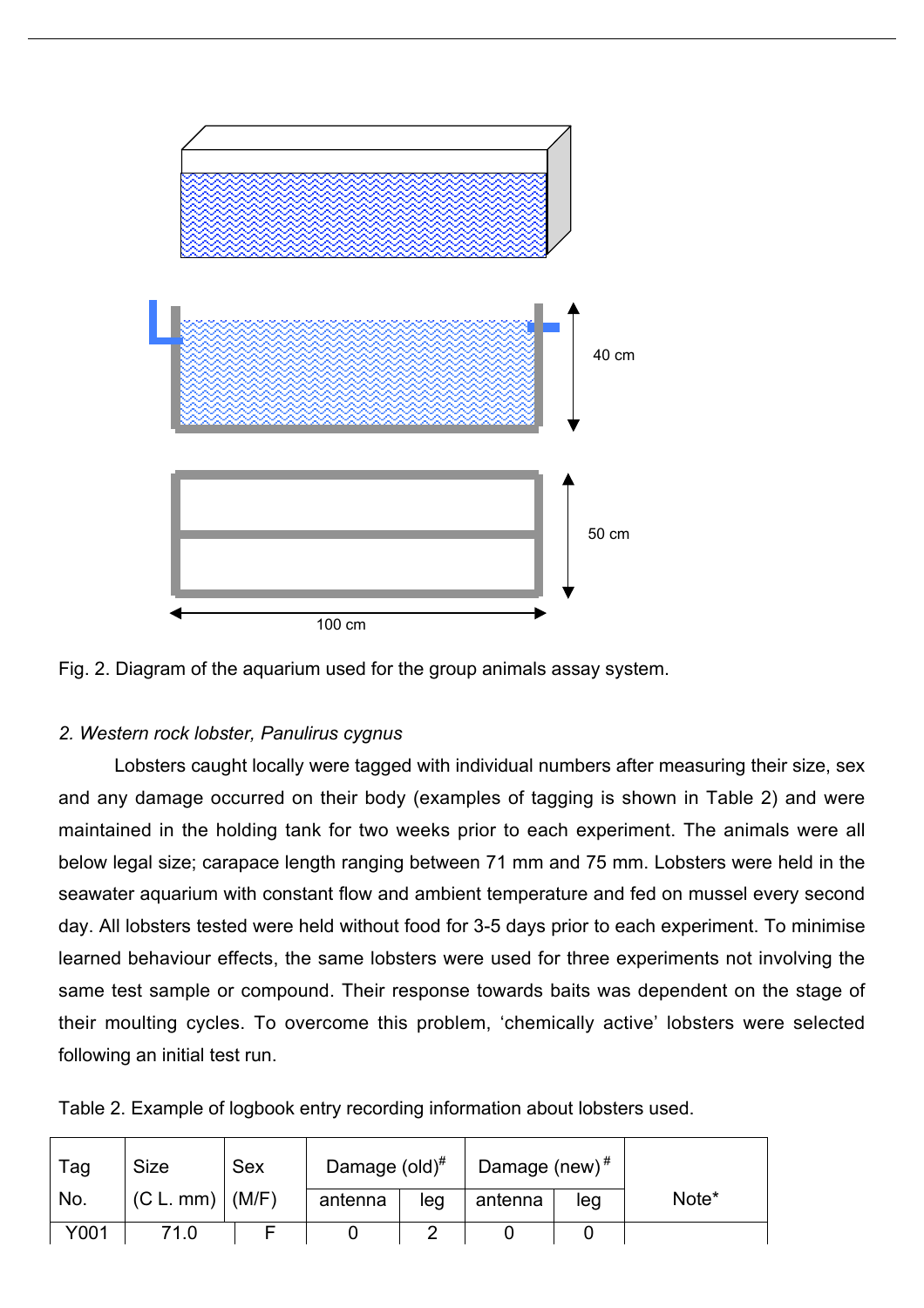#### *3. Presentation of test samples to lobsters*

Laboratory studies on chemoattraction have involved the use of a number of tanks or chambers, including static tanks, straight raceways with no choice options, Y-mazes or divided tanks with two choice options and circular chambers with multiple choice options. Static aquarium tanks have been used for some descriptive and quantitative behavioural studies (Lee and Meyers, 1997). Generally, the tanks are small (<20 L) and hold only one animal. For reasons presented below, we were forced to use the multiple animal static aquarium.

Solid test samples were presented in a mesh tea ball. Leachates, single compounds and artificial mixtures (solutions in seawater) were added through a burette or a syringe at the corner of the aquarium directly opposite the corner in which the animals were resting. Simple diffusion was allowed to carry the sample to the test animals. This eliminated rheotropism, the orientation of the animals towards a current and movement into it. However, the threshold for locomotion in response to a chemoattractant is several orders of magnitude greater than that of detection (Lee and Meyers, 1997). While this results in a less sensitive assay, it provides a system that allows detection and locomotion to be clearly distinguished.

#### *4. Assessment of lobster responses*

The response of the chemoattraction of lobsters was measured using various assessments: (1) detection, (2) orientation, (3) locomotion and (4) continuation. The detailed behaviour responses are listed below (Table 3). The activities of baits were determined to be attractant or repellent if lobsters moved towards or away from the test chemical or food sources, respectively. For samples that were attractant, the time taken for the lobster to reach the point at which the sample was introduced was recorded. If the lobsters did not display detection behaviour within a certain time limit (usually 10 min), the sample was recorded as inactive.

| <b>Phase</b>     | <b>Behavioural response</b>                                   |
|------------------|---------------------------------------------------------------|
| (1) Detection    | Recognition of a chemical signal by the chemoreceptors on     |
|                  | the antennules. Antennule flick or wipe $(1$ flick $> 1$ sec) |
| (2) Orientation  | Change in position; turning either toward or away form the    |
|                  | test sample                                                   |
| (3) Locomotion   | Decisive movement either toward or away from the test         |
|                  | sample                                                        |
| (4) Continuation | Ingestion of food in the case of baits                        |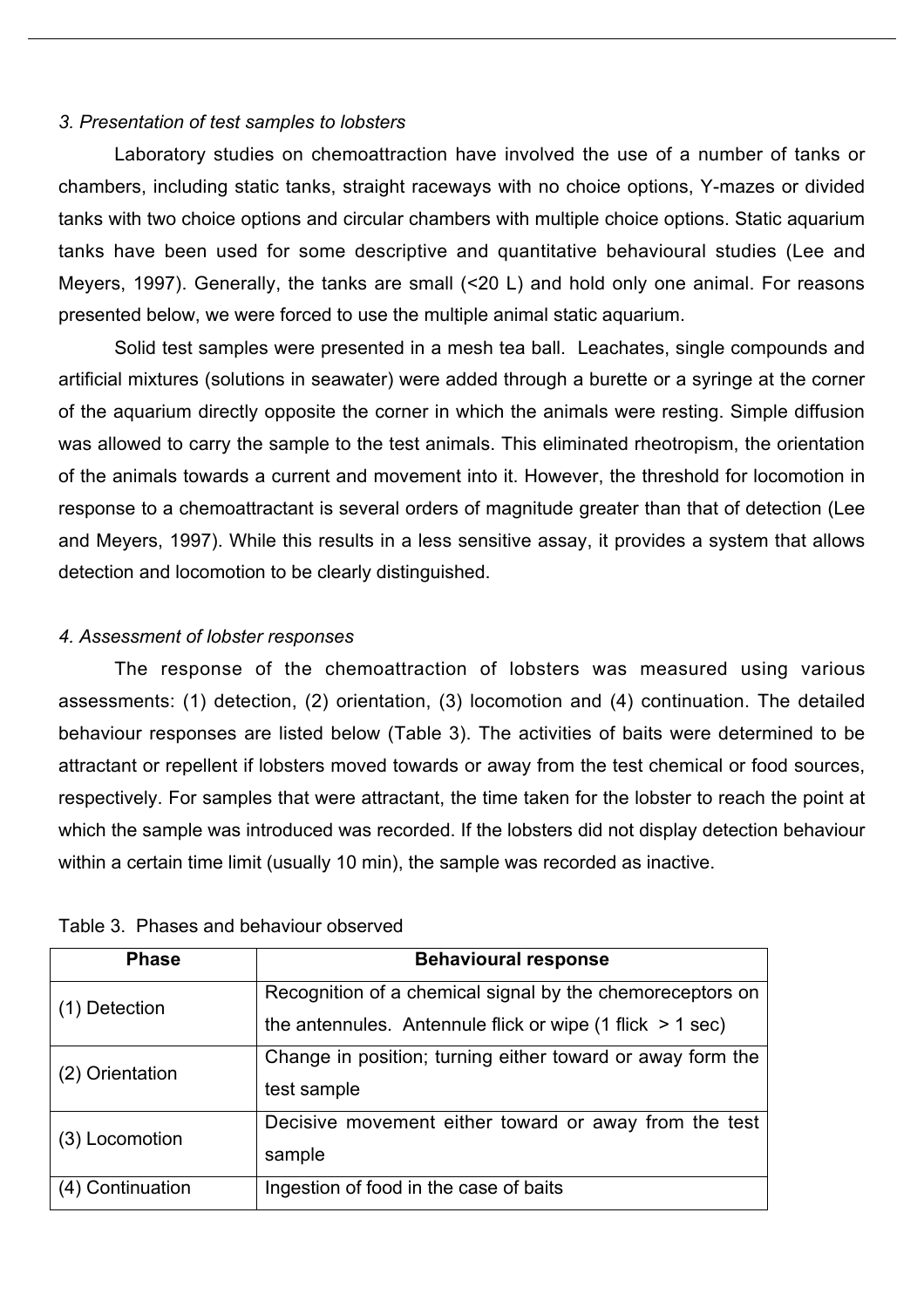tank.

#### *5. Effects of water temperature*

In the various tests conducted with lobsters, it was noticed that the response of the animals was dependent on the temperature of the seawater. At temperatures  $\leq 20^\circ$  C, the lobsters were sluggish and relatively unresponsive, whereas between 22-25  $\degree$  C they were more alert. The impact oftemperature on catchability has also been observed in the field (Morgan, 1974). This is an important consideration when comparing response time for the same test sample in different experiments. As a comparison, the mean sea water temperature at Shark Bay varies between 21.8 ° C (November) and 24.3 ° C (April) (Pearce *et al.*, 1999), whereas at Cape Leeuwin mean temperatures of 19.2 $\degree$  C (November) and 21.3 $\degree$  C (April) were observed (Pearce and Pattiaratchi, 1999).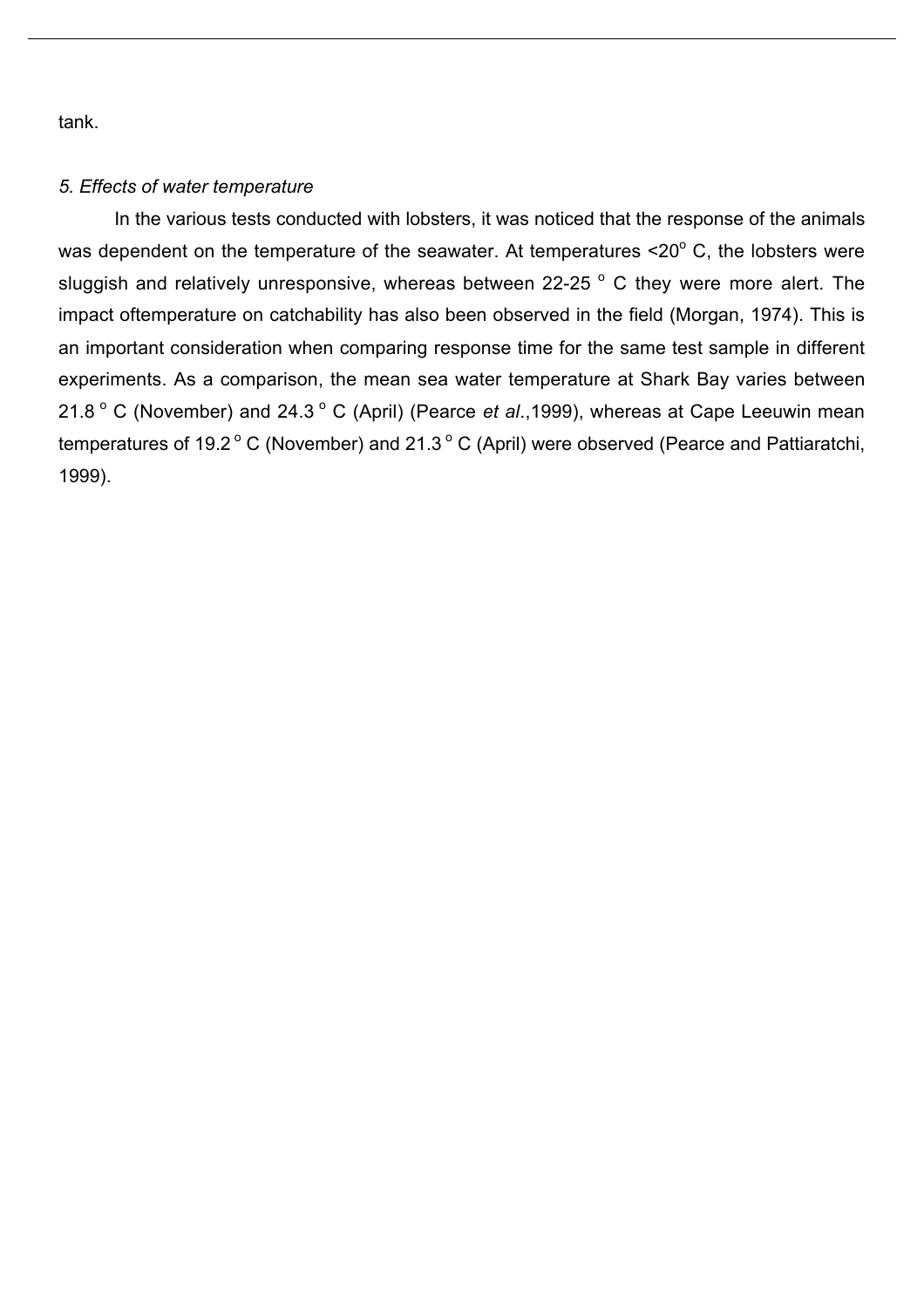#### **Experiment 1.**

Response of western rock lobsters to various commercial baits

#### *Introduction:*

In the initial phase, the task was to develop a reliable bioassay to allow the classes of chemical stimuli to be related to the lobster's behavioural responses. It has been pointed out that of the many studies on the influence of chemical stimuli on behaviour, only a few have demonstrated chemoattraction over a distance. This is because, frequently, no clear distinction was made between chemoattraction and feeding stimulation. For the present work, the behavioural model outlined by Lee and Meyers (1997) was adopted. In this model, five phases are recognised for the animal's responses to chemical stimuli: (1) detection, when the lobster becomes aware of the chemical stimuli (excitant), (2) orientation, when the animal prepares for movement (attractant, repellent, or arrestant), (3) locomotion (attractant or repellent), (4) initiation of feeding (incitant or suppressant), (5) continuation of feeding (stimulant or deterrent). Thus, a chemoattractant is a chemical that causes an animal to orient and move towards the source. An incitant is one that triggers feeding and a stimulant causes the animal to continue feeding. Specifically, our interest focused on the first three behaviours to identify and classify different baits and other test samples.

Since no such assay had been developed before for the rock lobster, a considerable amount of time was spent observing lobster behaviour and qualitatively determining the effect of outside stimuli, e.g. light, noise, disturbance of the water surface, on the test animals that may elicit false positive or false negative responses. Factors such as period of starvation and the effect of moulting on the feeding behaviour of lobsters were also examined. Frequent replacement of animals was required to minimise the risk of learned behaviour.

Although western rock lobsters have been described as opportunistic or scavenging feeders, they show some preferences for food sources (George *et al.*, 1997). They feed on the flora and fauna (molluscs, worms, small crustacea, coralline algae, seagrass) associated with seagrass beds and reef flats.

A point of interest was to establish if different types of foods could be classified (attractant, repellent and incitant) according to the feeding behaviours elicited in lobsters and quantified under controlled conditions. To this end, a number of commercial baits were selected to test for their "attractant" effect. Other test samples (e.g. lobster blood and octopus) known to repel or not to be attractant to lobsters were also tested. The responses of the lobsters were measured by (a) increased movement of the antennules, followed by (b) movement of the lobster towards the

stimulus or change of posture and movement away from the stimulus. Three types of feeding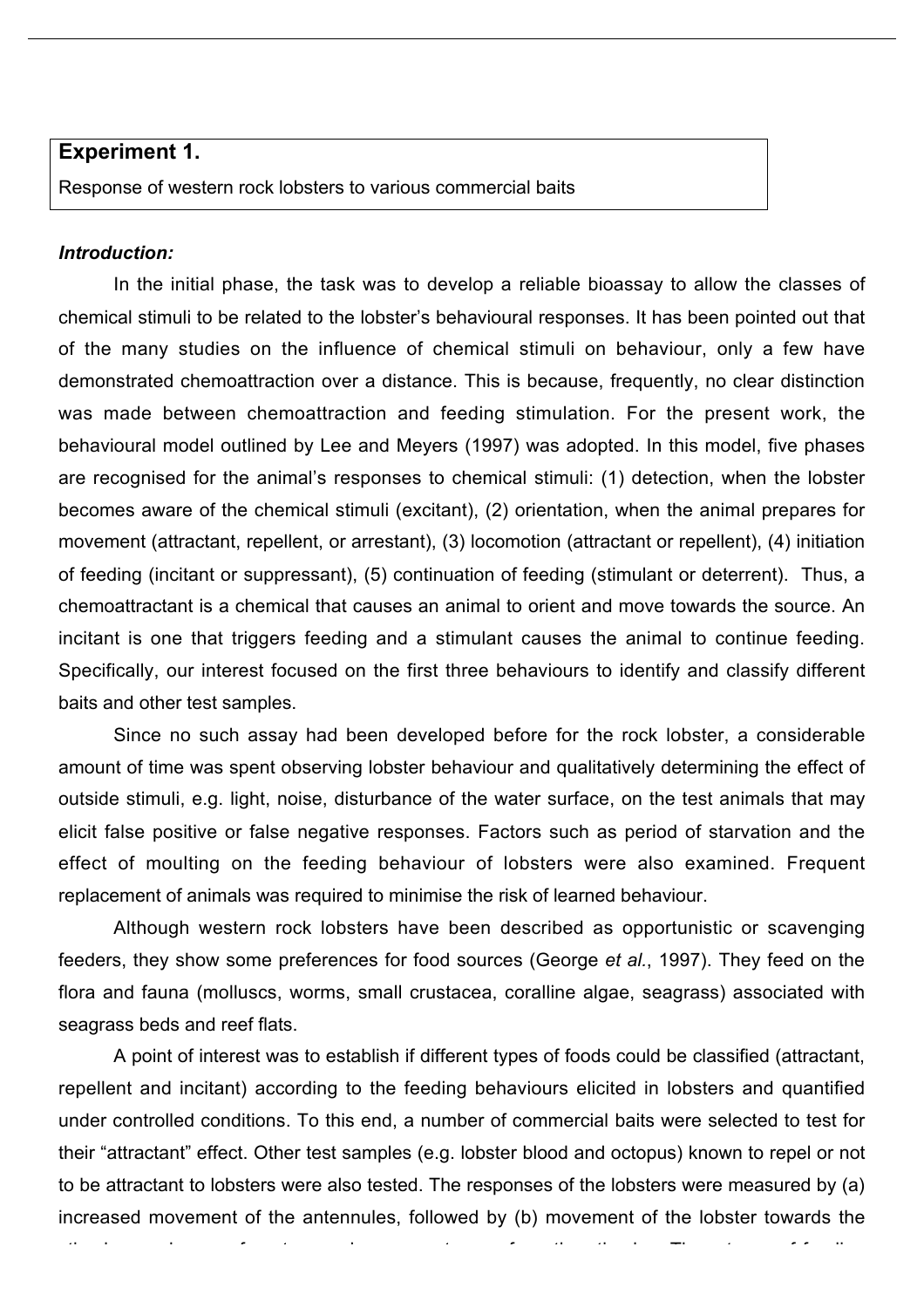The aims of this experiment were (1) to examine the response of the rock lobster toward different baits and (2) to rank the effectiveness of baits tested by measuring the time of the initial response and frequency of the behaviour.

#### *Methods:*

#### *Baits*

Commercial baits and other foods were tested in this experiment. These included northsea herring, salmon head, mackerel, mussel, and abalone. In addition, lobster blood and octopus were also used to assess their chemoactivity to lobsters. All the samples were frozen until required and thawed completely prior to use for each experiment.

Each bait (*ca.* 3 g) in a mesh tea ball (75 mm) was introduced at the corner of the aquarium opposite that where lobsters were resting. The mesh ball was used to prevent the lobsters from consuming the bait provided which might interfere with the next set of experiments.

#### *Experimental design*

Five replicates were conducted for each treatment using 3 animals in each selected at random from the holding tank. All lobsters were held without food for 3-5 days prior to experiments. To minimise learned behaviour effects, the same lobsters were used for 3 experiments, not involving the same test sample. Differences between means were examined with unpaired Student's t test.

#### *Results and Discussion:*

Surprisingly, lobsters did not respond to commercial baits and other foods sources in the single animal assay. Although these assays were carried out in the dark and with minimum disturbance, the lobsters did not respond to any bait provided when the observer was present. Various alterations were made including use of a video camera and mirrors. Videotaping was not viable as the red light provided above the aquarium was inadequate. Individual mirrors were located in front of the trough in a way that an observer was able to see a lobster's response in the mirror standing at the back of trough. This method also failed and no response from the lobsters was observed. Although other workers have carried out the single animal assay, we were unable to elicit any response under the conditions described.

In contrast, varying degrees of lobster activity were observed in the animal group assays. Of the baits and other foods selected, lobsters showed consistent preference towards abalone, even when this was presented in very small amounts (0.1 g/ 120 L). The average time taken from presentation of the abalone test sample to the animals reaching the food (point source) was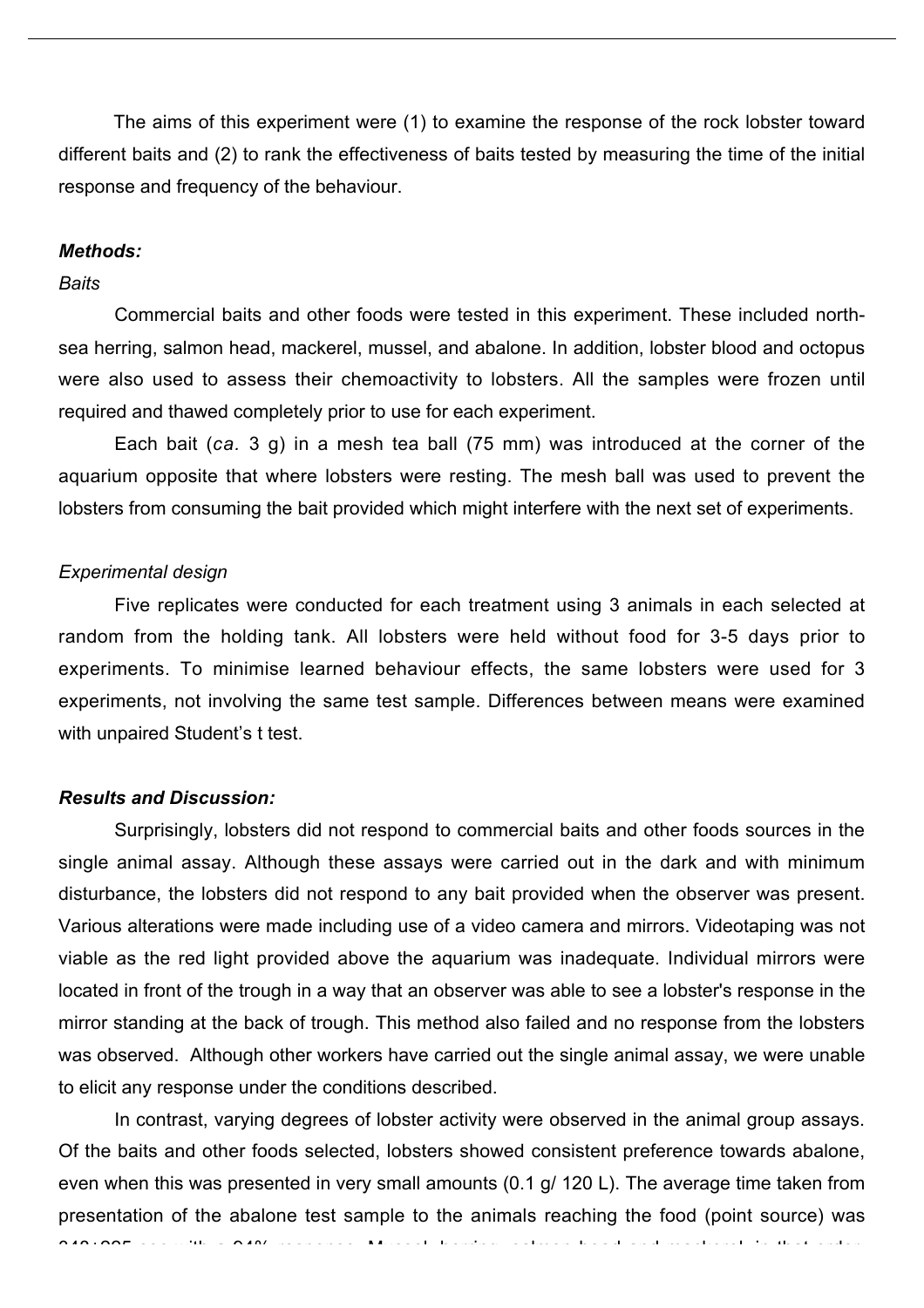Although octopus in nature is a predator of lobsters, dead octopus proved to have strong attractant activity to lobsters. It is well known that lobsters are repelled by dead remains of animals of the same species (Hancock, 1974). In keeping with this, lobsters were strongly repelled by lobster blood. A vigorous detection response was accompanied by the animal moving away from the test sample. On the basis of these experiment, a more detailed study of an abalone seawater leachate was undertaken as described in Experiment 2 and 3.

It is interesting to note that, regardless of the quality of different foods, the lobsters showed detection responses by flicking the antennules soon after the food source was introduced into the aquarium. On the other hand, in the case of abalone, the time interval between detection and locomotion was minimal. It follows that measuring detection response (antennule flicking or wiping) is not an appropriate method to screen for chemoattraction of lobsters since they showed detection activity even toward the repellent food sources and demonstrated indistinctive detection behaviours within a very short time frame.

An interesting observation was made in the group assays experiments. It was noted that one particular lobster in the group consistently showed dominant activity and was the first to move toward the food source. On removal of the dominant lobster, another lobster replaced the previous one after some delay. The dominant lobsters were not always the larger in size among the animals in a group. This observation stands in contrast to the statements that "aquatic invertebrates are less likely to move towards the source of a feeding attractant if a conspecific is upstream" (Pratt, 1974) and that "the presence of a feeding competitor may suppress the effect of an attractant" (Lee and Meyers, 1997).

Although no statistical data is available to support the following observation, female lobsters seemed to eat more food (mussel) than males when they were kept in a holding tank separately. Little information is available for the sexual or size differences (different developing stages) in relation to feeding behaviours and food preference. However, all the animals used in this project were just below legal size so that differences compared to legal size animals would be minimal.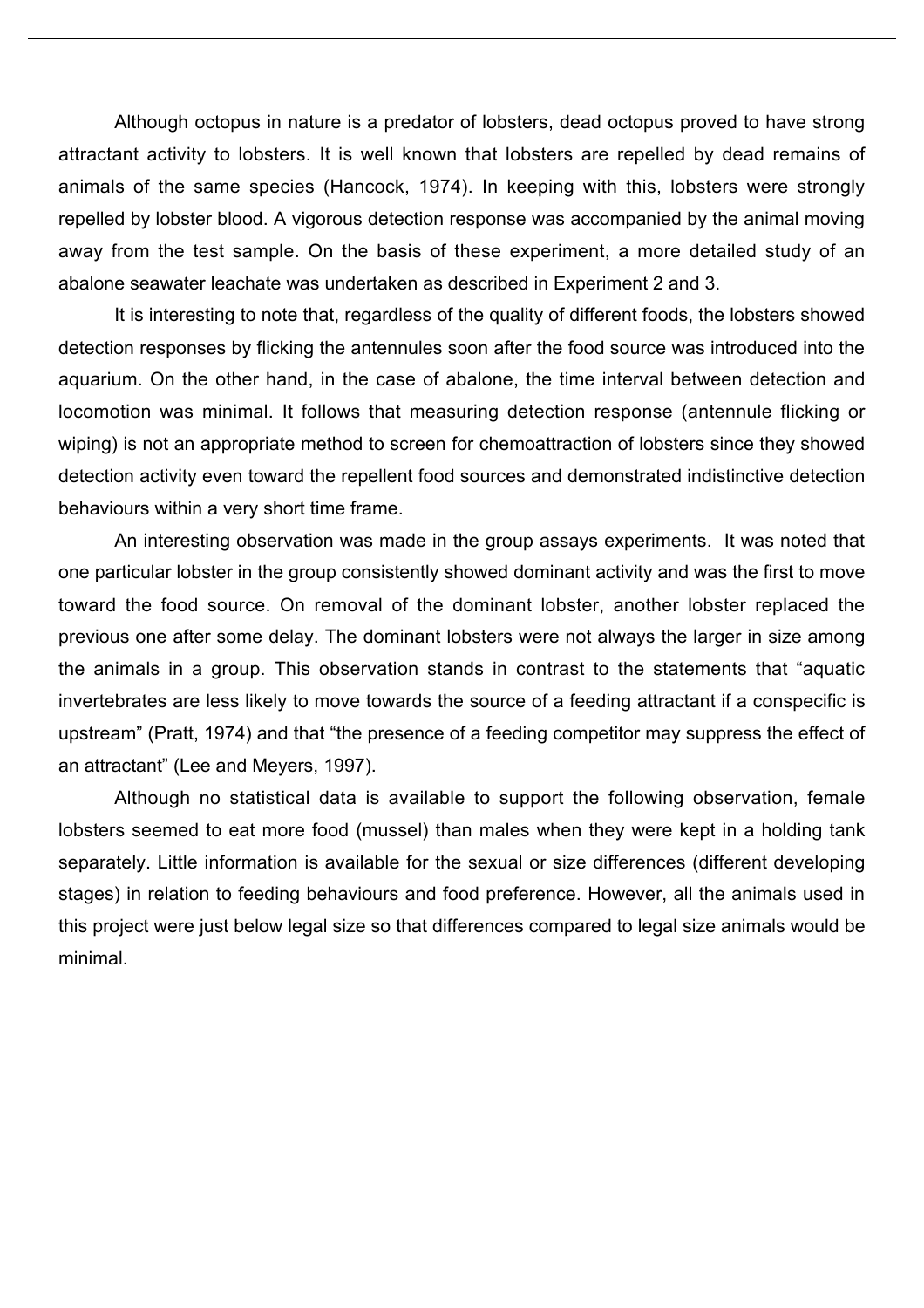#### **Experiment 2.**

Study of chemoattractant effects of different extracts of abalone

#### *Introduction:*

The detection and identification of chemoattractants or feeding stimulants of lobsters, including the genera of spiny lobsters *Panulirus*, has been the subject of considerable research (Lee and Meyers, 1997). However, as mentioned previously, many of these are marred by a loose interpretation of the behavioural response regarded as locomotion towards the food source. As a consequence, some contradictions in research findings have been reported. For example, Lee and Meyers (1997) reported that low molecular weight compounds (i.e. amino acids, nucleotides and organic acids < 1000 MW) caused the highest behavioural responses among Crustacea. In contrast, Zimmer-Faust *et al.* (1984) concluded from a chemical analysis of the seawater extract of abalone muscle that the molecular weight fraction > 1000 and < 10,000 (i.e. peptides and polypeptides) contained the principal stimulants to the spiny lobster *Panulirus interruptus*. However, in this work, locomotion was defined as "a laterally or anteriorly directed movement of the body to a distance >1/2 carapace length". On the other hand, there seems to be little doubt that the high molecular weight fraction contained compounds with incitant and feeding stimulatory activity.

Given the results obtained in Experiment 1, abalone was selected for further investigation to determine the nature of the chemoattractants released from the fresh tissue. A significant locomotive response followed the presentation of the abalone food source at a point furthest from the animal under static conditions. This was indicative of rapid diffusion of attractants from the food source. It is well known that a slow but continuous diffusion rate of chemoattractants accompanies the breakdown of fresh tissue baits. It is surprising, therefore, to find that studies aimed at the identification of chemoattractants from animal tissues most frequently utilise the total extract from the food source. We have adopted the approach of leaching the chemoattractants by simply stirring the source tissue in seawater. The aqueous solution generated, after filtration, is referred to as the extract and should contain the chemoattractants, *inter alia*.

The aim of this experiment was (1) to prepare different extracts from abalone muscle and fractionate the extract, (2) to screen the chemoactivities of these extracts towards the lobsters and (3) to examine the chemical nature of individual fractions, especially those that caused strong attraction.

#### *Methods:*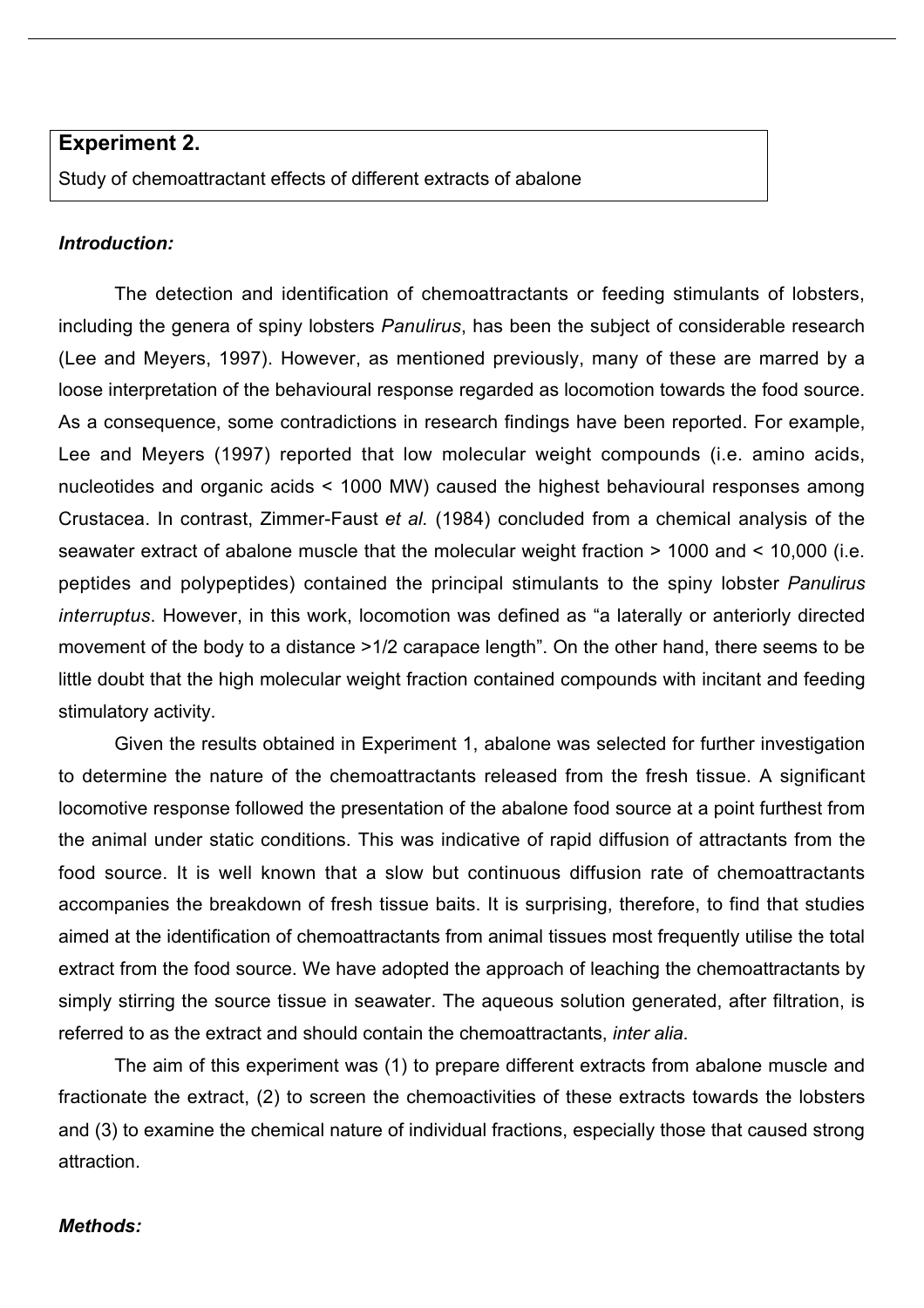in a 1 L beaker containing 500 ml of seawater and stirred for 1 h at room temperature prior to placing in a cold room (4 °C) overnight. The aqueous portion was filtered through a filter paper (Waterman No. 1) to remove particulate material. The filtrate was frozen in small lots (50 ml) for later use. In separate experiments, it was observed that the thawed AMSE did not loose its chemoattractant activity to lobsters even after 7 days.

#### *Fractionation of seawater extract of abalone muscle (AMSE-AE) using amberlite*

Fresh AMSE (100ml) was eluted through amberlite (XAD-4: 20-60 mesh, 80 g) using a gradient from water to methanol (Fig. 3). Six fractions were eluted from the column. Each fraction was concentrated using a rotary evaporator and brought to dryness using nitrogen. For the bioassay, dry samples were dissolved in 1 % methanol in seawater. In addition, a sample containing equivalent amounts of each of the six fractions was prepared for bioassay. AMSE was used as a control.



Fig. 3. Details of amberlite fractionation of AMSE.

### *Preparation of other extracts of abalone (AFSE and AGSE)*

The preparation of abalone muscle freshwater extract (AMFE) and abalone gut seawater extract (AGSE) was as described above for AMSE, except that AMFE was prepared with fresh water and AGSE from abalone gut instead of abalone muscle.

## *Preparation of lipophilic extract from AMSE (AMSE-EE)*

Fresh AMSE (100ml) was extracted with diethyl ether (3 x 150 ml). The organic layer was concentrated using a rotary evaporator and the residue was dried using the residue was dried under vacuum over<br>The residue was dried under vacuum over the residue was dried under vacuum over the residue was dried under va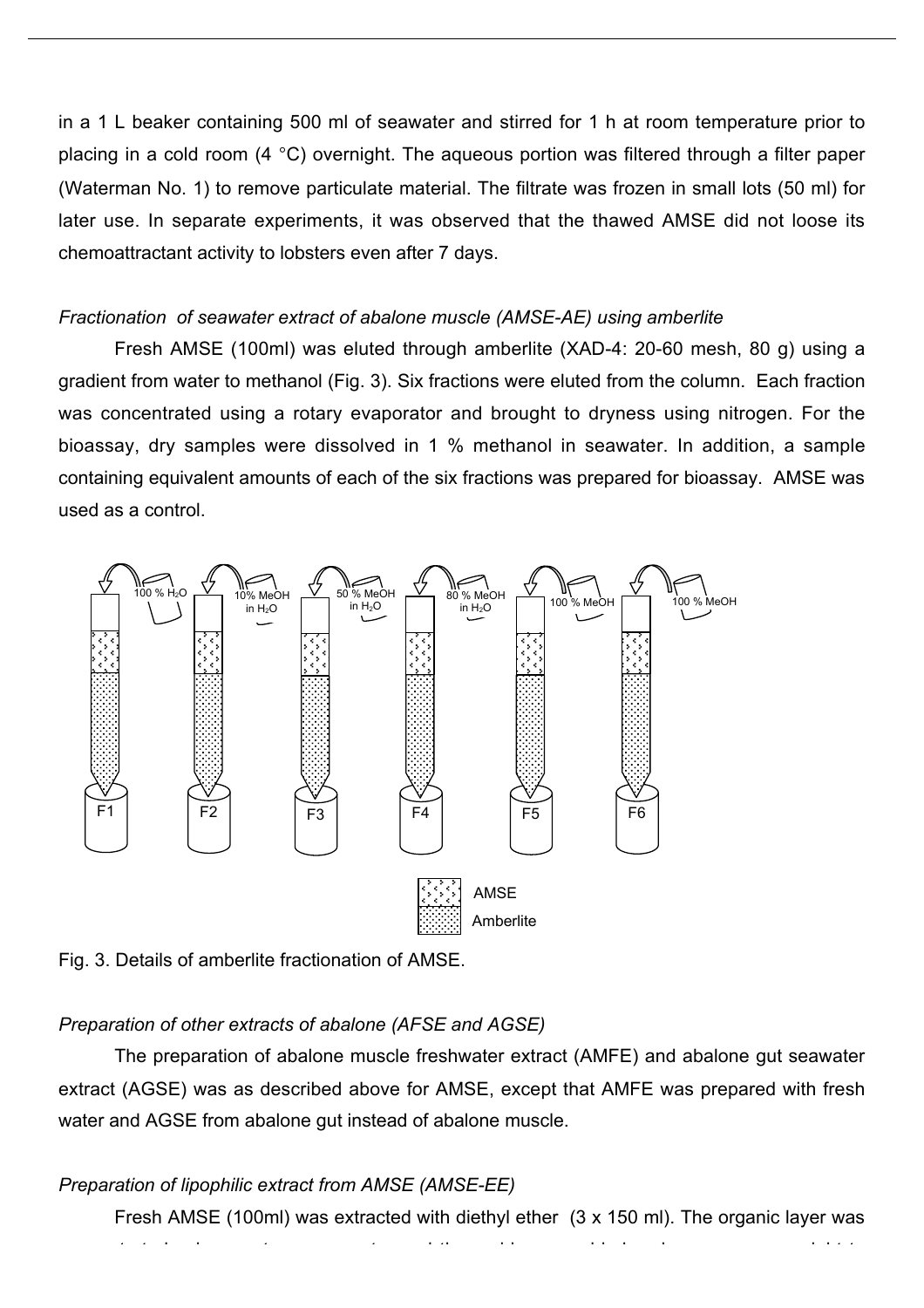#### *Experimental design*

All lobsters were held without food for 3-5 days prior to experiments. To minimise learned behaviour effects, the same lobsters were used for 3 experiments, not involving the same test sample. The attractant activity of leachates, AMFE, AGSE and fractions 1-6 was estimated from tests on a group of 3 animals for each sample. The number of animals used to test the other extracts were: AMSE-EE, 18 (14 responding); AMSE, 24 (18); AMSE-AM, 15 (8). Abalone muscle was tested with 14 animals (13). Test samples were injected in a single lot at a point diagonally opposite the resting lobsters in a static aquarium. The time taken for the animal to reach the point source was measured. Differences between means were examined with unpaired Student's t test.



### *Nuclear Magnetic Resonance Spectroscopic Analysis of fractions of abalone leachate*

Samples for Nuclear Magnetic Resonance Spectroscopy (NMR) were prepared from each of the fractions by freeze-drying fractions AMSE, AMSE-AE, AMFE, AGSE, AMSE-EE, and fractions 1 to 6 from the amberlite column. <sup>1</sup>H-NMR spectra were measured at 500 MHz with a Bruker AM-500 spectrometer, and at 600 MHz with a Bruker AM-600 spectrometer. <sup>13</sup>C-NMR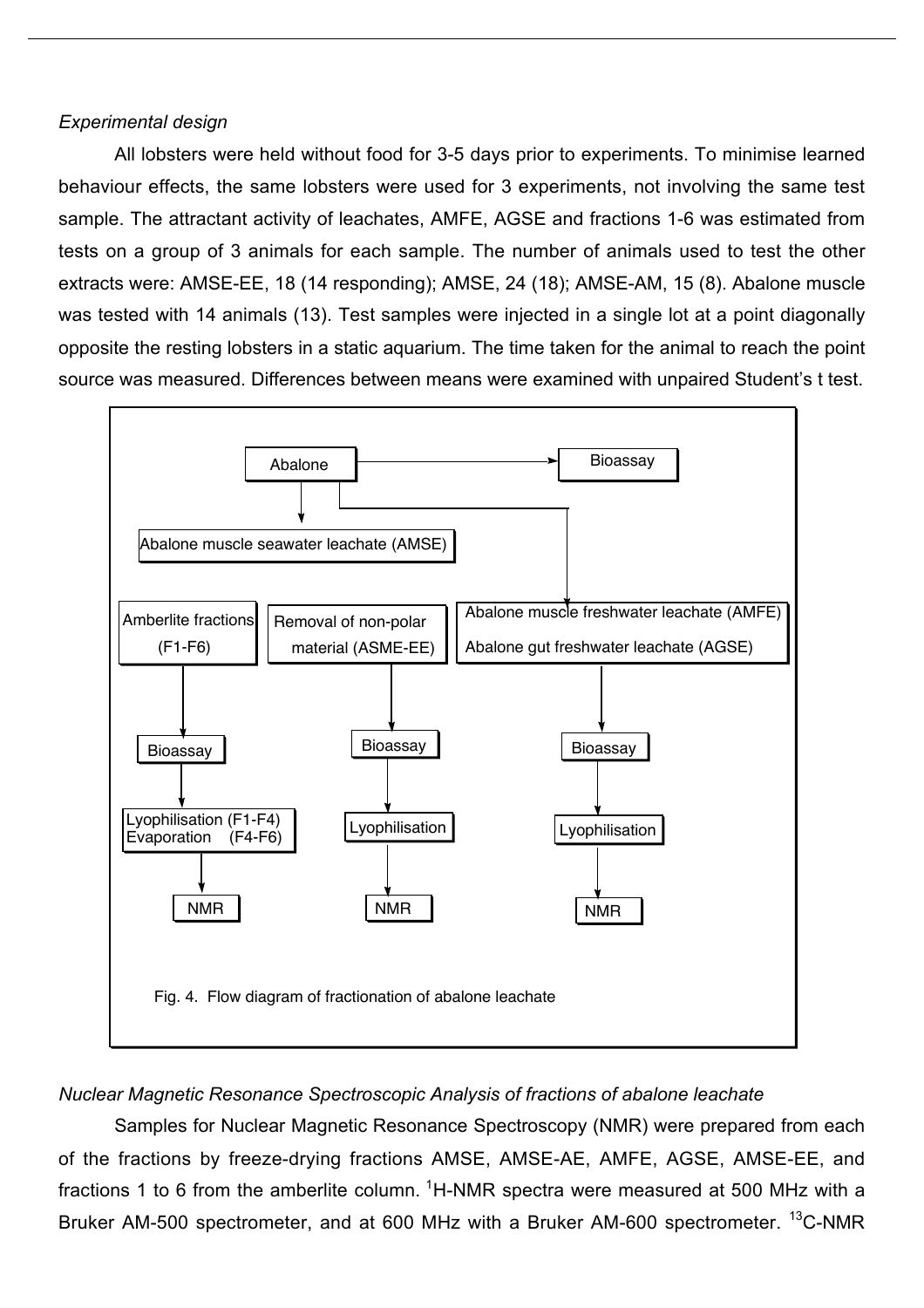Heteronuclear Multiple Quantum Coherence (HMBC) were carried out with a Bruker AM-600 spectrometer operating at 600 MHz ( ${}^{1}$ H-) and 150 MHz ( ${}^{13}$ C-).

#### *Results and Discussion:*

From preliminary tests, leachates AMSE, AMFE and AGSE exhibited strong attractant activity to lobsters. (Table 4). Fraction 1 and 2 obtained by fractionation over amberlite also showed strong attractant activity, whereas fraction 4, 5 and 6 failed to attract lobsters. Fraction 3 caused detection activity in lobsters but failed to cause locomotion. Recombination of the six fraction from the amberlite column gave a sample that still showed attractive activity.

|                | pH  | Salinity | Activity <sup>a</sup> |
|----------------|-----|----------|-----------------------|
| <b>AMSE</b>    | 5.3 | 30.8     | $++++$                |
| F1             | 8.8 | 11.6     | $++$                  |
| F <sub>2</sub> | 7.3 | 18.6     | $++$                  |
| F <sub>3</sub> | 7.8 | 6.6      | detection             |
| F <sub>4</sub> | 8.1 | 0.3      | inactive              |
| F <sub>5</sub> |     |          | inactive              |
| F <sub>6</sub> |     |          | inactive              |
| $AMSE-AMb$     | 6.2 | 6.7      | $^{+++}$              |
| <b>AMFE</b>    |     |          | $^{+++}$              |
| <b>AGSE</b>    |     |          | $+ + +$               |

Table 4. Activities of individual and mixed fractions of AMSE to lobsters.

a<sub>From</sub> semi-quantitative tests. <sup>b</sup>Fractions 1-6 recombined

Abalone muscle attracted 94% of the lobsters in an average time of 5 min 48 sec, whereas the other three samples, AMSE, AMSE-AM and AMSE-EE, were significantly less attractive (12- 13 min) (Table 5; Fig. 5; Fig. 6). Moreover, the percentage of lobsters responding varied. AMSE-AM attracted 54 % of the lobsters, compared to AMSE and AMSE-EE which elicited 75 % and 78 % response (Fig. 7).

It is clear that none of the extracts show the potency and all inclusive attractant effect of abalone tissue. Somewhat surprisingly, the salt water leachate, after removal of the lipophilic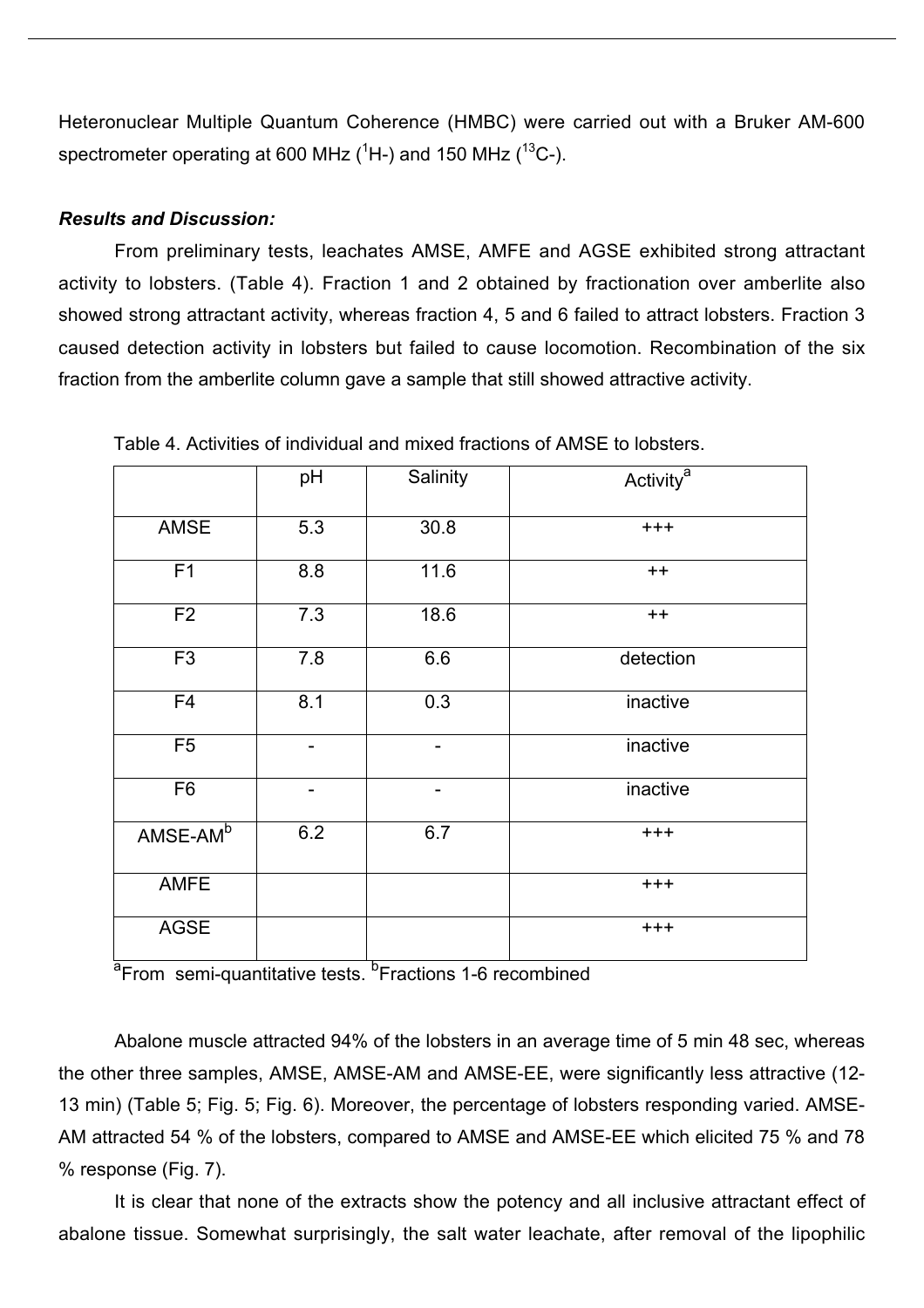response, while the other fractions (3-6) failed to attract the lobsters. Fraction 3 caused a detection response in lobsters but failed to elicit locomotion.

| Table 5. Responses (time) to abalone muscle and fractions from aqueous leachate. |         |                                                                                                                      |         |      |
|----------------------------------------------------------------------------------|---------|----------------------------------------------------------------------------------------------------------------------|---------|------|
|                                                                                  | Abalone | AMSE-AM                                                                                                              | AMSE-EE | AMSE |
|                                                                                  |         |                                                                                                                      |         |      |
|                                                                                  |         |                                                                                                                      |         |      |
|                                                                                  |         | Average $\pm$ sd $\left(5'48'' + 3.45^{a} \right)$ 12'29" $\pm 2.37^{b}$ 12'30" $\pm 1.46^{b}$ 13'40" $\pm 2.49^{b}$ |         |      |
|                                                                                  |         |                                                                                                                      |         |      |
| Min - max                                                                        |         | $1'45" - 12'51"$ 8'35" - 15'30" 8'45" - 15'00" 8'08" - 16'45"                                                        |         |      |
|                                                                                  |         |                                                                                                                      |         |      |
|                                                                                  |         |                                                                                                                      |         |      |

Table 5. Responses (time) to abalone muscle and fractions from aqueous leachate.

Values with different superscripts are significantly different (P < 0.001) from each other.

The sample obtained by recombination of fractions 1-6 (AMSE-AM), while still active, attracted fewer animals. This might be the result of a strongly lipophilic compound(s) being retained on the amberlite column.



Fig. 5. Response time of lobsters to various extracts



time (mins)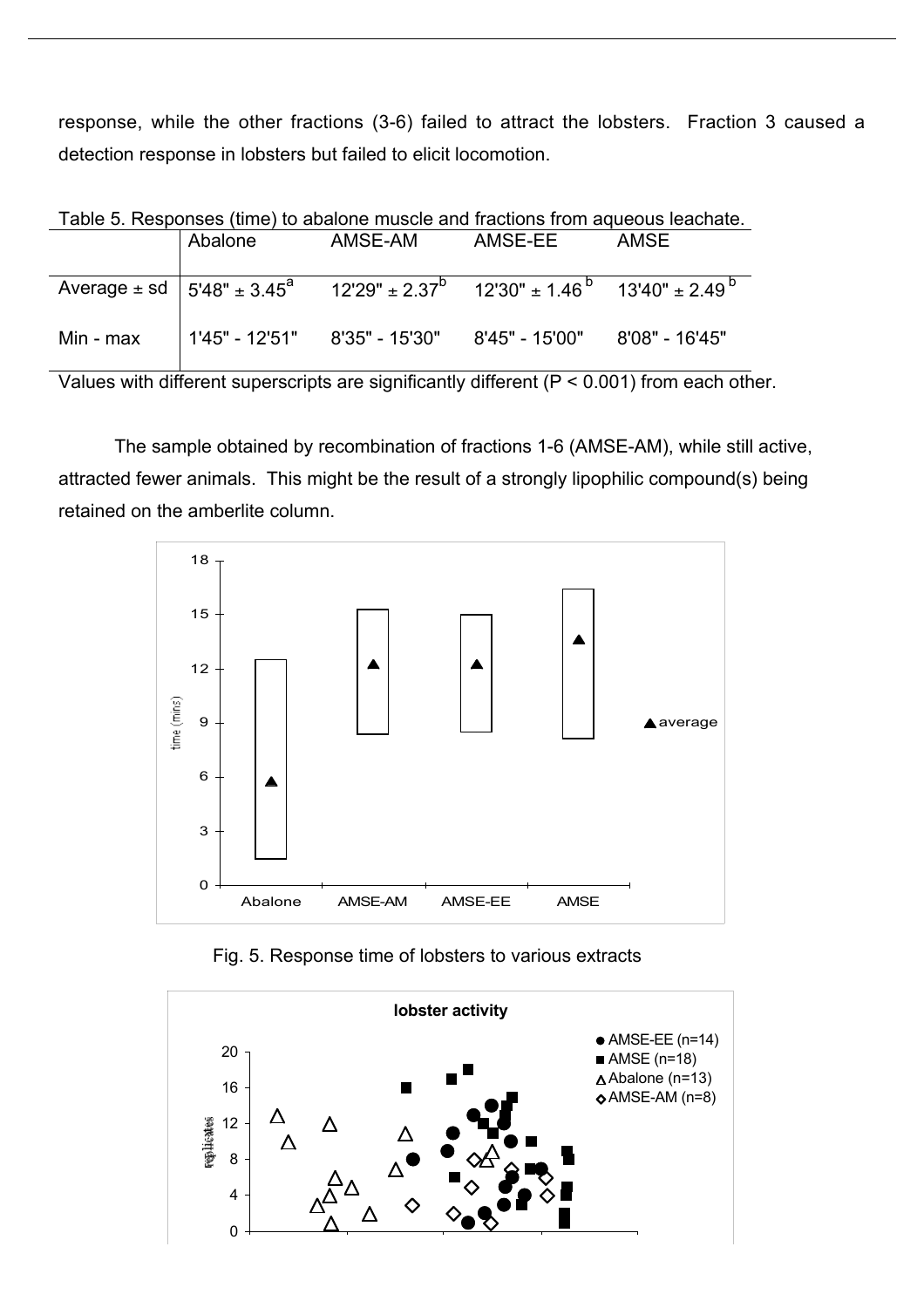

Fig.7. Percentage of lobster response towards various extracts.

#### *Identification of components in abalone leachate*

#### • *High Performance Liquid Chromatography*

Attempts were made to develop a method by which the components could be separated as a preliminary step towards analysis by Liquid Chromatography-Mass Spectrometry. Reversed phase HPLC and detection with an Evaporative Light Scattering Detector gave complex unresolved chromatograms. Selective detection by UV Diode array indicated the presence of a few aromatic compounds such as tryptophan, homarine and nucleosides.

## *(b )1 H- and 13C-NMR Spectroscopic Analysis*

 ${}^{1}$ H- and  ${}^{13}$ C-NMR spectroscopy was used to analyse the composition of the various extracts generated. The method of metabolite profiling by one- and two-dimensional NMR analysis of complex mixtures was used. The determination of the compounds present was achieved by reference to the compilations of Tan (1996) and Blunden *et al.* (1986).

The compounds identified in AMSE are listed in Table 6, Fig. 8, together with compounds shown to be present in abalone muscle from the work of others (Konosu and Maeda, 1961; Ha *et al.*, 1982; Watanabe *et al*., 1992a,b; Watanabe *et al*., 1993). Similar analysis of AGSE clearly indicated the presence of glycine (1), arginine (2), alanine (3), taurine (4), taurine betaine (5), glycine betaine (6), lactic acid (7), succinic acid (8) and pyruvic acid (9). The aromatic amino acids, phenylalanine (10), tryptophan (11) and tyrosine (12) were evident in the NMR spectrum of AMSE, but not in that of AGSE.

The fractions, F1-F6, derived from amberlite fractionation of AMSE provided confirmation of this. In contrast to the active F1 and F2, F3-F4 showed enrichment of the aromatic amino acids. The non-proteinogenic amino acid homarine (13) was present in AMSE but not in detectable amounts in AGSE. In the amberlite fractionation, homarine was found in fractions F3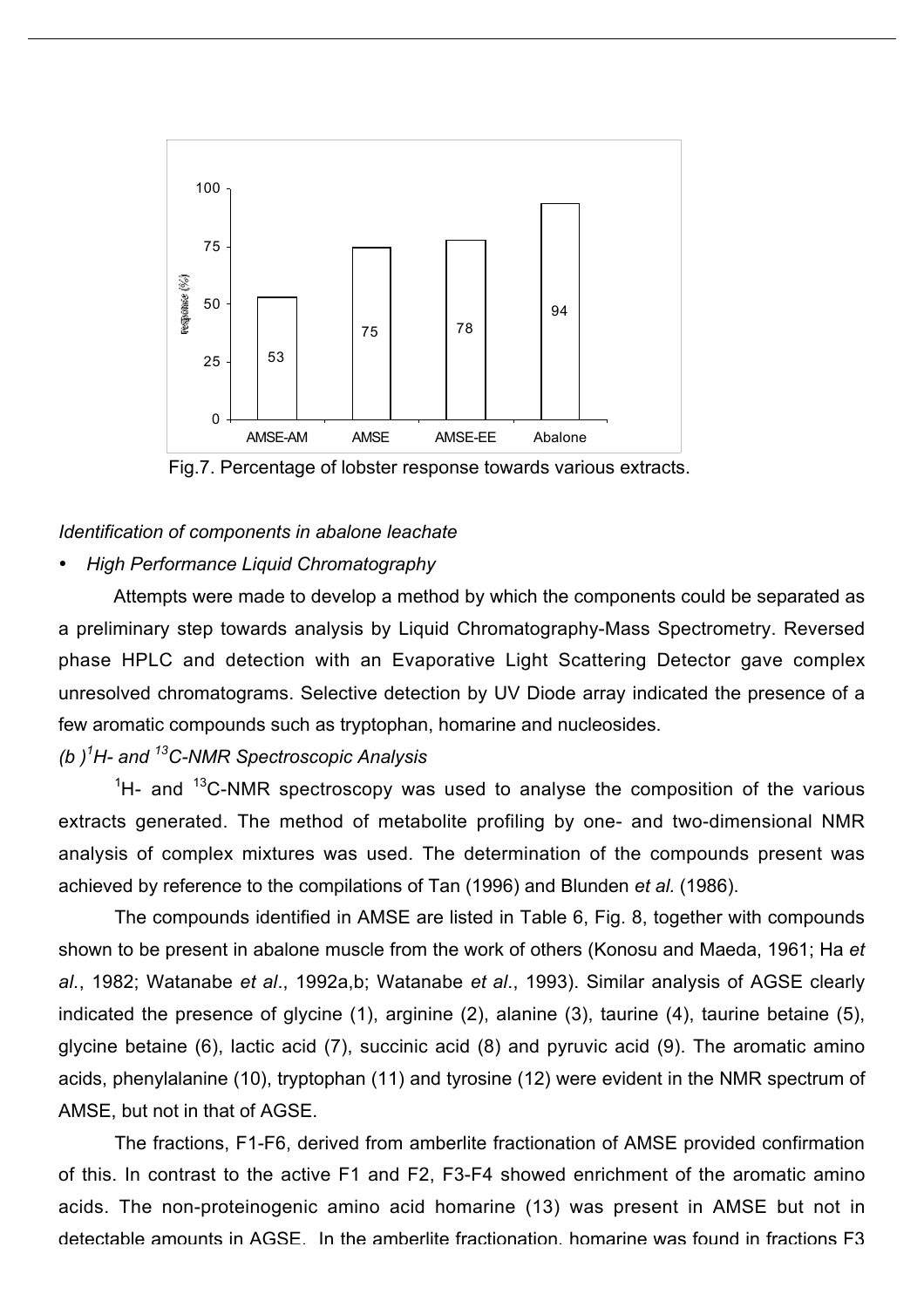| Table 6. Compounds from abalone muscle |  |  |  |  |  |
|----------------------------------------|--|--|--|--|--|
|----------------------------------------|--|--|--|--|--|

| <b>Amino Acids</b>      | Amount*    | <b>Compounds</b> |
|-------------------------|------------|------------------|
|                         | mg/100g    | found in AMSE    |
| Glycine betaine.HCl (1) | 975        | $\sqrt{}$        |
| Arginine (2)            | 299        | $\sqrt{}$        |
| Glycine (3)             | 174        | $\sqrt{}$        |
| Glutamic acid (4)       | 109        |                  |
| Alanine (5)             | 98         | $\sqrt{ }$       |
| Serine (6)              | 95         |                  |
| Proline (7)             | 88         |                  |
| Threonine (8)           | 82         |                  |
| Lysine $(9)$            | 70         |                  |
| Tyrosine (10)           | 67         | $\sqrt{}$        |
| Valine (11)             | 37         |                  |
| Phenylalanine (12)      | 26         | $\sqrt{}$        |
| Leucine (13)            | 24         |                  |
| Histidine (14)          | 23         |                  |
| Tryptophan (15)         | 20         | $\sqrt{ }$       |
| Isoleucine (16)         | 18         |                  |
| Methionine (17)         | 13         |                  |
| Aspartic acid (18)      | 9          |                  |
| <b>Others</b>           |            |                  |
| Homarine (19)           |            | $\sqrt{}$        |
| Lactic acid (20)        |            | $\sqrt{}$        |
| Pyruvic acid (21)       |            | $\sqrt{}$        |
| Taurine (22)            | 946        | $\sqrt{}$        |
| Taurine betaine HCl(23) |            | $\sqrt{}$        |
| Trimethylamine oxide    | 3.2        |                  |
| Trimethylamine          | 1.1        |                  |
| <b>AMP</b>              | 90         | $\sqrt{}$        |
| ADP                     | 12         | $\sqrt{}$        |
| <b>ATP</b>              | $\sqrt{ }$ | $\sqrt{}$        |

\*Konosu and Maeda, 1961; Ha *et al.*, 1982; Watanabe *et al*., 1992a,b; Watanabe *et al*., 1993

A number of other structurally more complicated compounds have been isolated from abalone species (Hwang *et al*., 1997; Kawabata *et al*., 1978; Kobayashi *et al.*, 1986; Sato *et al.*, 1981), but the presence of these in the leachate investigated was not obvious. However, they might contribute to the chemoattractant activity of abalone to the lobsters.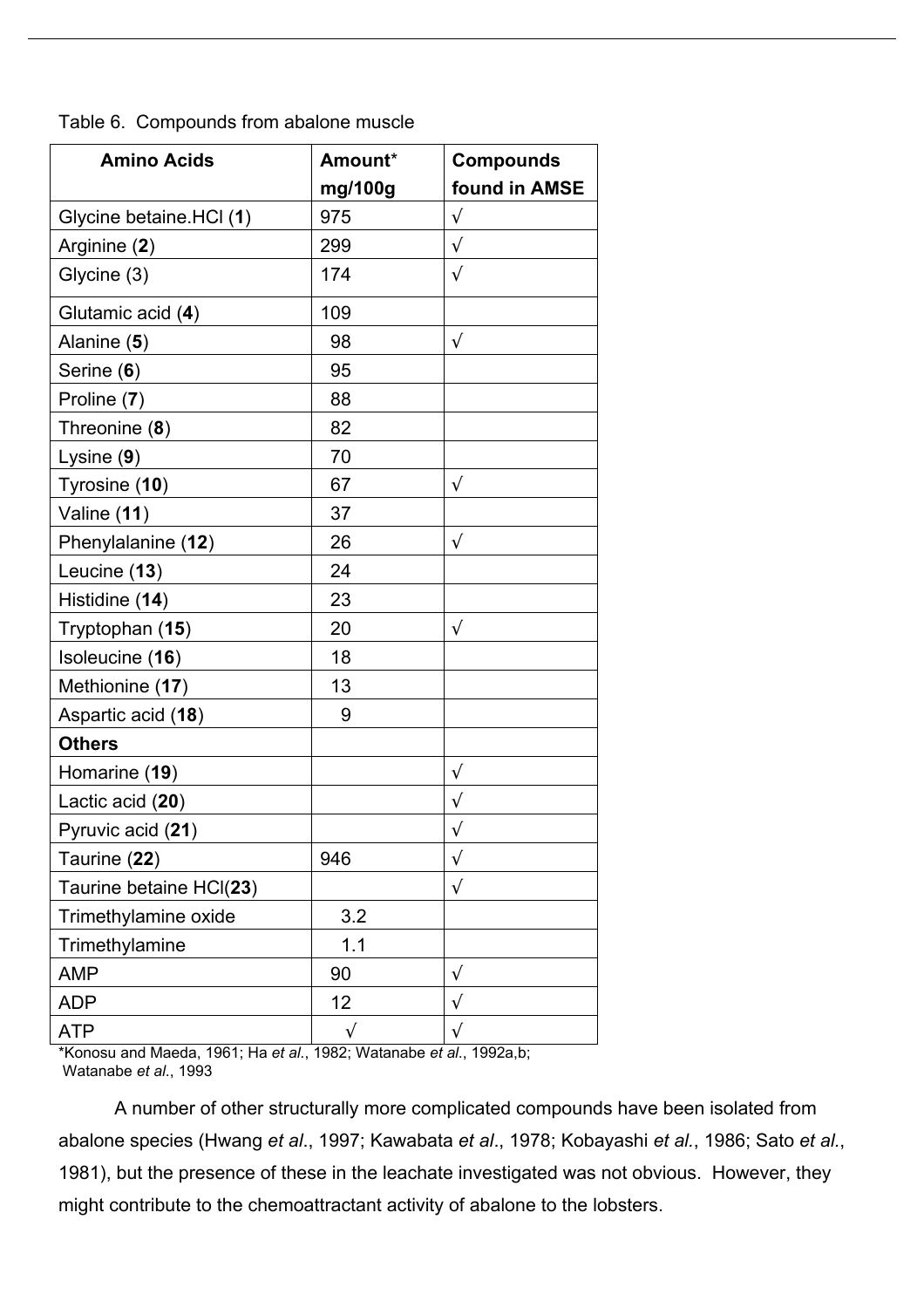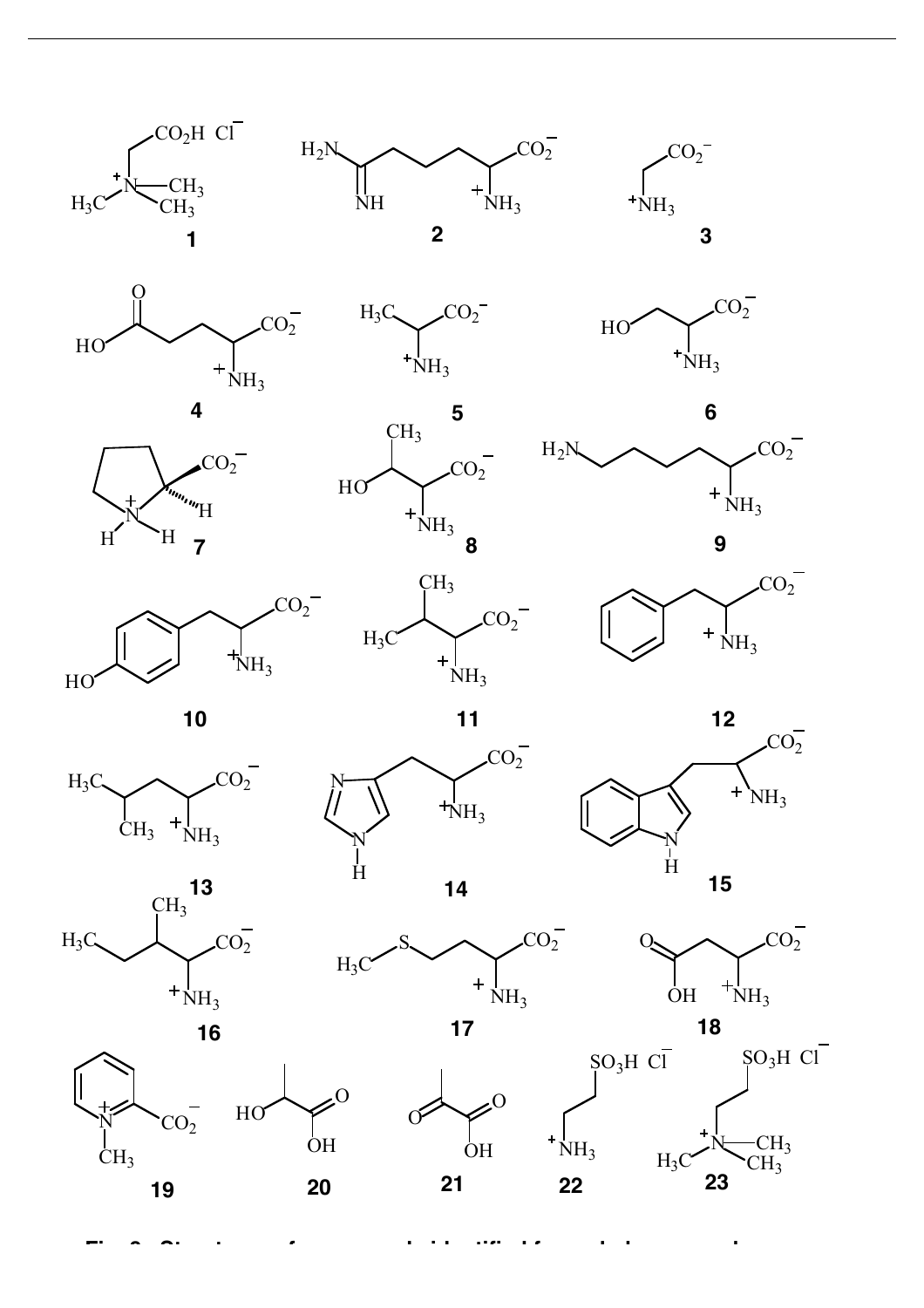#### **Experiment 3.**

Effect of individual compounds on western rock lobsters

#### *Introduction:*

Although abalone muscle was found to be highly attracting to the western rock lobster (Experiment 1), the leachate obtained from it did not appear to contain significant quantities of any unusual metabolite (Experiment 2). Given the scarcity of information on the chemoattractants of the lobster, it seemed important to test a number of compounds, and, in particular, those found in the abalone leachate. It is useful to mention that a previous attempt along the same lines had been made by Chemical Attractants (Australasia). In a research proposal to the Director, WA Marine Research Laboratories, Kagi (1974) disclosed some preliminary results on the effect of seawater solutions of a number of low molecular weight compounds, including many amino acids. However, it is not clear what behavioural effect was being measured. The testing procedure involved delivery of the test solution from a burette aimed "at the region between the sensory antennae and 5-10 cm in font of the feet of the animal. A very positive result was recorded when "pouncing and vigorous feeding movement" occurred, and a positive result if there was "delayed response" and "feeding movements less vigorous". An interpretation is that detection responses and incitant activity were being scored.

The aim of the present experiment was to determine the chemoattractant activity of a number of compounds to the western rock lobster. In particular, the compounds present in the abalone leachate were targeted. Table 7 lists the compounds selected and relevant information on their chemoattractant activity towards spiny lobsters.

#### *Methods:*

#### *Experimental design*

The 26 compounds tested were selected from the list of compounds identified in abalone leachate and those known to be present from the work of others (Table 6). All were of commercial grade except for taurine betaine HCl which was prepared by the method of Takemoto *et al.* (1964). Pure compounds were dissolved in seawater to obtain a stock solution of 10<sup>-3</sup> M concentration. All the solutions tested were delivered by injecting 5 ml of solution of the test sample into the aquarium at the corner diagonally opposite that where the lobsters were resting. The lobsters were allowed to settle in the new environment for 1 week, and were held without food for 3-5 days before experiments. Four replicates were conducted for each treatment using groups of 3 animals. Each replicate test was conducted on separate days. The percentage response was calculated from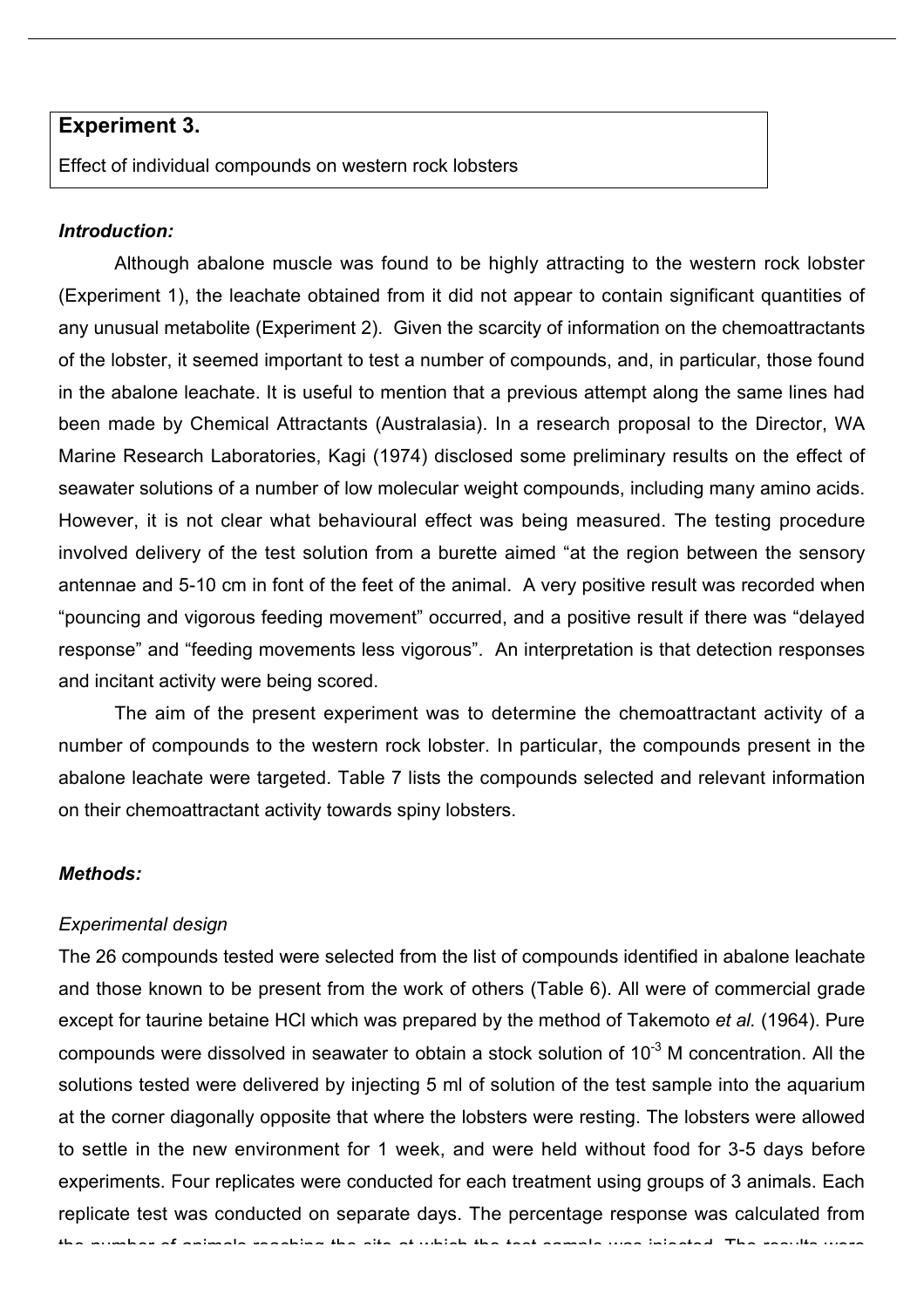Table 7. Compounds tested and previously reported activity towards crustaceans.

| Compound                  | <b>CODE</b>    | <b>Animal tested</b>              | <b>References</b>             |  |
|---------------------------|----------------|-----------------------------------|-------------------------------|--|
| Acetic acid               | <b>ACE</b>     |                                   |                               |  |
| L-Alanine                 | <b>ALA</b>     | $H.$ americanus $(+)$             | Carter and Steele 1982        |  |
| Adenosine                 | <b>AMP</b>     | Pa. pugio $(++)$                  | Carr and Thompson 1983        |  |
| 5'-Monophosphate          |                | $P.$ interruptus $(-)$            | Zimmer-Faust 1993             |  |
| L-Arginine                | <b>ARG</b>     | $H.$ americanus $(+)$             | Carter and Steele 1982        |  |
| Adenosine 5'-Triphosphate | <b>ATP</b>     | $P.$ interruptus $(++)$           | Zimmer-Faust 1993             |  |
| Glycine betaine HCI       | <b>BET</b>     |                                   |                               |  |
| Creatinine                | <b>CRE</b>     |                                   |                               |  |
| Fucose                    | <b>FUC</b>     |                                   |                               |  |
| Glycine                   | <b>GLY</b>     | $P.$ interruptus $(+)$            | Zimmer-Faust 1991             |  |
| i-Inositol                | <b>INO</b>     |                                   |                               |  |
| Lactic acid               | <b>LAC</b>     |                                   |                               |  |
| L-Lysine                  | <b>LYS</b>     | H. americanus                     | <b>Carter and Steele 1982</b> |  |
| L-Malic acid              | <b>MAL</b>     | $H.$ americanus $(+)$             | McLeese 1970; 1973            |  |
| Phenylalanine             | <b>PHE</b>     |                                   |                               |  |
| L-Proline                 | <b>PRO</b>     | $H.$ americanus $(++)$            | Carter and Steele 1982        |  |
| Pyruvic acid              | <b>PYU</b>     |                                   |                               |  |
| Sarcosine                 | <b>SAR</b>     |                                   |                               |  |
| Succinic acid             | <b>SUC</b>     | $H.$ americanus $(+)$             | McLeese 1970, 1973            |  |
| Tannic acid               | <b>TAN</b>     | H. americanus (-)                 | Derby et al. 1984             |  |
| Taurine                   | <b>TAU</b>     |                                   |                               |  |
| Taurine betaine HCI       | <b>T-BET</b>   |                                   |                               |  |
| Tetramethylammonium CI    | <b>TMA</b>     |                                   |                               |  |
| Trimethylamine oxide      | <b>TRI</b>     | Pt. sanguinolentus                | Buch et al. 1991              |  |
| Tryptophan                | <b>TRY</b>     |                                   |                               |  |
| Tyrosine                  | <b>TYR</b>     |                                   |                               |  |
| Urea                      | <b>URE</b>     | Pe. merguiensis (++) Hindley 1975 |                               |  |
| ++ Strong activity        | $H1$ = Homarus | $P =$ Panulirus                   | Pe. = Penaeus                 |  |
| + Moderate activity       | -Repellent     | $Pt =$ Portunus                   | Pa. = Palaemonetes            |  |

*Results and Discussion:*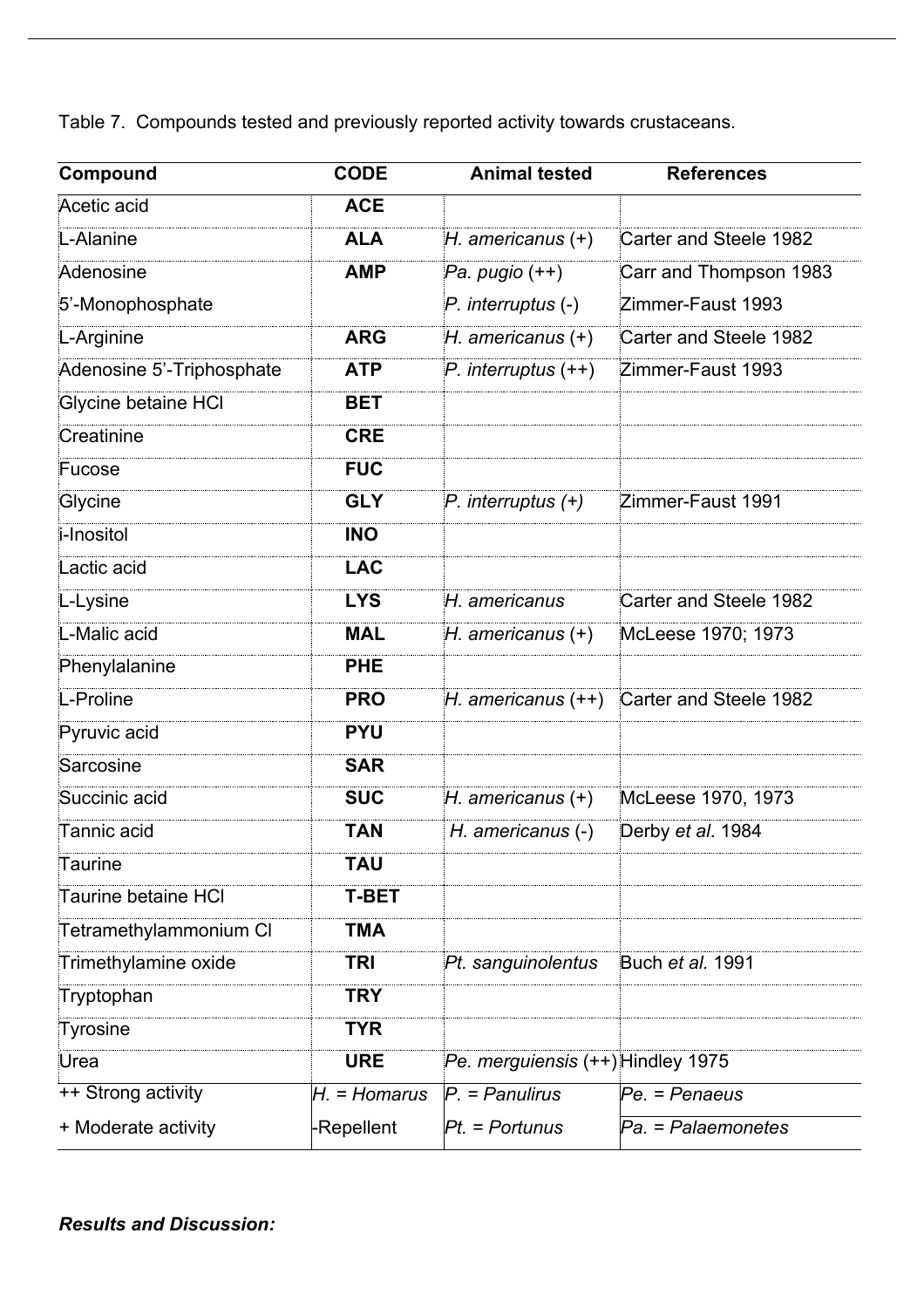of the compounds.

|            | Bioassay $1$              | Response $2$ |              | Bioassay $1$           | $\text{Response}^2$ |
|------------|---------------------------|--------------|--------------|------------------------|---------------------|
| Compound   | time (sec) $3$            | $(\% )$      | Compound     | time (sec)             | $(\%)$              |
| <b>ACE</b> | $332.5^{bc}$ ± 79.4       | 52           | <b>PRO</b>   | $276.5^{bc}$ ± 64.1    | 80                  |
| <b>AMP</b> | 592.5 $b$ ± 35.6          | 50           | <b>PYU</b>   | $327.5^b \pm 2.7$      | 92                  |
| <b>ARG</b> | 421.5 $^{\circ}$ ± 107.9  | 75           | <b>SAR</b>   | $528.3^{ac}$ ± 5.7     | 20                  |
| <b>ATP</b> | $567.5^a \pm 52.0$        | 82           | <b>SUC</b>   | 330.0 $bc + 54.8$      | 46                  |
| <b>BET</b> | $441.5^{\circ}$ ± 69.6    | 55           | <b>TAU</b>   | $605.0^a \pm 87.6$     | 78                  |
| <b>LAC</b> | 381.5 <sup>bc</sup> ± 1.6 | 72           | <b>T-BET</b> | $455.5^{\circ}$ ± 16.9 | 80                  |
| <b>MAL</b> | $567.5^{\text{a}}$ ± 24.6 | 55           | <b>TRY</b>   | $670.0^a \pm 87.6$     | 57                  |

Table 8. Attractant activity (time in sec) of individual compounds (10 $3$  M) to lobsters

Reaction times for animals in groups of 3 (2 replicates).

<sup>2</sup> Percentage of lobster reaching source of compound being tested

3 Means in the column having the same superscript are not significantly different (p<0.001)

Fourteen compounds elicited a positive response from the lobsters (Table 8; Fig. 9). The ANOVA revealed significant differences between the compounds (F = 27.7; d.f. 13, 6; P<0.001). The variability in the reaction of the lobsters restricted the statistical comparison to two replicates of 3 animals. The times recorded were measured starting from the injection of the sample into the tank until the lobsters had reached the site of injection of the test solution. It is interesting to note that PYU (pyruvic acid) consistently attracted the lobsters, while SAR (sarcosine) showed attracting activity only once in four repeated bioassays. The reason for this inconsistent behaviour is not clear. Since for any one compound replicates were tested on different days, one possibility is that it is due to variations in the water temperature. For each compound, the total number of lobsters reaching the source of the test sample is shown in Table 8, and the ranges in the time taken for this are presented in Fig. 9.

Of some interest is the percentage response for the compounds. Pyruvic acid showed the highest percentage response (92%), followed by ATP (82%), PRO (80%), T-BET (80%) and TAU (78%) (Table 8). The highly attracting nature of pyruvic acid does not appear to have been described before for crustaceans. ATP has been recognised as having potent attracting activity towards crustaceans in general and *Panulirus interruptus* in particular (Zimmer-Faust, 1993). This activity as a chemoattractant (40% attraction at 10<sup>-6</sup> M) has been rationalised. ATP is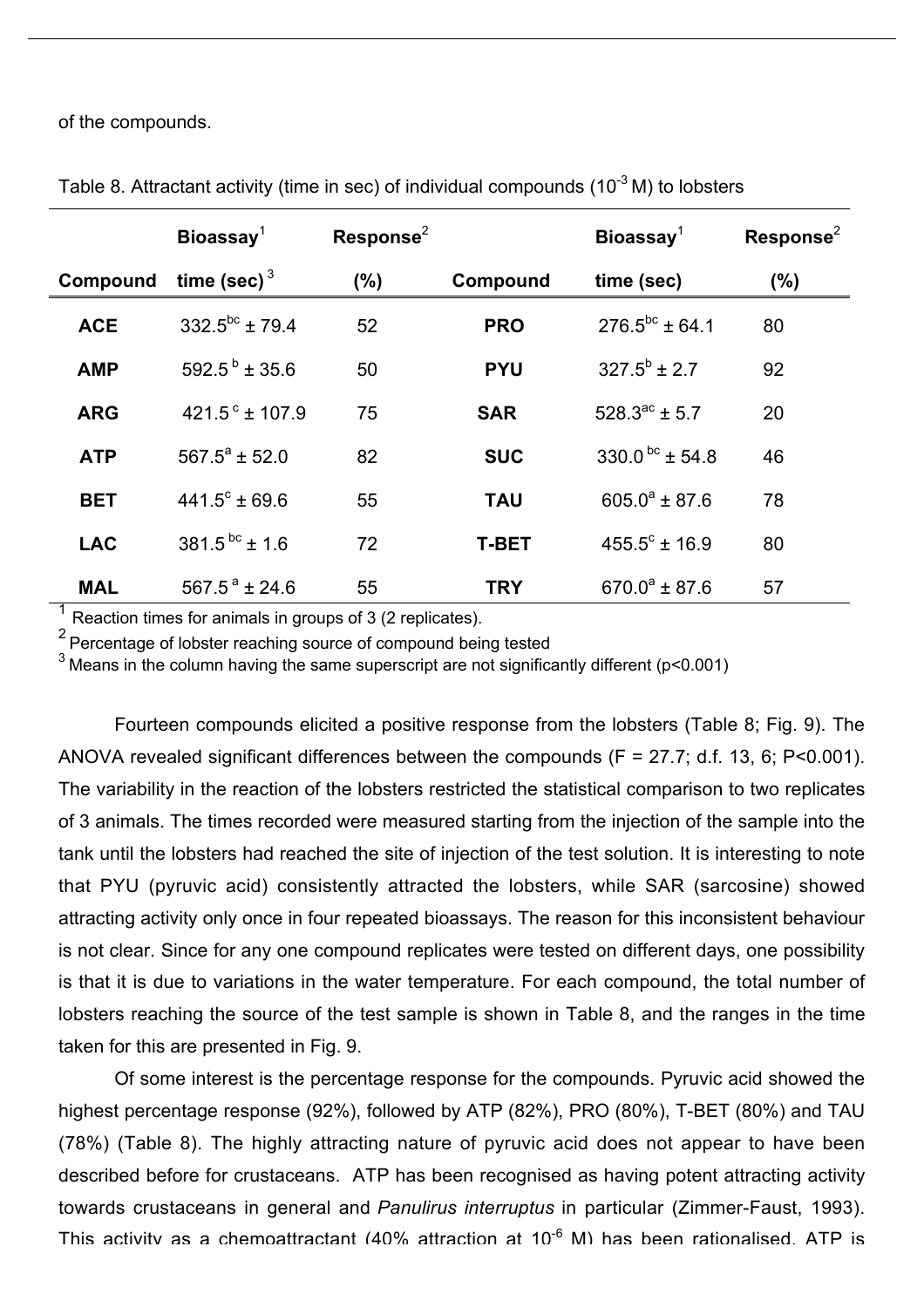to the unstable ADP which is converted to AMP. This compound has been found to inhibit the chemoattractive effect of ATP and is an indicator of decaying flesh. Spiny lobsters are known to have different types of chemosensory receptors in the olfactory organ specific for ATP, ADP and AMP and it appears the combined inputs of these different receptor cell types govern the behavioural response of the lobsters. It is interesting to note that in the present work, ATP appears to be more attractive than AMP.



Fig. 9. Chemoattracting activity of 14 compounds

The amino acid proline has been reported as a chemoattractant towards *Homarus americanus* (Carter and Steel, 1982) and *Penaeus merguiensis* (Hindley, 1975) and, as shown here, towards *Panulirus cygnus.* Taurine betaine hydrochloride and taurine also seem to show some promise as chemoattractants. Taurine has previously been found attractive to scavenging and predatory crustaceans (Harpaz *et al*., 1987). Taurine, is the predominant amino acid released from a range of marine invertebrates and is readily leached from damaged tissues. Its detection by lobsters may signal the presence of injured or freshly dead prey.

In crustaceans, specific chemoreceptor neurons have been identified for a number of simple amino acids, including glycine, taurine, hydroxyproline, small peptides, small amines, nucleotides and pyridine (Lee and Meyers, 1997). It is worthwhile noting that complex mixtures of these compounds almost always have a stronger attractive effect than the individual compounds.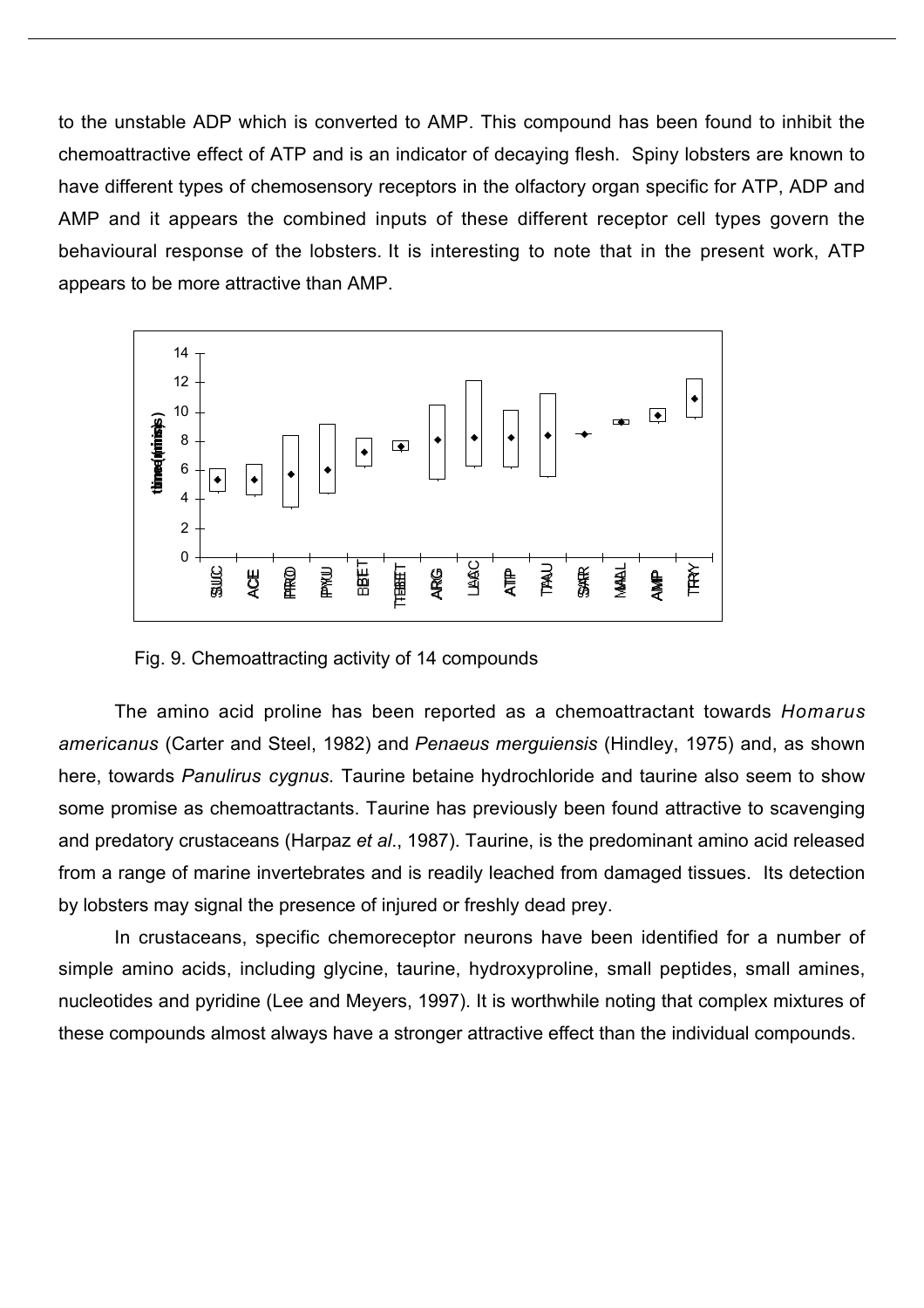#### **Experiment 4.**

Combinatorial effect of compounds on western rock lobsters

#### *Introduction:*

The synergistic effect of different classes of compounds separated from natural prey extracts on feeding behaviour has been documented by several authors. In all cases, the natural extracts were more effective as feeding stimulants than any of the separated fractions. Fractions containing amino acids were more effective in both natural and synthetic mixtures. Spiny lobsters appear to respond more strongly to mixtures of amino acids (glycine, alanine, serine) and low molecular weight acids (succinic acid, oxalic acids) (Zimmer-Faust et al., 1984). This chemosensitivity in crustaceans probably results from the activation of many receptor sites by different compounds (Coman et al., 1996). On the other hand, the suppressive effects of some compounds has also been described. For example, amino acid receptors are inhibited by ammonium ions. Ammonium and urea have a suppressive effect on glycine and succinate receptors, reducing locomotion and antennule wiping (Zimmer-Faust *et al.*, 1984).

Based on the previous bioassays of individual compounds and the composition of the abalone leachate (AMSE), a suite of chemicals was selected to probe the effect of mixtures of compounds to the lobsters. The aim of this experiment was to test if combinations of compounds with increased chemoattraction to the lobsters could be found.

#### *Methods:*

#### *Experimental design*

Synthetic mixtures were prepared by combining 1 ml of a  $10^{-3}$  M solution of each compound; BET, LAC, PHE, TAU, TRY, T-BET, BET, PYU, TYR, FUC. Lobsters were maintained in an aquarium for a week and fed on blue mussels. They were held without food for 3 days prior to each bioassay experiment. Lobsters were located in a tank with static seawater at 25 °C and left for at least 24 hours before the experiment. Nineteen animals were used to test each of the artificial mixtures and AMSE. Differences between means were examined with unpaired Student's t test.

#### *Results and Discussion:*

The following synthetic mixtures of compounds were tested:

- 1. TRY:PHE; 2. TAU:T-BET:TRY; 3. LAC.PYU:TRY; 4. LAC:TYR:TRY;
- 5. BET:LAC:PHE:TAU:TRY; 6. TAU:BET:LAC:PYU
- 7. BET:FUC:LAC:PHE:TAU:T-BET:TRY:TYR:PYU
- The compounds were selected based on their presence in abalone muscle leachate and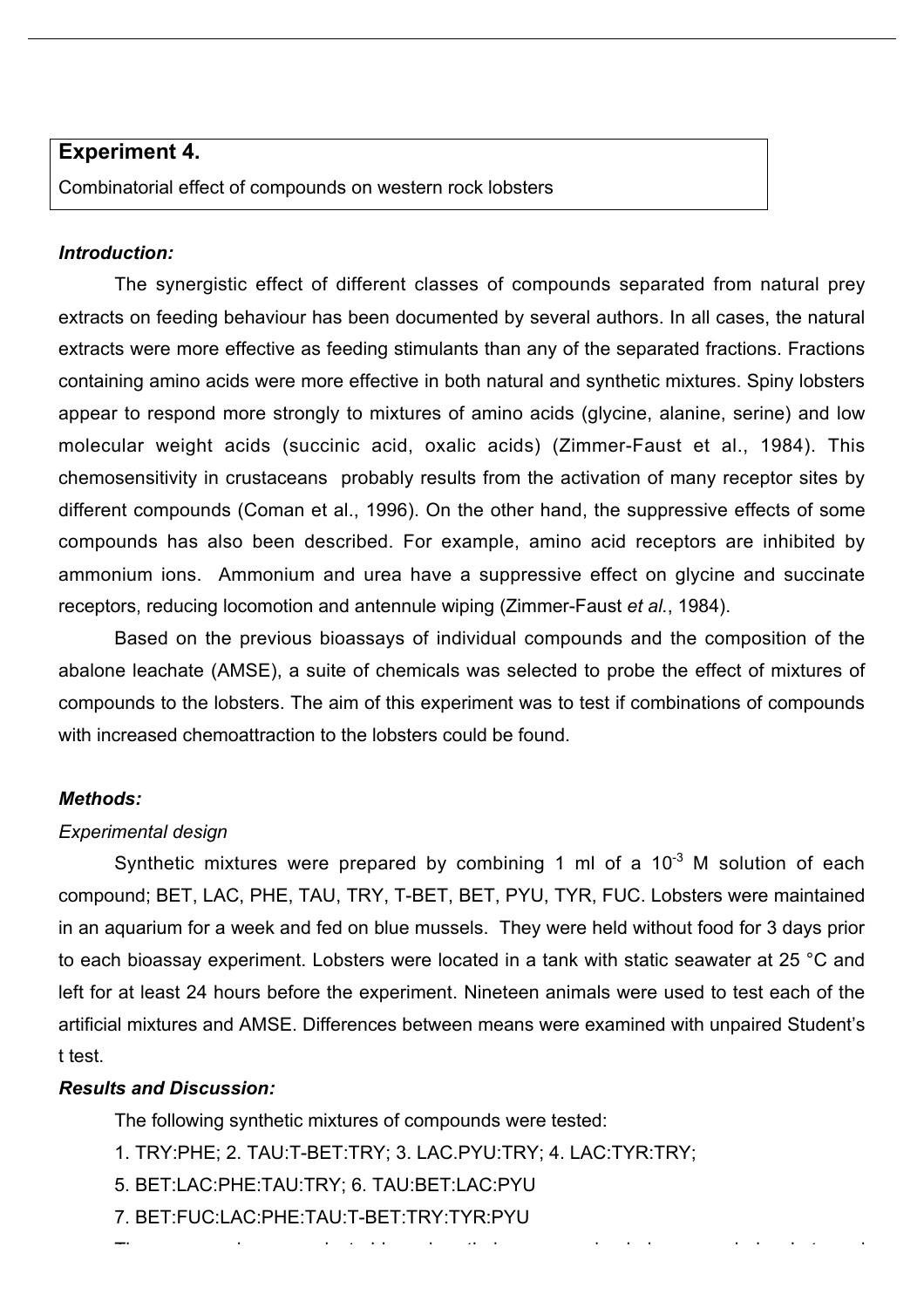quickly (mean  $10.50 \pm 4.56$ , n =7) than the standard AMSE (mean  $14.48 \pm 1.94$ , n =14; p < 0.01). However, the response rate to the mixture was only 36 %, compared to 75 % with AMSE (Fig. 10).

A problem often faced in determining the chemoattractant activity of pure compounds or synthetic mixtures of compounds is the fact that crustaceans desensitise to chemical stimuli and high concentrations tend to cause desensitisation. Thus, they have been found to detect and respond to low concentrations of chemicals  $(10^{-9}-10^{-18}$  M), but higher concentrations are ineffective in eliciting a response (Pittet *et al*., 1996). In an attempt to see if this effect was operating, mixture 7 was tested at concentrations between 10<sup>-3</sup>-10<sup>-8</sup> M but no chemoattractant activity was observed.

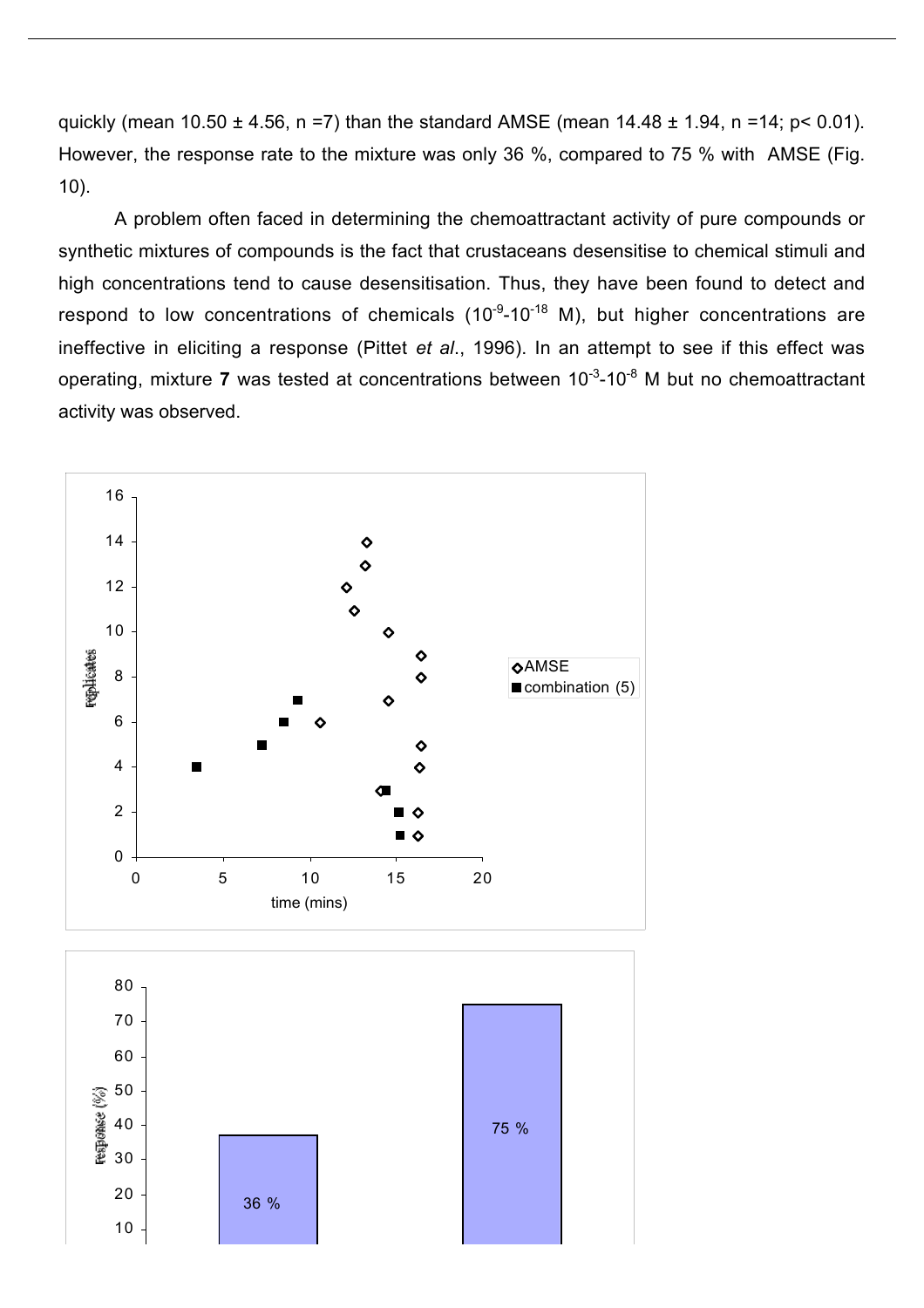#### **Experiment 5.**

Effects of canola and fish oil on western rock lobsters

#### *Introduction:*

The effectiveness of baits is related to the rate of diffusion of chemoattractant from the insoluble materials into the environment. The most important factors influencing the effectiveness of the artificial baits are choice of matrix and rate of diffusion of the mixture into the environment. A slow and continuous diffusion rate, mimicking the breakdown of fresh tissue, is optimal (Lee and Meyers, 1997). Daniel and Bayer (1987) tested the leaching rate of different bait types, including fresh, frozen and salted herring, over 45 h. They found different leaching rate among the baits for the first 12 h. After this, all types of baits had similar low leaching rates and no differences in behavioural responses were noted.

Oily fishes (*e.g.* herring, salmon head, mackerel) have played an important role in the commercial baits for the lobster industry in Western Australia. Oil in the fish baits may reduce the release rates of the attractants from the baits into the environments causing a consistent source of an odour plume that attracts lobsters in the vicinity.

In the generation of extracts from abalone leachate (Experiment 2) no specific assay on the lipophilic portion had been carried out. To test if the addition of a lipophilic component significantly affected the chemoactivities of a number of extracts, canola and fish oil were used as amendments.

#### *Methods:*

#### *Preparation of seawater extract of abalone muscle (AMSE)*

As previously described for Experiment 2. To determine if volatile compounds were involved, a sample of AMSE was freeze dried (AMSEFD) and its activity was tested for comparison to that of AMSE.

*Ether extraction (EE) and AMSE after ether extraction (AMSE-EE)* As previously described for Experiment 2.

#### *Test samples*

Canola oil and fish oil samples were prepared as emulsions with seawater (1:1 v). The ether extract was mixed with canola oil (1:1 v).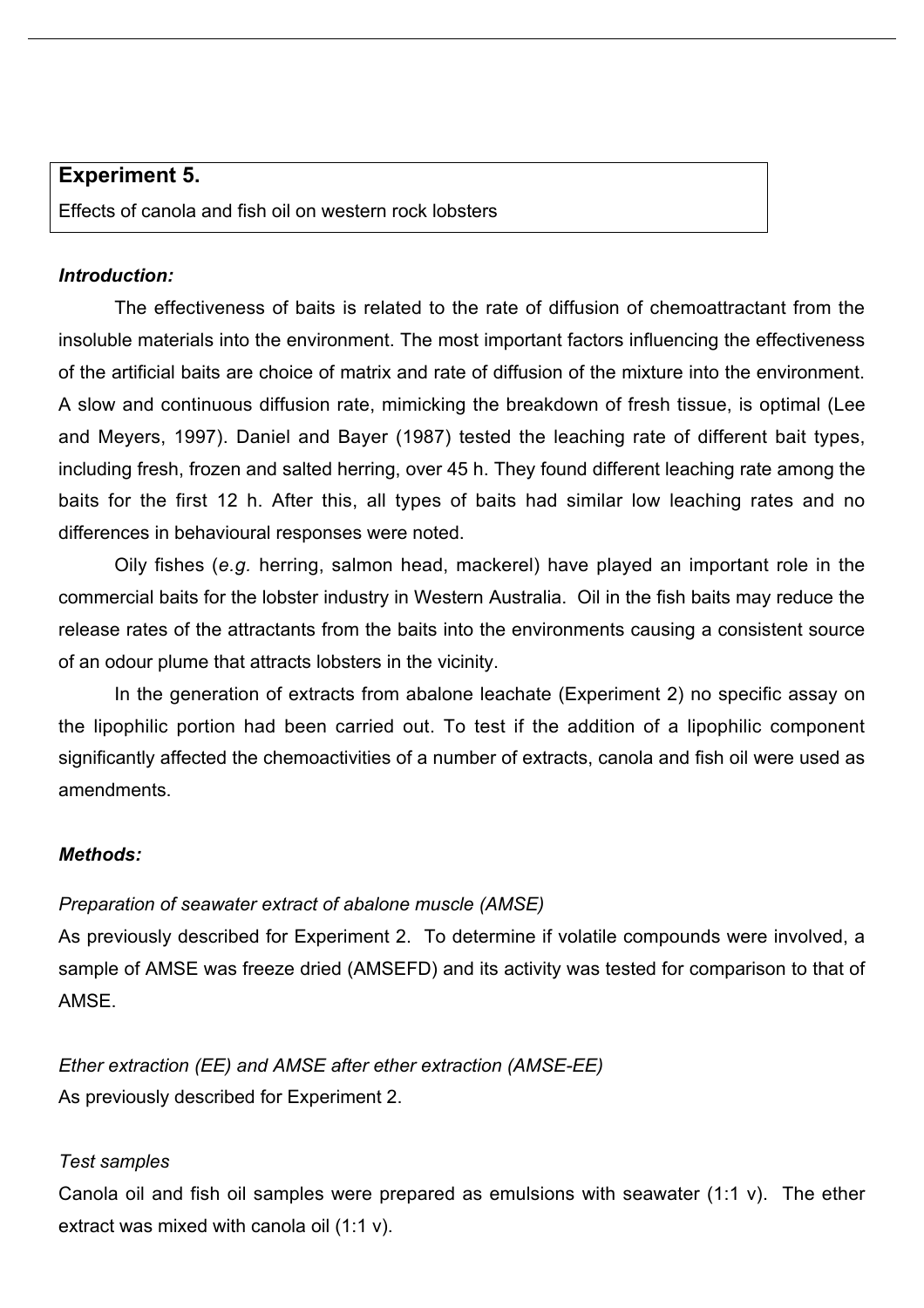As previously described for Experiment 2. Differences between means were examined with unpaired Student's t test.

#### *Results and discussion*

In bioassays involving canola and fish oil, lobsters increased their antennules activities (detection) on the surface of water where oil was flowing due to the lower density. Canola oil didn't induce any other activity in lobsters. Fish oil induced a detection response (antennule flicking) from about 20% of lobsters between 5-10 minutes. The ether extract (EE in 1% methanol/ seawater) caused some degree of agitation and detection activity in the lobsters (22%) which became more general (75%) on addition of fish oil, but no locomotion response was observed. Amendment of AMSE-EE with canola oil showed a slight increase in the percentage of locomotion response (67%) compared to AMSE-EE (58%), but the difference was not statistically significant (Fig. 11). Fish oil also did not affect the activity of the synthetic mixture of 5 compounds (TAU:BET:LAC:PHE:TRY) (Fig. 12) tested in Experiment 4.

Amendment of this mixture with fish oil (10%) resulted in an increased response from 20% to 43% at temperatures (23.4-23.7 $^{\circ}$ C) in which AMSE caused 100% locomotion of the lobsters tested. However the average response time increased from  $10'41"±4'30"$  to  $12'51"±4'25"$ .



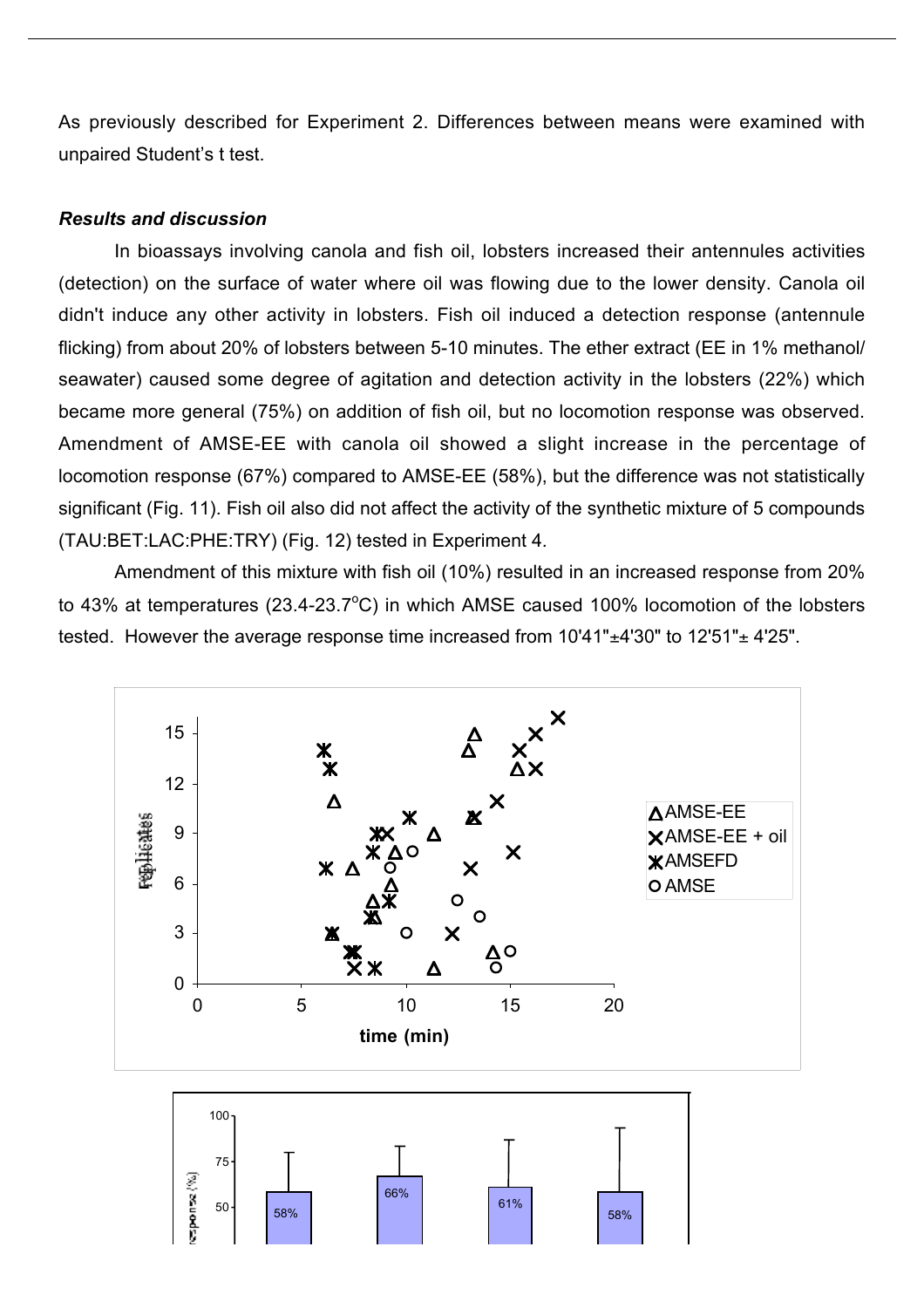Fig. 11. Effect of canola oil amendment on the activity of AMSE-EE



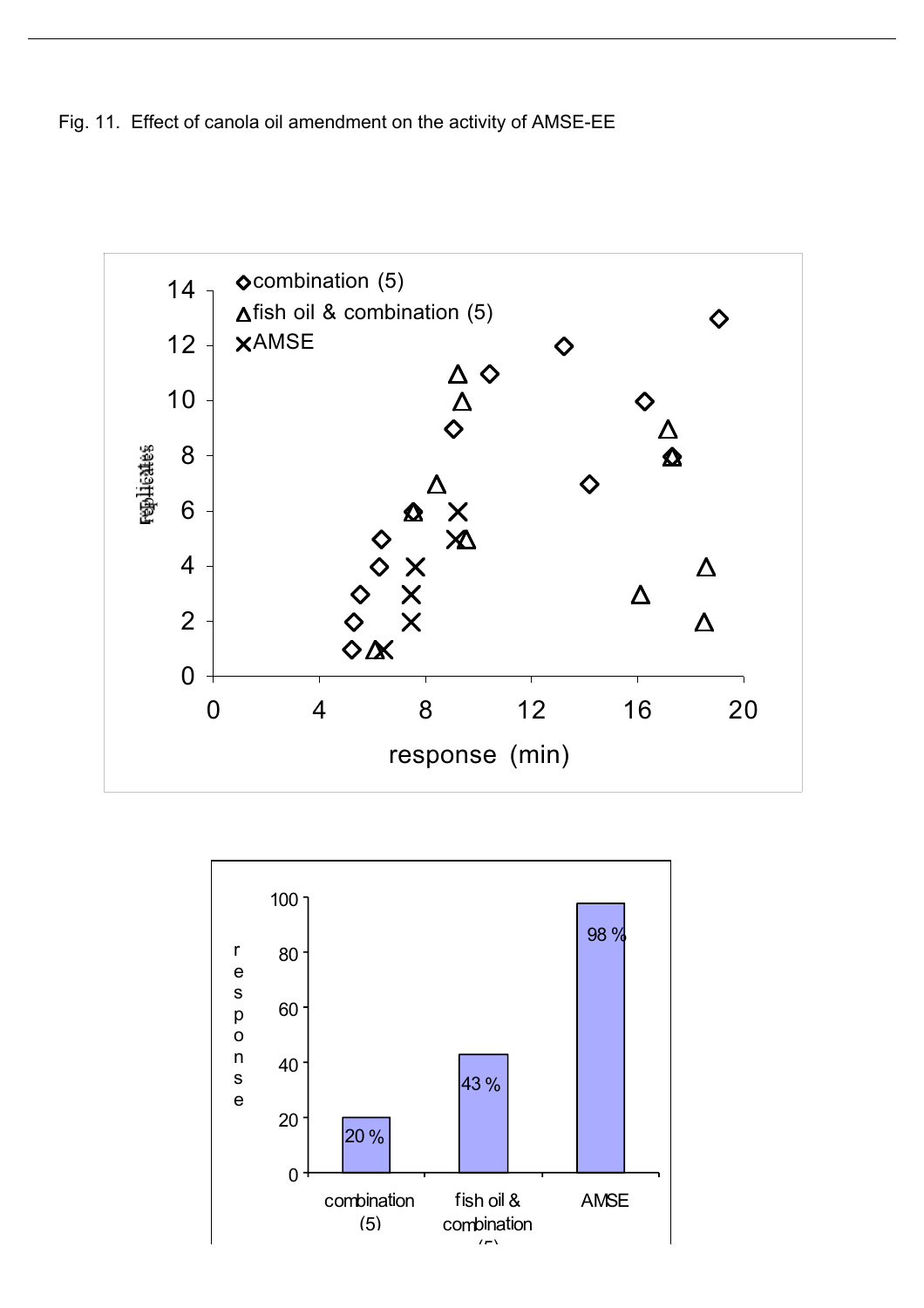#### **Experiment 6.**

Chemoattractant effect of clove and other oils

#### *Introduction:*

This experiment was initiated by the accidental finding that clove oil seemed to attract lobsters. On the basis of this observation, linseed oil, eugenol, ionone, vetiver and orange oil were also tested their chemoactivities to lobsters.

#### *Methods:*

As described previously except that the response to abalone sample was tested with 16 animals (one not responding) and to clove oil with 29 animals (23 not responding).

#### *Results and Discussion:*

Of the oils tested, linseed, vetiver and orange oil did not cause any behavioural changes in the lobsters, while the mixture of  $\alpha$ - and β-ionones caused some level of agitation of the lobsters (50 % of lobsters were agitated in the time range between 6'30" and 19'30"), but failed to cause locomotion. On the other hand, clove oil proved to have some level of activity.

Although the chemoactivity of clove oil (response time:  $7'44'' \pm 2.30$ ) to the lobsters was similar within the time ranges of abalone (5'40"  $\pm$  3.27), the response rate was only 24% which is significantly lower than that of abalone (94%) (Fig. 13). Eugenol, the major component of clove oil (82-87%) failed to elicit any response from the lobsters. It would appear that the sesquiterpene component of clove oil is responsible for the moderate activity exhibited by this oil. It is interesting to note that clove oil has been found to show anaesthetic properties towards fish (Keene *et al.*, 1998; Munday and Wilson, 1997).



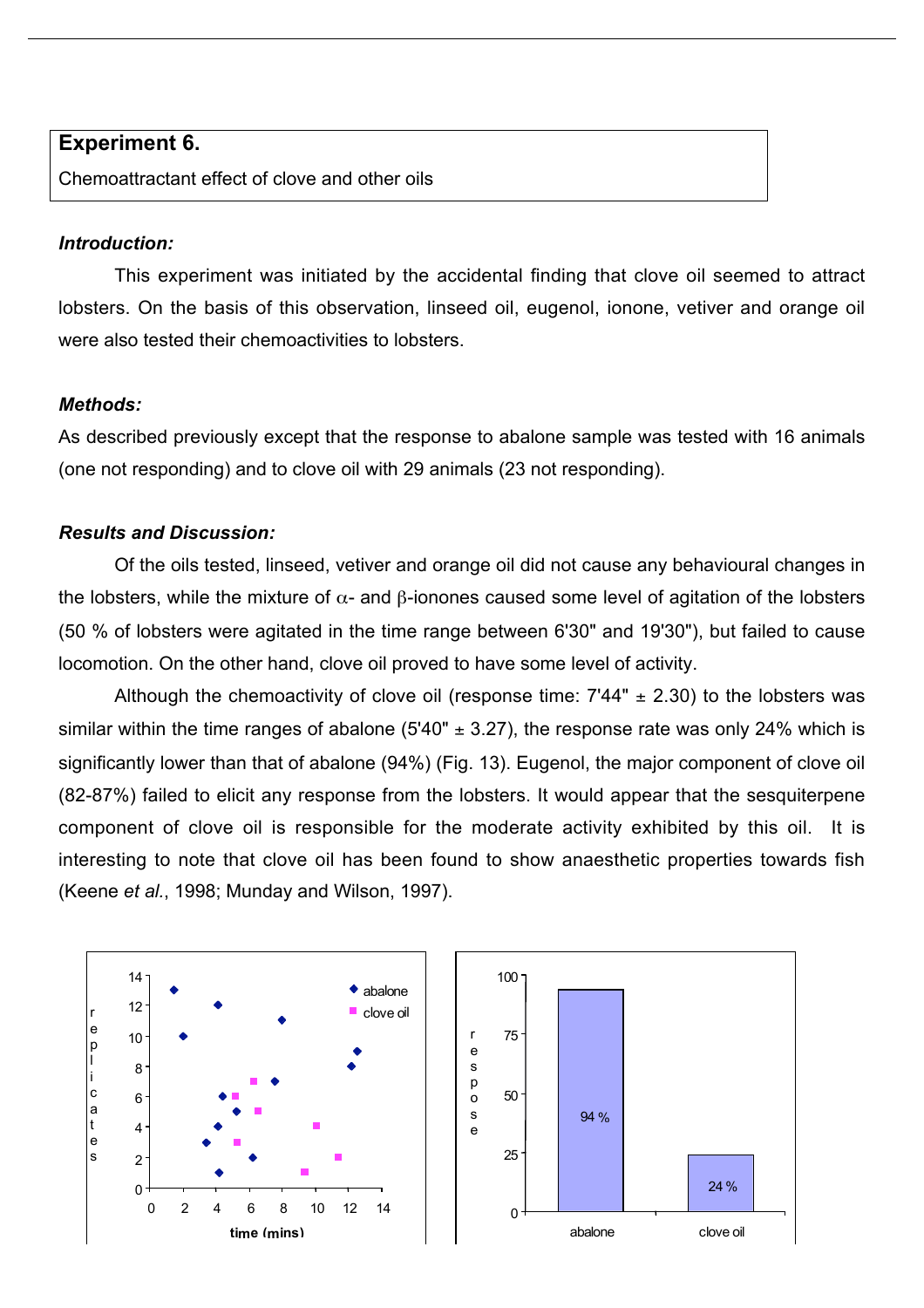#### **Benefits:**

The ultimate aim of the project undertaken is the formulation of an artificial bait for the western rock lobster. Although this outcome remains to be achieved, the results arising from this project have some potential benefits, particularly relevant to researchers studying the chemical ecology of lobster behaviour. The development of the lobster bioassay now ensures that a number of test samples can be screened. The identification of some simple compounds, e.g. pyruvic acid, proline, taurine, that show chemoattractant activity provides a starting point for the preparation of active artificial mixtures and/or the investigation of these as useful amendments to some of the more stable commercial baits.

#### **Further Development:**

#### *Detection methods*

The bioassay developed in this study requires a person with considerable experience in monitoring and recording the activities of lobsters. This is particularly important in the quantification of the effects of attractants on locomotion. The use of some other, more objective, techniques (neurophysiological) (Derby *et al*., 1984; Gomez and Atema, 1996) to measure lobster activity may provide better quantitative data.

#### *Testing of synthetic mixtures of compounds with attractant activity*

A more systematic and extensive testing of synthetic mixtures is warranted. Even the limited trials in the present work have disclosed a mixture BET:LAC:PHE:TAU:TRY that is reasonably effective in attracting lobsters. Once the appropriate combination is known, the relative ratios of the compounds could be varied to reflect those in abalone muscle. It is interesting to note that clove oil is detected almost as quickly as abalone tissue, but has a poor percentage response. Modifications, such as reducing or eliminating eugenol and/or amendment with fish oil, could be useful.

#### *Bait delivery system*

Different types of delivery methods (sponge, agar) were tested in a preliminary way in the bioassays carried out in this project. The selection of a suitable binding agent will require considerable experimentation.

#### *Field test*

The constantly changing environment (water temperature, currents, background levels of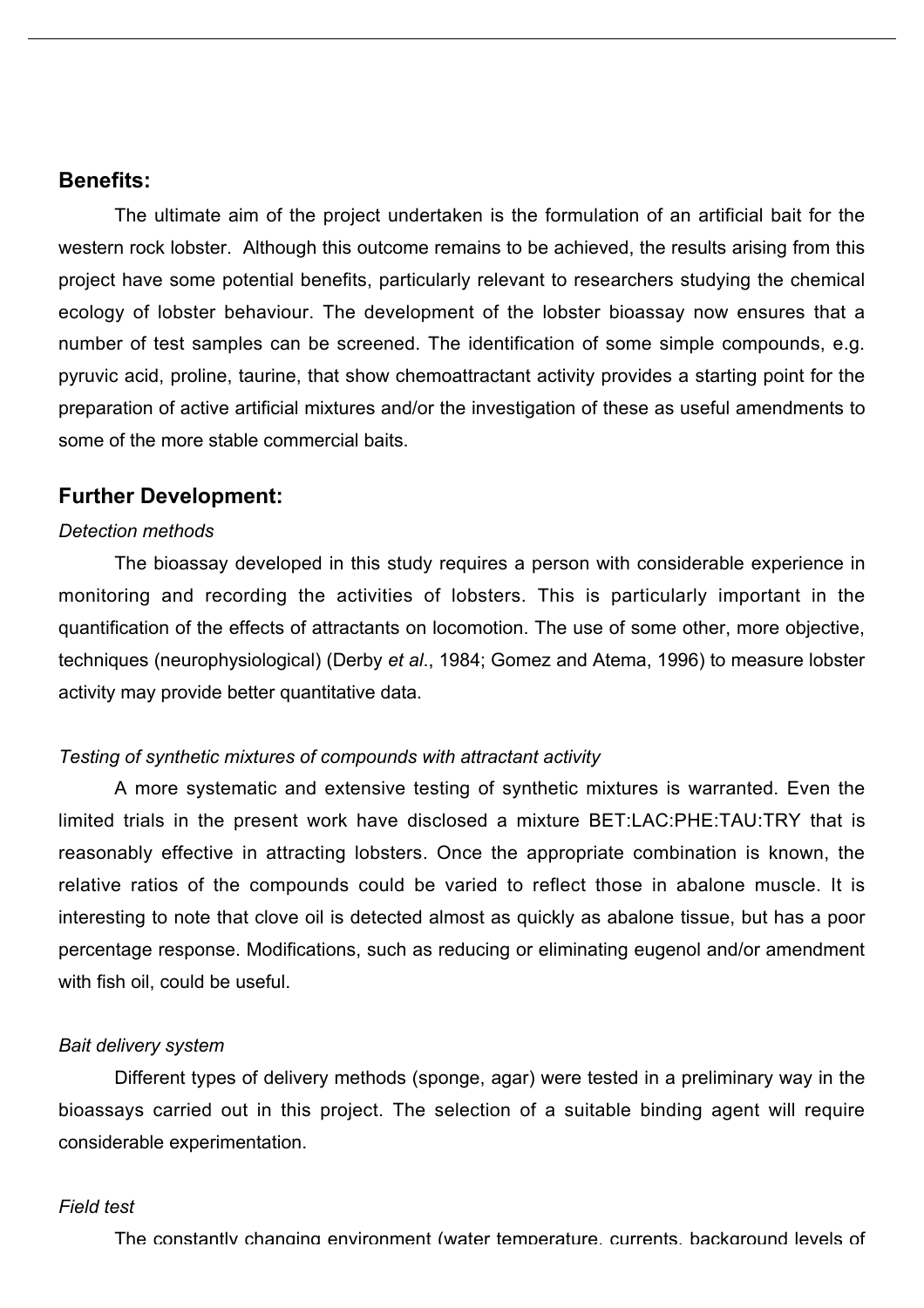#### **Conclusion:**

The results obtained in this project indicate that for the western rock lobster, as for crustaceans in general, chemical stimuli play a major part as inducers of feeding in crustaceans, serving to activate search behaviour and directing patterns of locomotion. In the process, a suitable bioassay was developed that allowed the screening of test solids and solutions of pure compounds and mixtures for their chemoattractant activity. The main attribute of the bioassay is that it clearly measures the effect of these attractants by their induction of locomotion in the animal to the source of the chemoattractant.

Investigations of commercially available baits, mussel, herring, salmon head and mackerel, showed that they all possessed chemoattractant activity, in decreasing order of potency. However, abalone muscle, well-known as a preferred food of rock lobsters, showed the greatest effect as an attractant. Thus, a search for the compound(s) responsible for this activity was initiated. To mimic, as far as possible, the condition in which abalone expressed its activity, a seawater leachate of abalone muscle was tested. This sample retained the attractant activity of the muscle, although the response of the lobsters was somewhat slower. A number of other fractions were generated. Removal of the non-polar components from the leachate did not alter significantly the activity. Fractionation through amberlite gave polar fractions that retained activity, but the non-polar fractions lacked activity. Recombination of the fractions gave a mixture that maintained the activity before fractionation. The overall reduction in activity on manipulation of the abalone tissue could find an explanation if one considers that ATP is the dominant attractant involved. While its concentration in fresh tissues is high, any form of extraction and fractionation would result in the hydrolysis to ADP which is itself unstable and would be converted to AMP.

The next task was to identify the active compound(s) from the leachate. Using HPLC, attempts were made to resolve the constituents of the complex mixture. However, this was not achieved. Modern NMR spectroscopic methods were deployed in the identification procedure, using previous results on the composition of abalone muscle extracts. Fifteen compounds could be identified in the abalone leachate. A total of 24 compounds were selected from the two lists and tested in the chemoattractant activity bioassay. Of these, fourteen showed various degrees of activity, with pyruvic acid, ATP, proline, taurine betaine and taurine emerging as the most active, both in terms of average response time and percentage of response from a population of lobsters. Since it is known that complex mixtures of these compounds almost always have a stronger attractive effect than the individual compounds, the activity of some synthetic mixtures were tested. On the whole, this exercise was not successful, only one combination, BET: LAC:PHE:TAU:TRY, exhibiting an activity approximating that observed for the leachate (AMSE),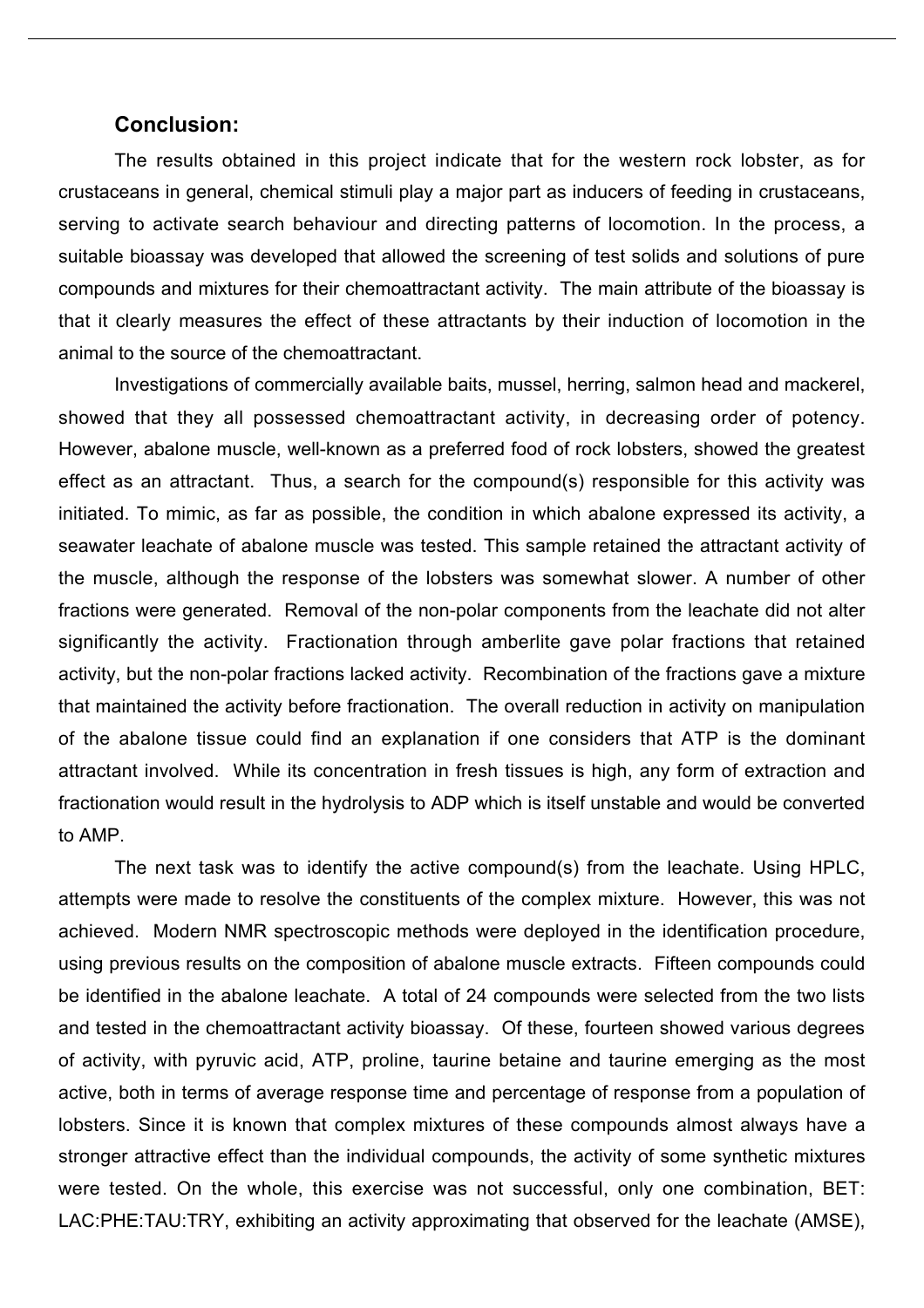Two other experiments were conducted. In one, the effect of adding canola oil or fish oil to the defatted AMSE fraction (AMSE-EE) was investigated. In general, no significant differences were noted. When fish oil (10%) was added to the artificial mixture BET:LAC:PHE:TAU:TRY a greater percentage response (43% compared to 20%) was noted. A serendipitous observation suggested that clove oil had some attractant effect on the lobsters. This oil and some others that were readily available were also bioassayed. Interestingly, clove oil elicited a reasonably fast response and movement, but the lobster participation rate was very low (24%). Interestingly, eugenol, the major component of clove oil, and the compound responsible for the anaesthetic effect of clove oil on fish, was not active. This implicates the sesquiterpene component of clove oil as the chemoattractant.

The present work has contributed to the knowledge of the chemical ecology and chemosensory behaviour of the western rock lobster. The development of a bioassay to determine the relative chemoattractant activity of a wide range of commercial baits, individual compounds, natural and synthetic mixtures of compounds, is an important achievement. The identification of several compounds from abalone with chemoattractant activity has been achieved. In general, it appears that the western rock lobster is very similar to other spiny lobsters in terms of the nature and type of chemical stimuli that induce locomotion towards a potential food source. It is highly probable that these animals have evolved to tune in to a specific combination and ratio of chemicals that signals the presence of food. It is intriguing that synthetic mixtures of chemoattractants, known to be present in a food source, have been found to be inferior to the original bait. It is tempting to suggest that the bait leachate might contain larger molecular weight substances (polysaccharides, peptides) that bind weakly to the more mobile chemoattractant and act in a similar way to the "fixer" elements in perfumes. In this way, small molecules might be maintained in the odour plume

The way is now clear for the assessment of formulations as potential baits for the western rock lobster. However, a number of problems still need to be overcome. The method of delivery of the chemoattractants in the bait to the lobsters is an important consideration. In preliminary attempts, the incorporation of the active components in agar provided a suitable slow-release system. Others have found that chemically impregnated plaster of Paris was superior to agar or gelatin (Mackie *et al.*,1980). The final test of a potential bait is its performance in the field where, under natural conditions, lobsters are in competition with other animals. So, apart from the requirements in a useful bait for stability and effectiveness, there is a need for the bait to be selective for the lobster.

Finally, there is a need for a better understanding of olfactory orientation of the lobsters. The application of chemical visualisation techniques and biomimetic robotics offers some promise

in the correlation of stimuli with behaviour and whether differences in plume-tracking behaviour by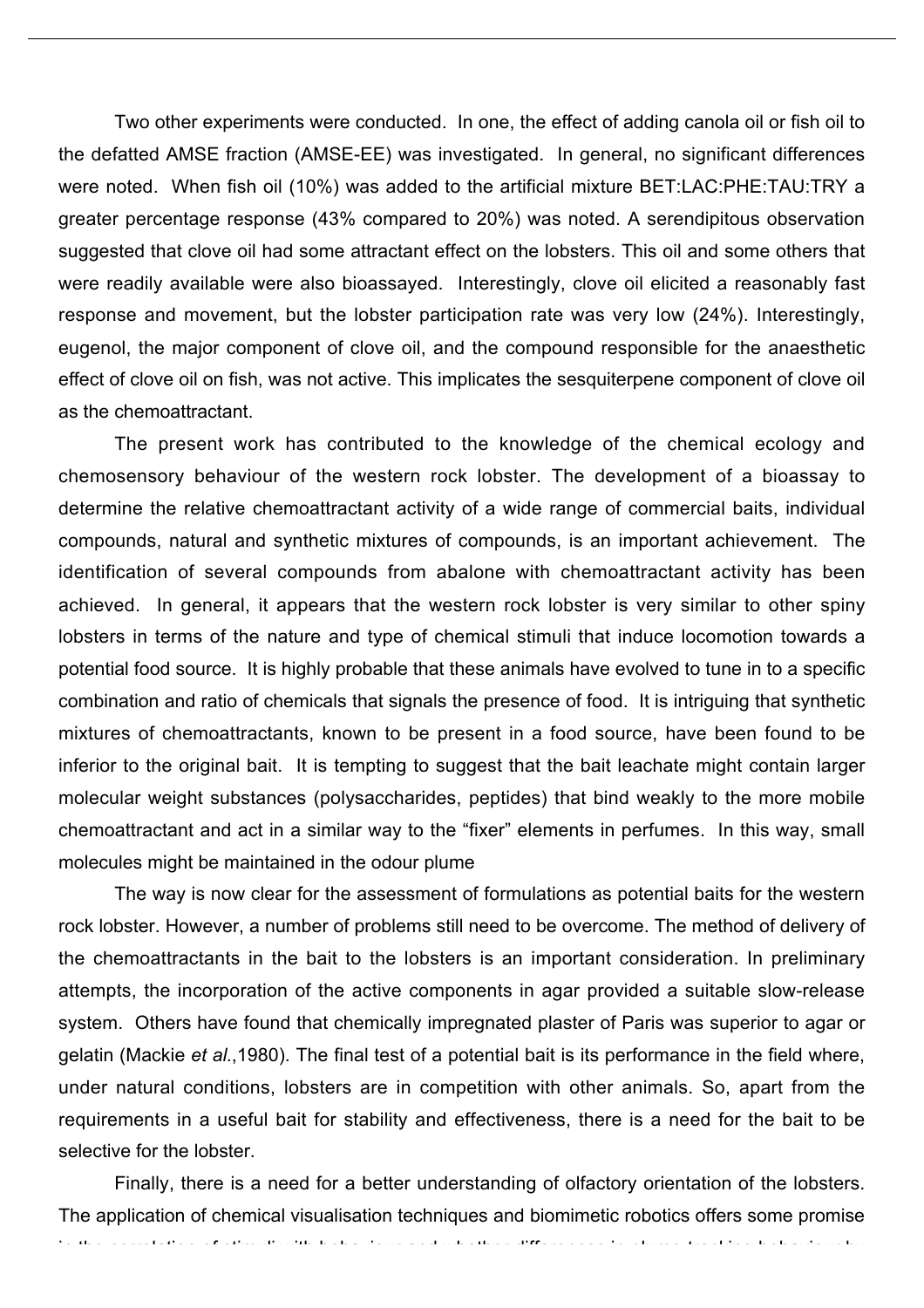#### **References:**

- Barbato and Daniel. Chemosensory activation of an antennular grooming behavior in the spiny lobster, *Panulirus argus*, is tuned narrowly to l-glutamate. *Biological Bulletin* 293:107-115, 1997.
- Blunden, Gordon, Crabb, Roch, Rowan and Wood. NMR spectra of betaines from marine algae. *Magnetic Resonance in Chemistry* 24:965-971, 1986.
- Buch, Barker, and Rechnitz. Intact chemoreceptor biosensors based on Hawaiian aquatic species. *Analytica Chimica Acta* 243:157-166, 1991.
- Caputi, Stevens, Christianopoulos and McCoy. Off-season trials of artificial rock lobster baits. Final Report to Fisheries Research and Development Corporation 1999/372, p. 14
- Carr and Thompson. Adenosine 5'-monophosphate, an internal regulatory agent, is a potent chemoattractant for a marine shrimp. *Journal of Comparative Physiology* 153:47-53, 1983.
- Carter and Steele. Attraction to and selection of prey by immature lobsters (*Homarus americanus*). *Canadian Journal of Zoology* 60:326-336, 1982.
- Coman, Sarac, Fielder, and Thorne. Evaluation of crystalline amino acids, betaine and AMP as food attractants of the Giant tiger prawn (*Penaeus monodon*). *Comparative Biochemistry and Physiology* 113A (3):247-253, 1996.
- Daniel and Bayer. Temporal changes in release rates and quality of lobster (*Homarus americanus*) feeding attractants from Herring (*Clupea harengus*) baits. *Marine Behaviour and Physiology* 13:13-27, 1987.
- Daniel and Derby. Behavioral olfactory discrimination of mixtures in the spiny lobster (*Panulirus argus*) based on a habituation paradigm. *Chemical Senses* 13:385-395, 1988.
- Daniel and Bayer. Temporal changes in release rates and quality of lobster (*Homarus americanus*) feeding attractants from Herring (*Clupea harengus*) baits. *Marine Behaviour Physiology* 13:13-27, 1987.
- Derby, Reilly, and Atema. Chemosensitivity of lobster, *Homarus americanus*, to secondary plant compounds: Unused receptor capabilities. *Journal of Chemical Ecology* 10 (6):879-892, 1984.
- Fine-Levy and Derby. Effects of stimulus intensity and quality on discrimination of odorant mixtures by spiny lobsters in associative learning paradigm. *Physiology and Behavior* 49:1163-1168, 1991.
- George, Morgan and Phillips. The western rock lobster, *Panulirus cygnus. Journal of the Royal Society of Western Australia* 62:45-51. 1979
- Gomez and Atema. Temporal resolution in olfaction: Stimulus integration time of lobster chemoreceptor cells. *The Journal of Experimental Biology* 199:1771-1779, 1996.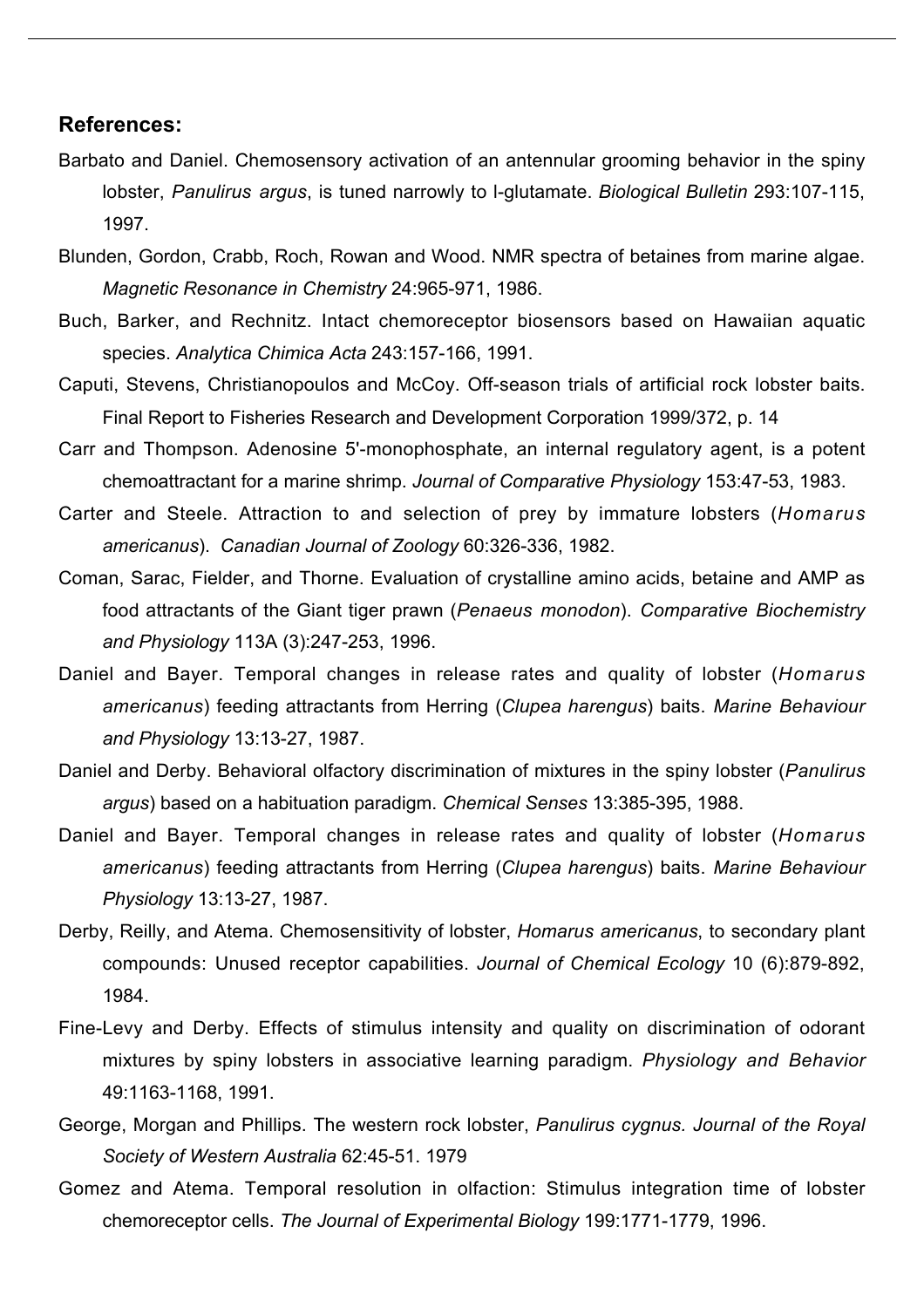- Hancock. Attraction and avoidance in marine invertebrates their possible role in developing an artificial bait. *J. Cons. int. Explor. Mer* 35 (3):328-331, 1974.
- Harpaz, Kahan, Galun, and Moore. Responses of freshwater prawn, *Macrobrachium rosenbergii*, to chemical attractants. *Journal of Chemical Ecology* 13:1957-1965, 1987.
- Hindley. The detection, location and recognition of food by juvenile banana prawns *Penaeus merguiensis* de Man*. Marine Behaviour and Physiology* 3:193-210, 1975.
- Hwang, Liang, Shiau, Chiou and Jeng. Seasonal variation of free amino acids in the muscle and viscera of small abalone *Haliotis diversicolor. Fisheries Science* 6:625-629, 1997.
- Ikushima, Sekiya, Okuyashiki, Kuwabara, Hara and Hashimoto. Development of durable bait for fish and crustaceans. *Nippon Suisan Gakkaishi* 58:2341-2343, 1992.
- Jernakoff. Foraging movements and activity of juvenile spiny rock lobster. *Aust. J. Exp. Mar. Ecol.*, 113:125-144, 1987.
- Joll and Phillips. Natural diet and growth of juvenile western rock lobster. *J. Exp. Mar. Biol. Ecol.*, 75:145-169, 1984.
- Jones and Gibson. Risk analysis for the practice of importing frozen fish as bait. Western Australian Fishing Industry Council (Inc.), Perth, Western Australia, 1997, 188pp.
- Kawabata, Ohshima and Ino. Occurrence of methylguanidine and agmatine, nitrosatable guanidino compounds, in foods. *Journal of Agricultural and Food Chemistry* 26:334-338, 1978.
- Keene, Noakes, Moccia and Soto. The efficacy of clove oil as an anaesthetic for rainbow trout, *Oncorhynchus mykiss* (Walbaum). *Aquaculture Research* 29:89-101, 1998.
- Kobayashi, Nagakawa and Nagayama. Agmatine contents in Mollusca and marine algae. *Nippon Suisan Gakkaishi* 52:1995-1999, 1986.
- Konosu and Maeda. Muscle extracts of aquatic animals. IV. Distribution of nitrogenous constituents in the muscle extract of an abalone. *Nippon Suisan Gakkaishi* 27: 251-254, 1961.
- Laverack. On the receptors of marine invertebrates. *Oceanogr .Mar. Biol. Ann. Review* 6:249-324, 1968.
- Lee and Meyers. Chemoattraction and feeding stimulation in *Crustacean Nutrition Advances in World Aquaculture,* Vol. 6 (L.R. D'Abramo, D.E. Conklin and D.M. Akiyama; Eds) World Aquaculture Society, Baton Rouge, Louisiana, pp. 292-352, 1997.
- Mackie, Grant, Shelton, Hepper, and Walne. The relative efficiencies of natural and artificial baits for the lobster, *Homarus gammarus*: laboratory and field trials. *Journal du onseil International pour L' Exploration de la Mer* 39 (2):123-129, 1980.
- Mackie and Shelton. A whole-animal bioassay for the determination of the food attractants of the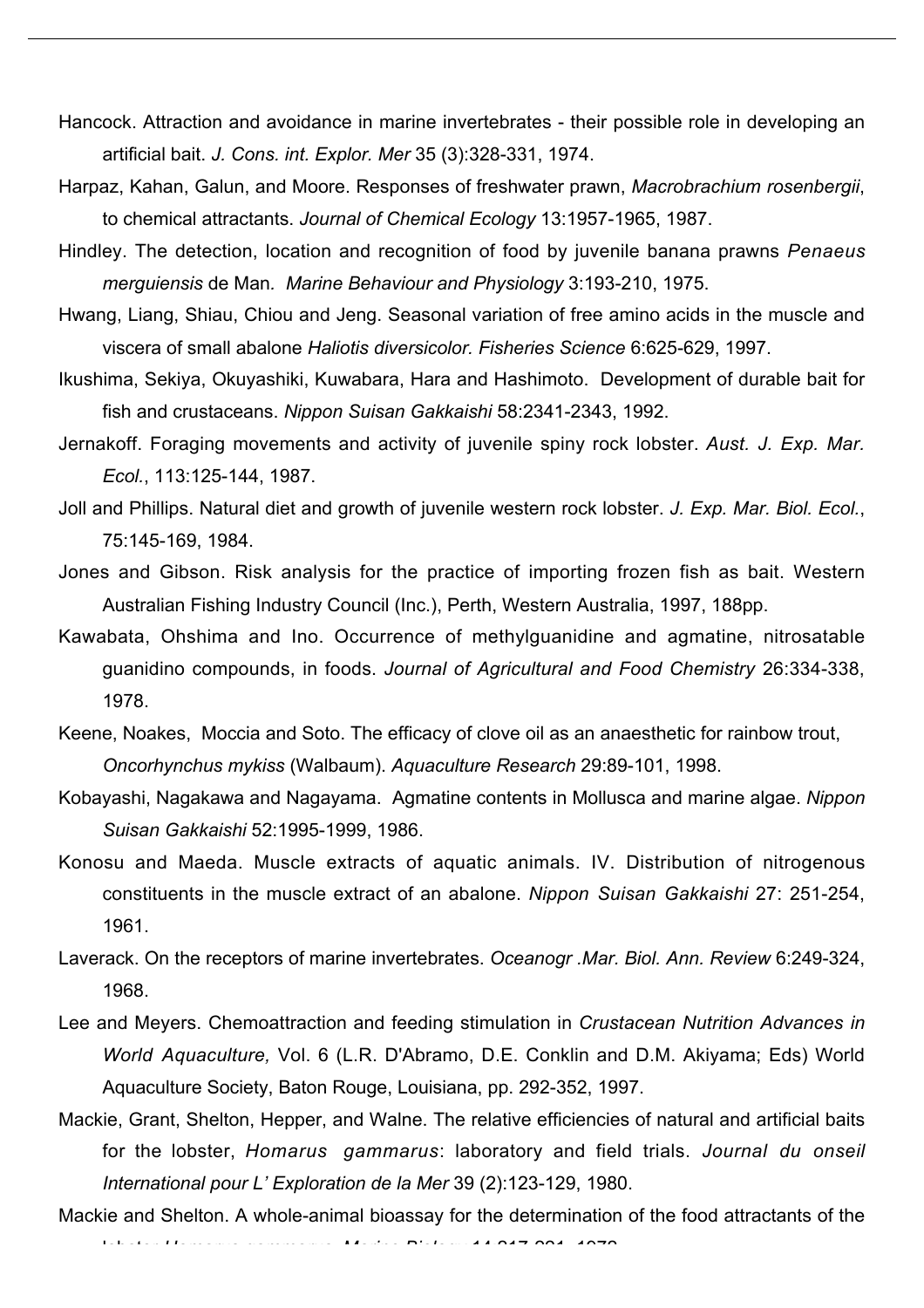*Research Board of Canada* 30 (6):775-778, 1973.

- McLeese. Olfactory responses of lobsters (*Homarus americanus*) to solutions from prey species and to seawater extracts and chemical fractions of fish muscle and effects of antennule ablation. *Marine behaviour and Physiology* 2:237-249, 1974.
- Mohan Rajan, Meenakumari, and Hameed. Studies on baits for lobsters. *Fishery Technology* 32 (1):25-29, 1995.
- Morgan. Aspects of the population dynamics of the western rock lobster, *Panulirus cygnus*, George II, seasonal changes in the catchability coefficient. Australian Journal of Marine and Freshwater Research 25:249-259, 1974.
- Munday and Wilson. Comparative efficacy of clove oil and other chemicals in anaesthetization of *Pomacentrus amboinensis*, a coral reef fish. *J. Fish Biology* 51: 931-938, 1997.
- Nevitt, Pentcheff, Lohmann, and Zimmer. Den selection by the spiny lobster *Panulirus argus*: testing attraction to conspecific odors in the field. *Marine Ecology Progress Series* 203:225- 231, 2000.
- Nevitt, Pentcheff, Lohmann, and Zimmer. Evidence for hydrodynamic orientation by spiny lobsters in a patch reef environment. *The Journal of Experimental Biology* 198:2049-2054, 1995.
- Olson, Trapido-Rosenthal and Derby. Biochemical characteristics of independent olfactory receptor sites for 5'-AMP and taurine in the spiny lobster. *Brain Research*1 583:262-270, 1992.
- Olson and Derby. Inhibition of taurine and 5'-AMP olfactory receptor sites of the spiny lobster *Panulirus argus* by odorant compounds and mixtures. *Journal of Comparative Physiology* 176:527-540, 1995.
- Pearce, Rossbach, Tait and Brown. Sea temperature variability off Western Australia 1990-1994. *Fisheries WA Research Report* 111:45pp.
- Pearce and Pattiaratchi. The Capes Current: a summer countercurrent flowing past Cape Leeuwin and Cape Naturaliste, Western Australia. *Continental Shelf Research* 19:401-420, 1999:
- Pittet, Ellis, and Lee. Methodology for the identification and quantitative measurement of chemical stimulants for penaeid shrimp. *Aquaculture Nutrition* 2:175-182, 1996.
- Pratt. Attraction to prey and stimulus to attack in the predatory gastropod *Uroalpinus cinerea. Marine Biology* 27:37-45, 1974.
- Rittschof. Chemosensation in the daily life of crabs. *American Zoologist* 32:363-369, 1992.
- Ryan. Pheromone : Evidence in a decapod crustacean. *Science* 151:340-341, 1965.
- Sato, Sato and Tsuchiya. Studies on the extracts from the muscle of mollusk. V. Occurrence of chondrine, L-1,4-thiazane-3-carboxylic acid-1-oxide, in the muscle of abalone. *Nippon Suisan Gakkaishi* 47:1507-1509, 1981.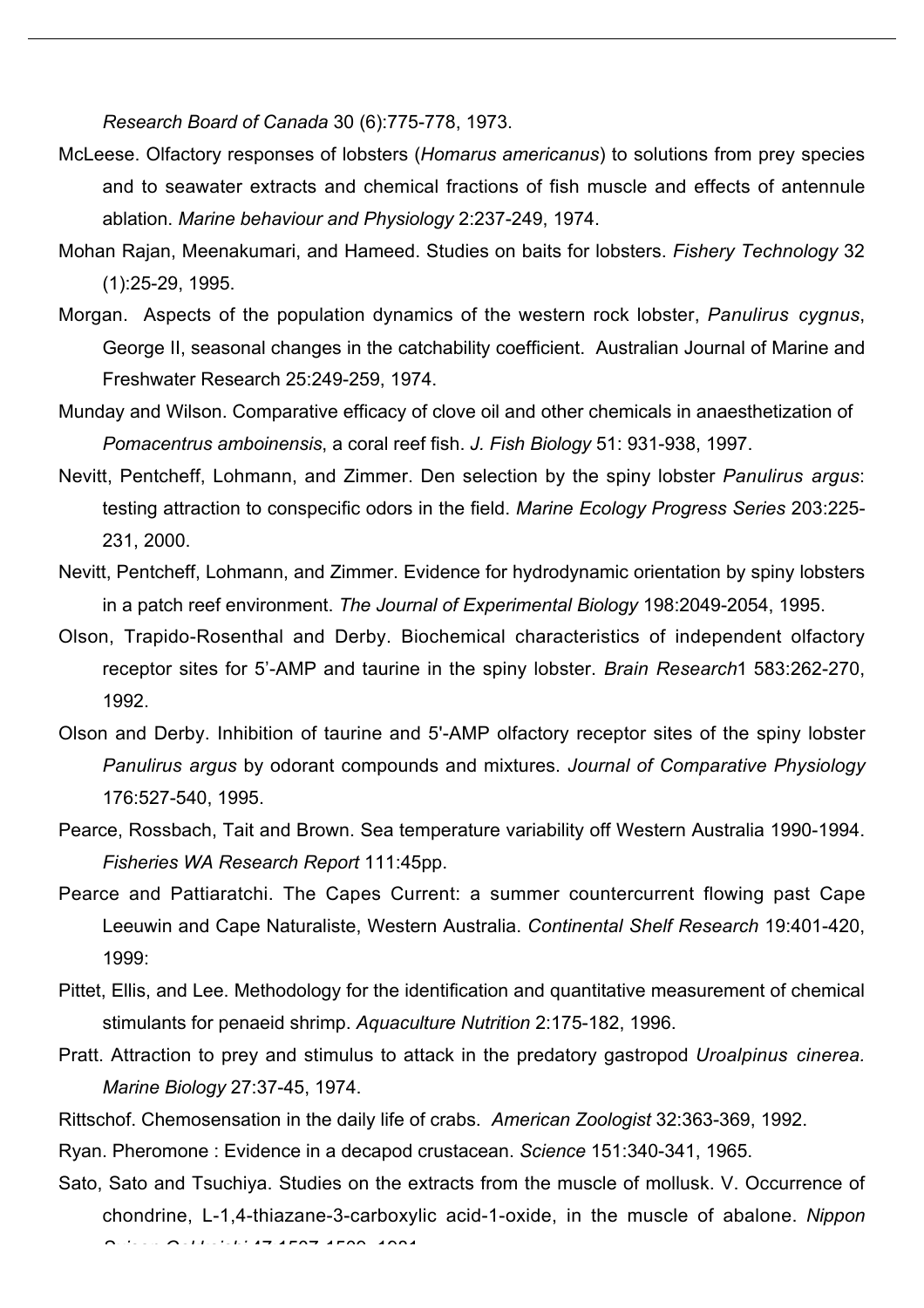Synthesis of laminine and related compounds. *Yakugaku Zasshi* 84:1180-1182, 1964

- Tan. Metabolite profiling by one- and two-dimensional NMR analysis of complex mixtures. *Progress in Nuclear Magnetic Resonance Spectroscopy* 28:161-219, 1996.
- Trott. Gustatory responses of ghost crab *Ocypode quadrata* to seawater extracts and chemical fractions of natural stimuli. *Journal of Chemical Ecology* 25:375-388, 1999.
- Watanabe, Yamanaka and Yamakawa. Seasonal variations extractive components of disk abalone. *Nippon Suisan Gakkaishi* 58(5):921-925, 1992a.
- Watanabe, Yamanaka and Yamakawa. Post-mortem biochemical changes in the muscle of disk abalone during storage. *Nippon Suisan Gakkaishi* 58(11):2081-2088, 1992b.
- Watanabe, Yamanaka and Yamakawa. Biochemical and anatomical differences of extractive components in adult and juvenile disk abalone. *Nippon Suisan Gakkaishi* 59(3):501-506, 1993.
- Zimmer-Faust and Case. Odors influencing foraging behavior of the California spiny lobster, *Panulirus interruptus,* and other decapod Crustacea. *Marine Behavior and Physiology* 9:35- 58, 1982.
- Zimmer-Faust and Case. A proposed dual role of odor in foraging by the California spiny lobster, *Panulirus interruptus* (Randall*)*.*Biological Bulletin* 164:341-353, 1983.
- Zimmer-Faust, Michel, Type, and Case. Chemical induction of feeding on California spiny lobster, *Panulirus interruptus* (Randall): Responses to molecular weight fractions of abalone. *Journal of Chemical Ecology* 10 (6):957-971, 1984.
- Zimmer-Faust. Chemical signal-to-noise detection by spiny lobsters. *Biological Bulletin* 191:419- 426, 1991.
- Zimmer-Faust. Crustacean chemical perception: towards a theory of chemoreception. *Biological Bulletin* 172:10-29, 1987.
- Zimmer-Faust and Butman. Chemical signaling processes in the marine environment. *Biological Bulletin* 198:168-187, 2000.
- Zimmer-Faust. ATP: A potent prey attractant evoking carnivory. *Limnology and Oceanography* 38 (6):1271-1275, 1993.
- Zhou and Rebach, Chemosensory orientation of the rock crab *Cancer irroratus. Journal of Chemical Ecology* 25:315-329, 1999.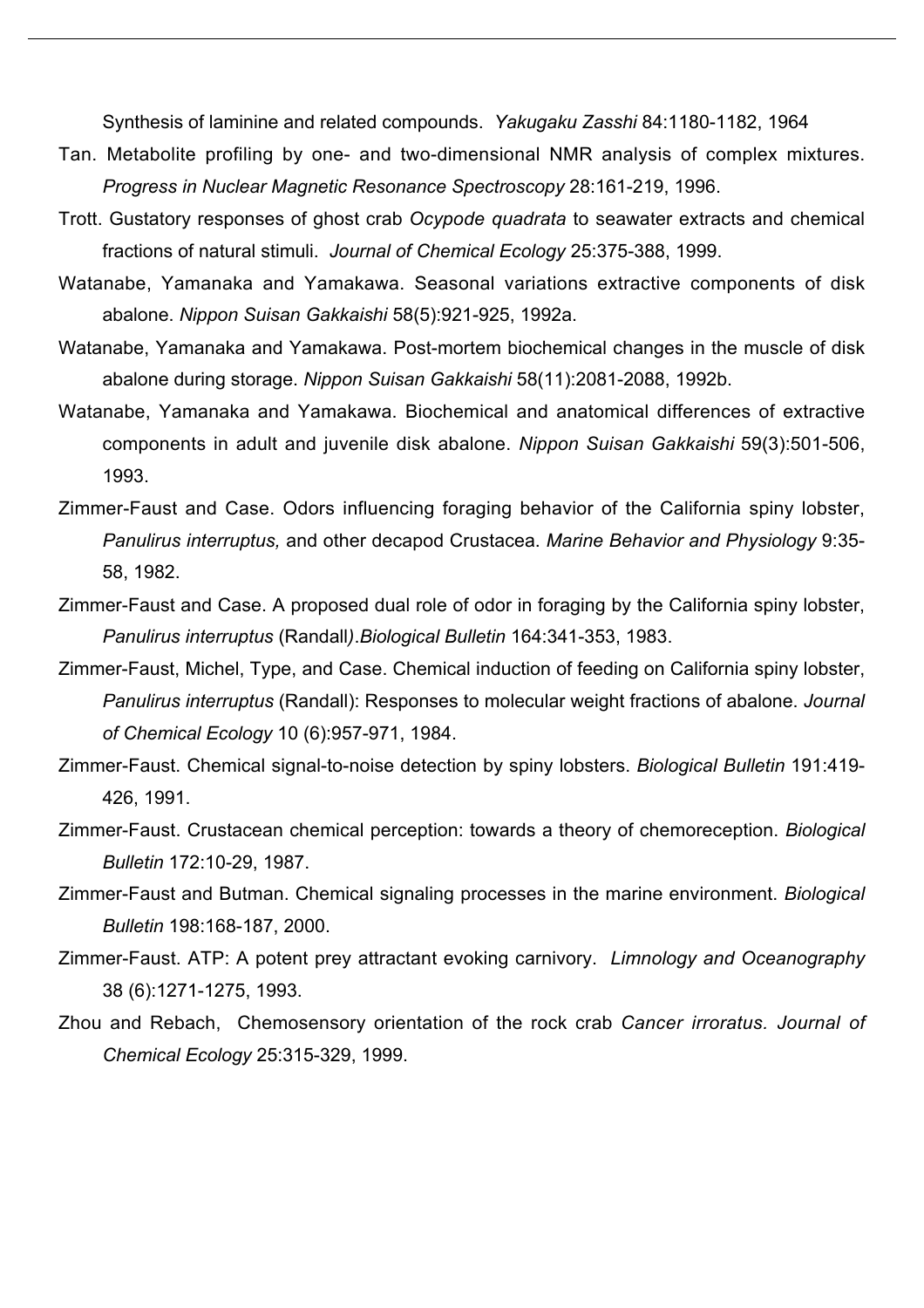## **Appendix 1: Intellectual property**

NA

## **Appendix 2: staff**

#### **Dr. Emilio L. Ghisalberti**

Department of Chemistry, The University of Western Australia 35 Stirling Highway, Crawley, Western Australia 6009

#### **Dr. Chris Chubb**

Department of Fisheries Research Division WA Marine Research Laboratories P.O. Box 20, North Beach Western Australia 6020

#### **Dr. Lionel Glendenning (Current address)**

Department of Fisheries Research Division Microbial Screening Technologies WA Marine Research Laboratories **WA Marine Research Station** P.O. Box 20, North Beach Yarandoo Research Station Western Australia 6020 **P.O. Box 57, Kemps Creek** 

#### **Dr. Ja-On Park**

Department of Chemistry The University of Western Australia 35 Stirling Highway, Crawley Western Australia 6009

New South Wales 2171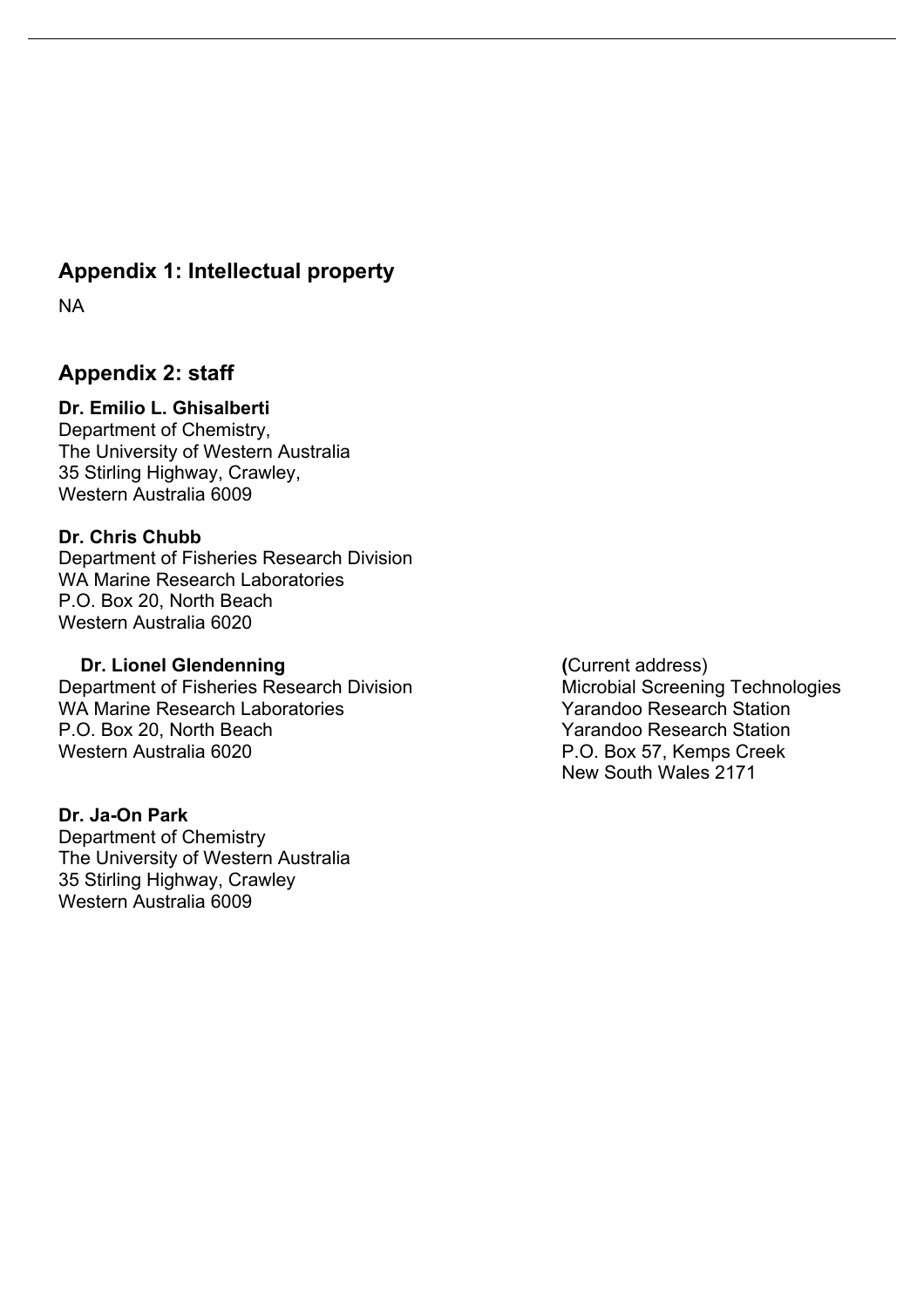#### **Appendix 2**

## **Results of searches of recent scientific and patent literature in relation to the development of artificial bait for the western rock lobster (Objective 2)**

Remarkably little has been found on this topic, reflecting the lack of systematic investigations and controlled tests. The sequel contains publications directly on the subject, as well as other papers that deal with compounds or preparations that attract related animals.

- Beattie, Wereand Deacon. Bait with extended longevity used in trap fisheries. PCT Int. Appl. (2002). WO 2001-CA1656 20011128 (*Chemical Abstracts*, 137:5476, 2002).
- Caputi, Stevens, Christianopoulos and McCoy. Off-season trials of artificial rock lobster baits. Final Report to Fisheries Research and Development Corporation 1999/372, p. 14.
- Hancock. Attraction and avoidance in marine invertebrates their possible role in developing an artificial bait. *J. Cons. int. Explor. Mer* 35 (3):328-331, 1974.
- Ikushima, Sekiya, Okuyashiki, Kuwabara, Hara and Hashimoto. Development of durable bait for fish and crustaceans. *Nippon Suisan Gakkaishi* 58:2341-2343, 1992.
- Kumins. Sustained-release crustacean attractant compositions. US 1992. US 91-702365 19910625 (*Chemical Abstracts*, 117:165946, 1992).
- Lee and Meyers. Chemoattraction and feeding stimulation in *Crustacean Nutrition Advances in World Aquaculture,* Vol. 6 (L.R. D'Abramo, D.E. Conklin and D.M. Akiyama; Eds) World Aquaculture Society, Baton Rouge, Louisiana, pp. 292-352, 1997.
- Mackie, Grant, Shelton, Hepper, and Walne. The relative efficiencies of natural and artificial baits for the lobster, *Homarus gammarus*: laboratory and field trials. *Journal du onseil International pour L' Exploration de la Mer* 39 (2):123-129, 1980.
- Mohan Rajan, Meenakumari, and Hameed. Studies on baits for lobsters. *Fishery Technology* 32 (1):25-29, 1995.
- Morgan. Testing of artificial rock lobster baits. *Fishing Industry News Service* 3(3):18-19, 1970.
- Rickards. Method and apparatus for making bait. U.S. Pat. Appl. Pub. (2002) US 2001-848274 20010504 (*Chemical Abstract*s, 137:15751, 2002).
- Zimmer-Faust. ATP: A potent prey attractant evoking carnivory. *Limnology and Oceanography* 38 (6):1271-1275, 1993.